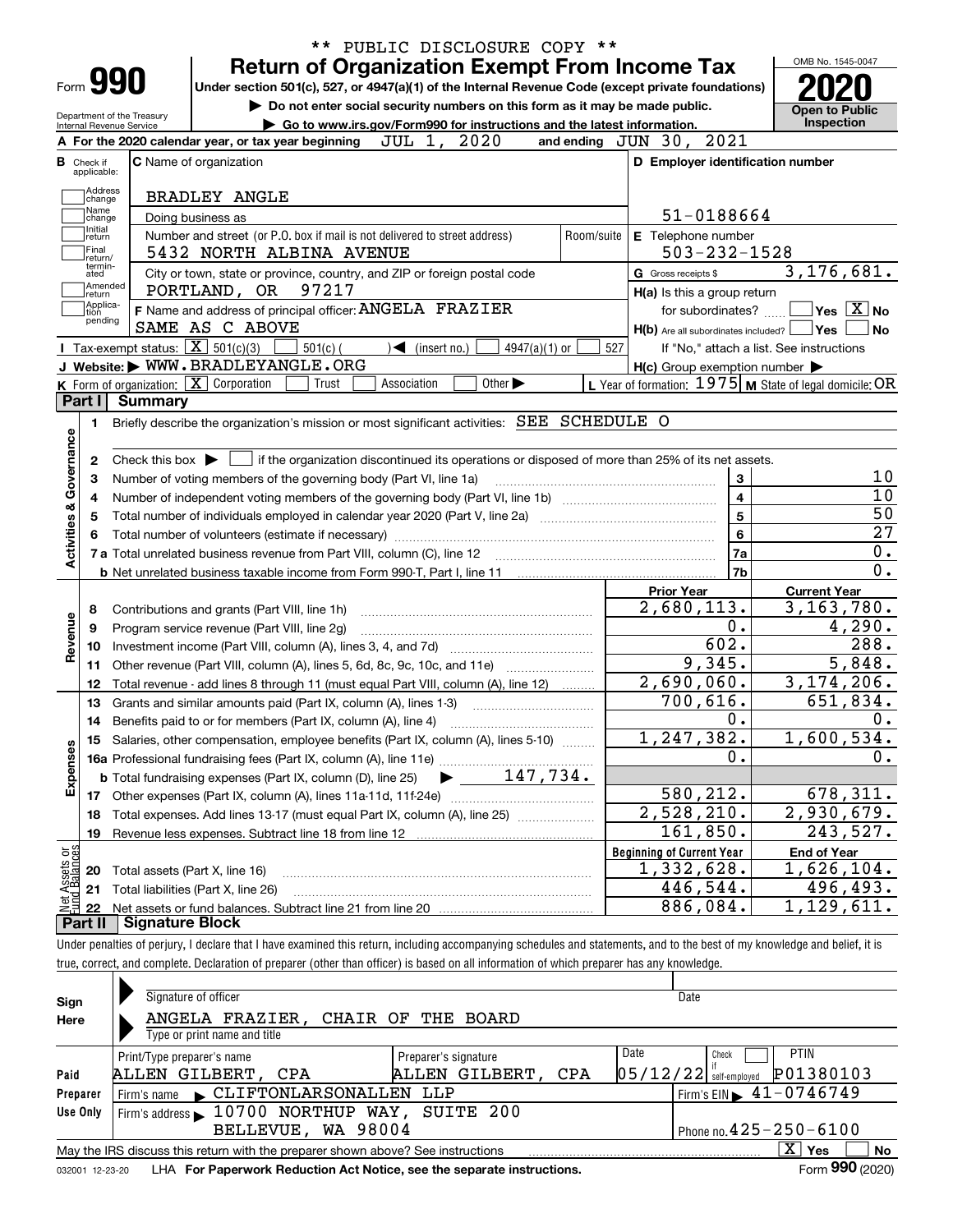|              | 51-0188664<br><b>BRADLEY ANGLE</b><br>Form 990 (2020)                                                                                                                                   | Page 2                                 |
|--------------|-----------------------------------------------------------------------------------------------------------------------------------------------------------------------------------------|----------------------------------------|
|              | <b>Statement of Program Service Accomplishments</b><br>Part III                                                                                                                         |                                        |
|              |                                                                                                                                                                                         | $\overline{\mathbf{x}}$                |
| 1            | Briefly describe the organization's mission:<br>BRADLEY ANGLE'S MISSION IS TO SERVE ALL PEOPLE AFFECTED BY DOMESTIC                                                                     |                                        |
|              | VIOLENCE. WE PLACE ANY PERSON EXPERIENCING, OR AT RISK OF, DOMESTIC                                                                                                                     |                                        |
|              | VIOLENCE AT THE CENTER OF OUR SERVICES AND PROVIDE SUPPORT FOR SAFETY,                                                                                                                  |                                        |
|              | EDUCATION, EMPOWERMENT, HEALING, AND HOPE.                                                                                                                                              |                                        |
| $\mathbf{2}$ | Did the organization undertake any significant program services during the year which were not listed on the                                                                            |                                        |
|              | prior Form 990 or 990-EZ?                                                                                                                                                               | $ X $ Yes $ $ No                       |
|              | If "Yes," describe these new services on Schedule O.                                                                                                                                    |                                        |
| 3            | Did the organization cease conducting, or make significant changes in how it conducts, any program services?                                                                            | $\sqrt{}$ Yes $\sqrt{}$ X $\sqrt{}$ No |
| 4            | If "Yes," describe these changes on Schedule O.<br>Describe the organization's program service accomplishments for each of its three largest program services, as measured by expenses. |                                        |
|              | Section 501(c)(3) and 501(c)(4) organizations are required to report the amount of grants and allocations to others, the total expenses, and                                            |                                        |
|              | revenue, if any, for each program service reported.                                                                                                                                     |                                        |
| 4a           | $\overline{502}$ , $708.$ ) (Revenue \$<br>$1,401,258$ and including grants of \$<br>(Expenses \$<br>(Code:                                                                             | $0 \cdot$                              |
|              | BRADLEY ANGLE OFFERS RESIDENTIAL AND COMMUNITY-BASED PROGRAMS TO                                                                                                                        |                                        |
|              | SURVIVORS OF DOMESTIC VIOLENCE AND THEIR CHILDREN. OUR RESIDENTIAL                                                                                                                      |                                        |
|              | PROGRAMS INCLUDE EMERGENCY SHELTER AND HOUSING ASSISTANCE. EMERGENCY<br>SHELTER SERVICES ARE DESIGNED TO PROVIDE SAFETY AND HELP SURVIVORS AND                                          |                                        |
|              | THEIR CHILDREN GET OUT OF IMMEDIATE CRISIS. IN 2020-2021, BRADLEY ANGLE                                                                                                                 |                                        |
|              | PROVIDED EMERGENCY SHELTER SERVICES TO 113 TOTAL PARTICIPANTS,                                                                                                                          |                                        |
|              | SPECIFICALLY 43 ADULT SURVIVORS AND 70 CHILDREN OF THEIR CHILDREN.                                                                                                                      | WE                                     |
|              | ALSO PROVIDED 6,528 SAFE NIGHTS OF SHELTER. 72.5% OF PARTICIPANTS                                                                                                                       |                                        |
|              | EXITED FROM SHELTER TO PERMANENT HOUSING.                                                                                                                                               |                                        |
|              |                                                                                                                                                                                         |                                        |
|              |                                                                                                                                                                                         |                                        |
| 4b           | 407,710.<br>106,200. ) (Revenue \$<br>including grants of \$<br>) (Expenses \$<br>(Code:                                                                                                | 4,290.                                 |
|              | OUR COMMUNITY-BASED PROGRAMS INCLUDE ECONOMIC EMPOWERMENT SERVICES TO                                                                                                                   |                                        |
|              | BUILD ECONOMIC SECURITY, JOB SKILLS AND CULTURALLY SIGNIFICANT                                                                                                                          |                                        |
|              | SERVICES, WHICH INCLUDE ADVOCACY, SUPPORT GROUPS, AND HEALTHY                                                                                                                           |                                        |
|              | RELATIONSHIPS CLASSES. ONE OF OUR CULTURALLY SPECIFIC PROGRAMS INCLUDE                                                                                                                  |                                        |
|              | THE LGBTQ+ PROGRAM (FOR SURVIVORS WHO IDENTIFY AS                                                                                                                                       |                                        |
|              | LESBIAN/GAY/BISEXUAL/TRANSGENDER/QUEER). IN 2020-2021,<br>WE SERVED 127<br>SURVIVORS (57 ADULTS AND 70 CHILDREN)<br>THROUGH OUR ECONOMIC EMPOWERMENT                                    |                                        |
|              | PROGRAM. IN OUR LGBTQ+ PROGRAM, WE SERVED 27 PARTICIPANTS: 20 ADULTS                                                                                                                    |                                        |
|              | AND 7 CHILDREN.                                                                                                                                                                         |                                        |
|              |                                                                                                                                                                                         |                                        |
|              |                                                                                                                                                                                         |                                        |
|              |                                                                                                                                                                                         |                                        |
| 4c           |                                                                                                                                                                                         | $\overline{0 \cdot}$ )                 |
|              | SEE SCHEDULE O                                                                                                                                                                          |                                        |
|              |                                                                                                                                                                                         |                                        |
|              |                                                                                                                                                                                         |                                        |
|              |                                                                                                                                                                                         |                                        |
|              |                                                                                                                                                                                         |                                        |
|              |                                                                                                                                                                                         |                                        |
|              |                                                                                                                                                                                         |                                        |
|              |                                                                                                                                                                                         |                                        |
|              |                                                                                                                                                                                         |                                        |
|              |                                                                                                                                                                                         |                                        |
| 4d           | Other program services (Describe on Schedule O.)                                                                                                                                        |                                        |
|              | (Expenses \$<br>including grants of \$<br>) (Revenue \$                                                                                                                                 |                                        |
|              | $\overline{2,239,477}$ .<br>4e Total program service expenses                                                                                                                           | Form 990 (2020)                        |
|              | 032002 12-23-20                                                                                                                                                                         |                                        |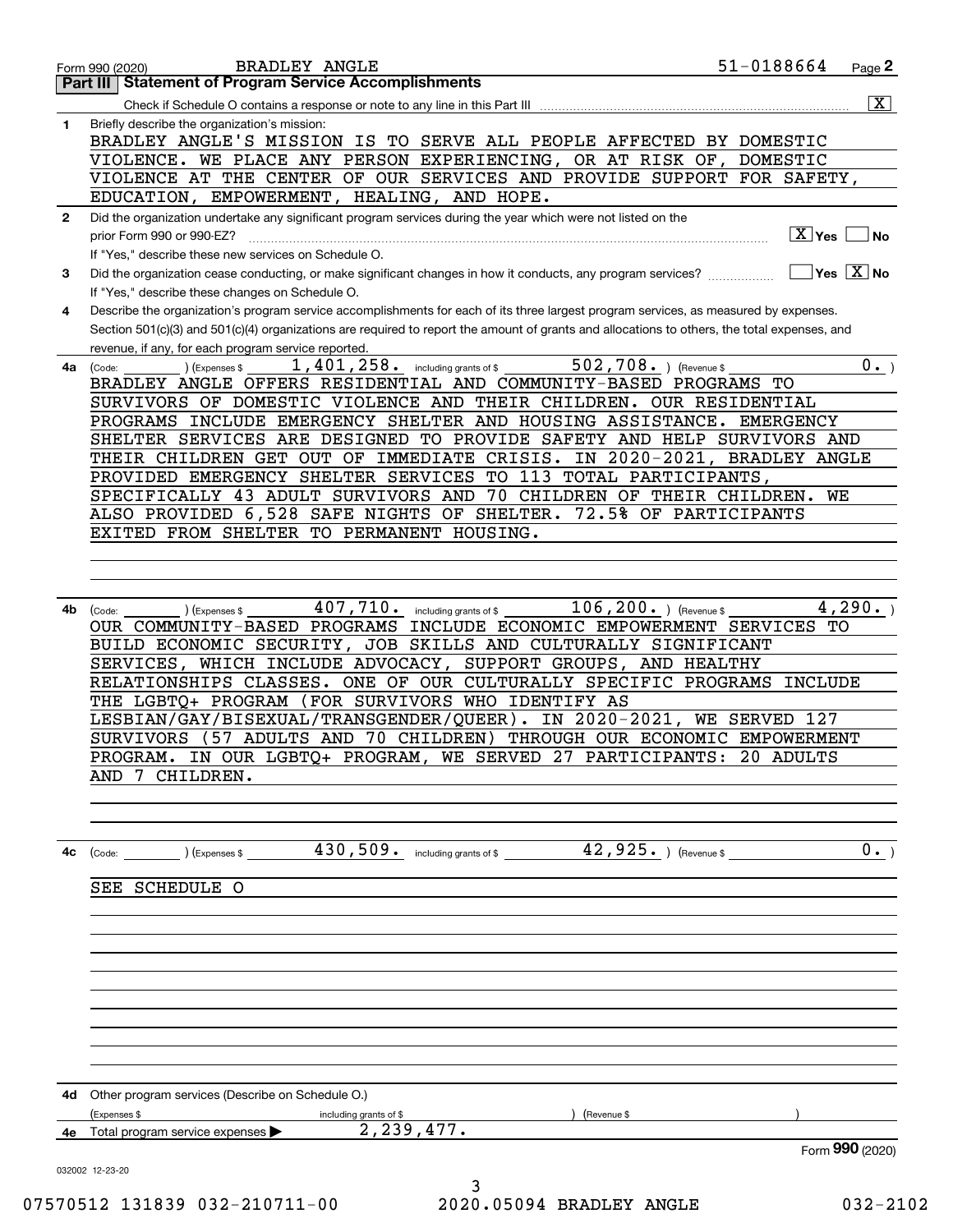|  | Form 990 (2020) |
|--|-----------------|

|    |                                                                                                                                                                                                                                |                 | Yes   No                |                 |
|----|--------------------------------------------------------------------------------------------------------------------------------------------------------------------------------------------------------------------------------|-----------------|-------------------------|-----------------|
| 1  | Is the organization described in section $501(c)(3)$ or $4947(a)(1)$ (other than a private foundation)?                                                                                                                        |                 |                         |                 |
|    | If "Yes," complete Schedule A (1) respectively contained a series of the Schedule A (1) respectively and the Schedule A (1) respectively and the Schedule A (1) respectively and the Schedule A (1) respectively and the Sched | 1               | X                       |                 |
| 2  |                                                                                                                                                                                                                                | $\overline{2}$  | $\overline{\mathbf{x}}$ |                 |
| 3  | Did the organization engage in direct or indirect political campaign activities on behalf of or in opposition to candidates for                                                                                                |                 |                         |                 |
|    |                                                                                                                                                                                                                                | 3               |                         | x               |
| 4  | Section 501(c)(3) organizations. Did the organization engage in lobbying activities, or have a section 501(h) election in effect                                                                                               |                 |                         |                 |
|    |                                                                                                                                                                                                                                | 4               |                         | X               |
| 5  | Is the organization a section 501(c)(4), 501(c)(5), or 501(c)(6) organization that receives membership dues, assessments, or                                                                                                   |                 |                         |                 |
|    |                                                                                                                                                                                                                                | 5               |                         | X               |
| 6  | Did the organization maintain any donor advised funds or any similar funds or accounts for which donors have the right to                                                                                                      |                 |                         |                 |
|    | provide advice on the distribution or investment of amounts in such funds or accounts? If "Yes," complete Schedule D, Part I                                                                                                   | 6               |                         | X               |
| 7  | Did the organization receive or hold a conservation easement, including easements to preserve open space,                                                                                                                      |                 |                         |                 |
|    |                                                                                                                                                                                                                                | 7               |                         | X               |
| 8  | Did the organization maintain collections of works of art, historical treasures, or other similar assets? If "Yes," complete                                                                                                   |                 |                         |                 |
|    |                                                                                                                                                                                                                                | 8               |                         | x               |
| 9  | Did the organization report an amount in Part X, line 21, for escrow or custodial account liability, serve as a custodian for                                                                                                  |                 |                         |                 |
|    | amounts not listed in Part X; or provide credit counseling, debt management, credit repair, or debt negotiation services?                                                                                                      |                 |                         | x               |
|    |                                                                                                                                                                                                                                | 9               |                         |                 |
| 10 | Did the organization, directly or through a related organization, hold assets in donor-restricted endowments                                                                                                                   |                 |                         | х               |
|    |                                                                                                                                                                                                                                | 10              |                         |                 |
| 11 | If the organization's answer to any of the following questions is "Yes," then complete Schedule D, Parts VI, VII, VIII, IX, or X                                                                                               |                 |                         |                 |
|    | as applicable.<br>a Did the organization report an amount for land, buildings, and equipment in Part X, line 10? If "Yes," complete Schedule D,                                                                                |                 |                         |                 |
|    |                                                                                                                                                                                                                                | 11a             | X                       |                 |
|    | <b>b</b> Did the organization report an amount for investments - other securities in Part X, line 12, that is 5% or more of its total                                                                                          |                 |                         |                 |
|    |                                                                                                                                                                                                                                | 11b             |                         | x               |
|    | c Did the organization report an amount for investments - program related in Part X, line 13, that is 5% or more of its total                                                                                                  |                 |                         |                 |
|    |                                                                                                                                                                                                                                | 11c             |                         | X               |
|    | d Did the organization report an amount for other assets in Part X, line 15, that is 5% or more of its total assets reported in                                                                                                |                 |                         |                 |
|    |                                                                                                                                                                                                                                | 11d             |                         | X               |
|    | e Did the organization report an amount for other liabilities in Part X, line 25? If "Yes," complete Schedule D, Part X                                                                                                        | 11e             | X                       |                 |
| f  | Did the organization's separate or consolidated financial statements for the tax year include a footnote that addresses                                                                                                        |                 |                         |                 |
|    | the organization's liability for uncertain tax positions under FIN 48 (ASC 740)? If "Yes," complete Schedule D, Part X                                                                                                         | 11f             |                         | x               |
|    | 12a Did the organization obtain separate, independent audited financial statements for the tax year? If "Yes," complete                                                                                                        |                 |                         |                 |
|    |                                                                                                                                                                                                                                | 12a             | Х                       |                 |
|    | <b>b</b> Was the organization included in consolidated, independent audited financial statements for the tax year?                                                                                                             |                 |                         |                 |
|    | If "Yes," and if the organization answered "No" to line 12a, then completing Schedule D, Parts XI and XII is optional                                                                                                          | 12 <sub>b</sub> |                         | х               |
| 13 |                                                                                                                                                                                                                                | 13              |                         | X               |
|    | 14a Did the organization maintain an office, employees, or agents outside of the United States?                                                                                                                                | 14a             |                         | X               |
|    | b Did the organization have aggregate revenues or expenses of more than \$10,000 from grantmaking, fundraising, business,                                                                                                      |                 |                         |                 |
|    | investment, and program service activities outside the United States, or aggregate foreign investments valued at \$100,000                                                                                                     |                 |                         |                 |
|    |                                                                                                                                                                                                                                | 14b             |                         | x               |
| 15 | Did the organization report on Part IX, column (A), line 3, more than \$5,000 of grants or other assistance to or for any                                                                                                      |                 |                         |                 |
|    |                                                                                                                                                                                                                                | 15              |                         | x               |
| 16 | Did the organization report on Part IX, column (A), line 3, more than \$5,000 of aggregate grants or other assistance to                                                                                                       |                 |                         |                 |
|    |                                                                                                                                                                                                                                | 16              |                         | X               |
| 17 | Did the organization report a total of more than \$15,000 of expenses for professional fundraising services on Part IX,                                                                                                        |                 |                         |                 |
|    |                                                                                                                                                                                                                                | 17              |                         | X               |
| 18 | Did the organization report more than \$15,000 total of fundraising event gross income and contributions on Part VIII, lines                                                                                                   |                 |                         |                 |
|    |                                                                                                                                                                                                                                | 18              | х                       |                 |
| 19 | Did the organization report more than \$15,000 of gross income from gaming activities on Part VIII, line 9a? If "Yes."                                                                                                         |                 |                         |                 |
|    |                                                                                                                                                                                                                                | 19              |                         | х               |
|    |                                                                                                                                                                                                                                | 20a             |                         | $\mathbf X$     |
|    | <b>b</b> If "Yes" to line 20a, did the organization attach a copy of its audited financial statements to this return?                                                                                                          | 20 <sub>b</sub> |                         |                 |
| 21 | Did the organization report more than \$5,000 of grants or other assistance to any domestic organization or                                                                                                                    |                 |                         |                 |
|    |                                                                                                                                                                                                                                | 21              |                         | x               |
|    | 032003 12-23-20                                                                                                                                                                                                                |                 |                         | Form 990 (2020) |

032003 12-23-20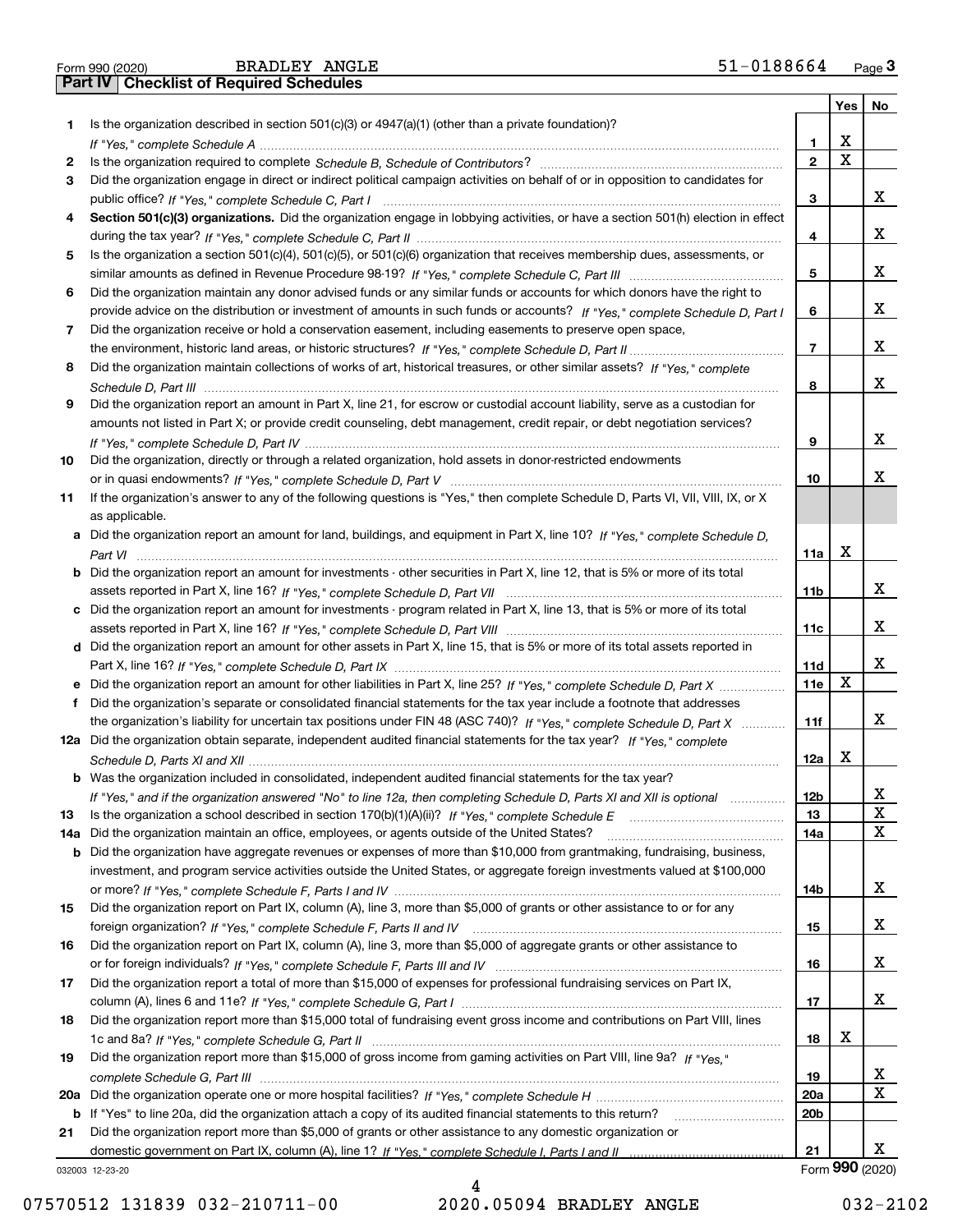|  | Form 990 (2020) |
|--|-----------------|

*(continued)*

|               |                                                                                                                                    |                 | Yes | No               |
|---------------|------------------------------------------------------------------------------------------------------------------------------------|-----------------|-----|------------------|
| 22            | Did the organization report more than \$5,000 of grants or other assistance to or for domestic individuals on                      |                 |     |                  |
|               |                                                                                                                                    | 22              | X   |                  |
| 23            | Did the organization answer "Yes" to Part VII, Section A, line 3, 4, or 5 about compensation of the organization's current         |                 |     |                  |
|               | and former officers, directors, trustees, key employees, and highest compensated employees? If "Yes," complete                     |                 |     |                  |
|               |                                                                                                                                    | 23              |     | x                |
|               | 24a Did the organization have a tax-exempt bond issue with an outstanding principal amount of more than \$100,000 as of the        |                 |     |                  |
|               | last day of the year, that was issued after December 31, 2002? If "Yes," answer lines 24b through 24d and complete                 |                 |     | x                |
|               | b Did the organization invest any proceeds of tax-exempt bonds beyond a temporary period exception?                                | 24a<br>24b      |     |                  |
|               | c Did the organization maintain an escrow account other than a refunding escrow at any time during the year to defease             |                 |     |                  |
|               |                                                                                                                                    | 24c             |     |                  |
|               | d Did the organization act as an "on behalf of" issuer for bonds outstanding at any time during the year?                          | 24d             |     |                  |
|               | 25a Section 501(c)(3), 501(c)(4), and 501(c)(29) organizations. Did the organization engage in an excess benefit                   |                 |     |                  |
|               |                                                                                                                                    | 25a             |     | x                |
|               | b Is the organization aware that it engaged in an excess benefit transaction with a disqualified person in a prior year, and       |                 |     |                  |
|               | that the transaction has not been reported on any of the organization's prior Forms 990 or 990-EZ? If "Yes," complete              |                 |     |                  |
|               | Schedule L. Part I                                                                                                                 | 25 <sub>b</sub> |     | x                |
| 26            | Did the organization report any amount on Part X, line 5 or 22, for receivables from or payables to any current                    |                 |     |                  |
|               | or former officer, director, trustee, key employee, creator or founder, substantial contributor, or 35%                            |                 |     |                  |
|               |                                                                                                                                    | 26              |     | x                |
| 27            | Did the organization provide a grant or other assistance to any current or former officer, director, trustee, key employee,        |                 |     |                  |
|               | creator or founder, substantial contributor or employee thereof, a grant selection committee member, or to a 35% controlled        |                 |     |                  |
|               | entity (including an employee thereof) or family member of any of these persons? If "Yes," complete Schedule L, Part III           | 27              |     | x                |
| 28            | Was the organization a party to a business transaction with one of the following parties (see Schedule L, Part IV                  |                 |     |                  |
|               | instructions, for applicable filing thresholds, conditions, and exceptions):                                                       |                 |     |                  |
|               | a A current or former officer, director, trustee, key employee, creator or founder, or substantial contributor? If                 |                 |     |                  |
|               |                                                                                                                                    | 28a             |     | х<br>$\mathbf x$ |
|               |                                                                                                                                    | 28 <sub>b</sub> |     |                  |
|               | c A 35% controlled entity of one or more individuals and/or organizations described in lines 28a or 28b? If                        | 28c             |     | x                |
| 29            |                                                                                                                                    | 29              | X   |                  |
| 30            | Did the organization receive contributions of art, historical treasures, or other similar assets, or qualified conservation        |                 |     |                  |
|               |                                                                                                                                    | 30              |     | x                |
| 31            | Did the organization liquidate, terminate, or dissolve and cease operations? If "Yes," complete Schedule N, Part I                 | 31              |     | $\mathbf X$      |
| 32            | Did the organization sell, exchange, dispose of, or transfer more than 25% of its net assets? If "Yes," complete                   |                 |     |                  |
|               |                                                                                                                                    | 32              |     | х                |
| 33            | Did the organization own 100% of an entity disregarded as separate from the organization under Regulations                         |                 |     |                  |
|               |                                                                                                                                    | 33              |     | х                |
| 34            | Was the organization related to any tax-exempt or taxable entity? If "Yes," complete Schedule R, Part II, III, or IV, and          |                 |     |                  |
|               |                                                                                                                                    | 34              |     | х                |
|               | 35a Did the organization have a controlled entity within the meaning of section 512(b)(13)?                                        | 35a             |     | X                |
|               | <b>b</b> If "Yes" to line 35a, did the organization receive any payment from or engage in any transaction with a controlled entity |                 |     |                  |
|               |                                                                                                                                    | 35 <sub>b</sub> |     |                  |
| 36            | Section 501(c)(3) organizations. Did the organization make any transfers to an exempt non-charitable related organization?         |                 |     |                  |
|               |                                                                                                                                    | 36              |     | x                |
| 37            | Did the organization conduct more than 5% of its activities through an entity that is not a related organization                   |                 |     |                  |
|               |                                                                                                                                    | 37              |     | x                |
| 38            | Did the organization complete Schedule O and provide explanations in Schedule O for Part VI, lines 11b and 19?                     |                 | X   |                  |
| <b>Part V</b> | Note: All Form 990 filers are required to complete Schedule O<br><b>Statements Regarding Other IRS Filings and Tax Compliance</b>  | 38              |     |                  |
|               | Check if Schedule O contains a response or note to any line in this Part V                                                         |                 |     |                  |
|               |                                                                                                                                    |                 | Yes | No               |
|               | 62<br>1a                                                                                                                           |                 |     |                  |
|               | 0<br><b>b</b> Enter the number of Forms W-2G included in line 1a. Enter -0- if not applicable<br>1b                                |                 |     |                  |
| c             | Did the organization comply with backup withholding rules for reportable payments to vendors and reportable gaming                 |                 |     |                  |
|               | (gambling) winnings to prize winners?                                                                                              | 1c              |     |                  |
|               | 032004 12-23-20                                                                                                                    |                 |     | Form 990 (2020)  |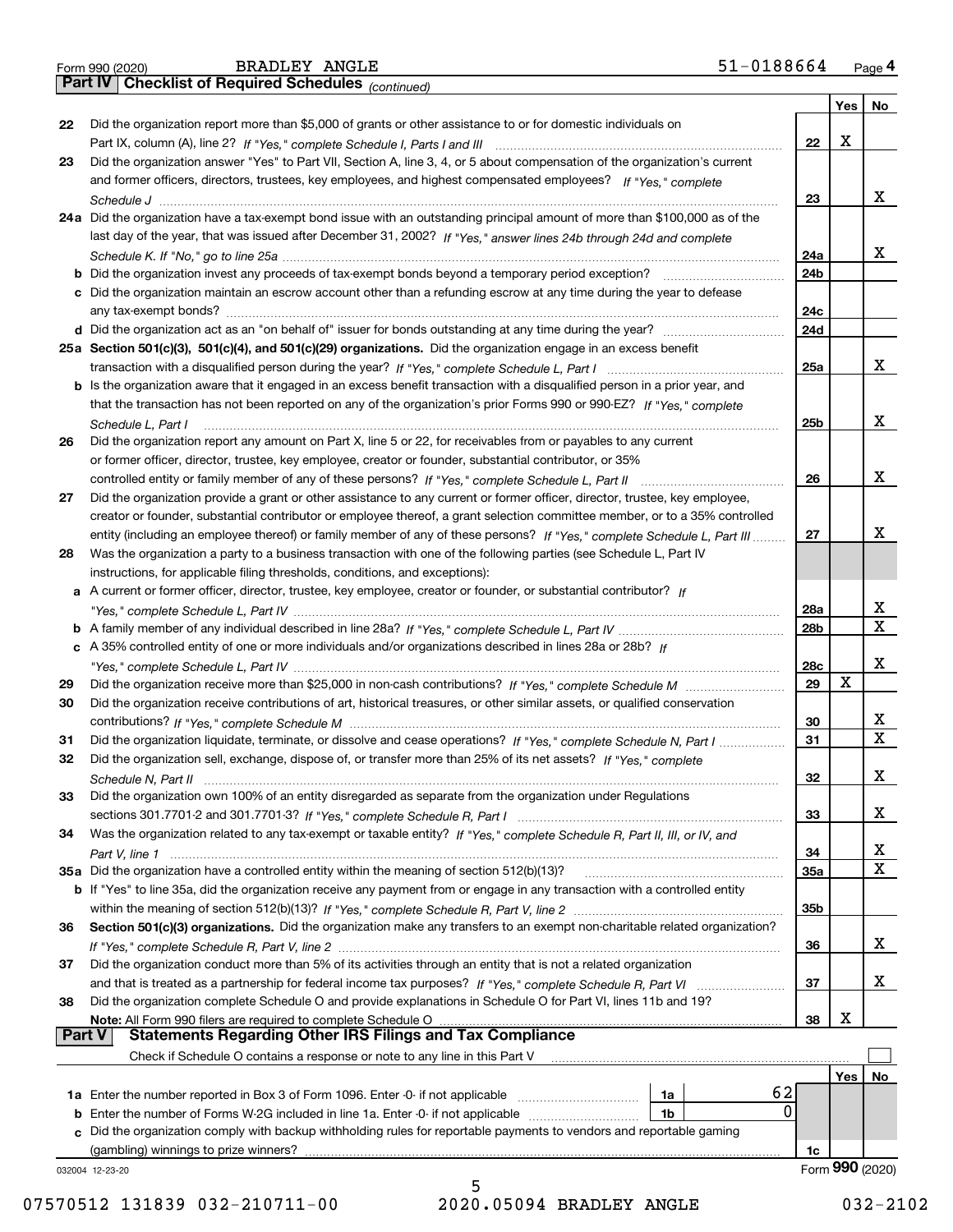|               | 51-0188664<br><b>BRADLEY ANGLE</b><br>Form 990 (2020)                                                                                           |                |         | Page 5 |  |  |  |  |  |  |
|---------------|-------------------------------------------------------------------------------------------------------------------------------------------------|----------------|---------|--------|--|--|--|--|--|--|
| <b>Part V</b> | Statements Regarding Other IRS Filings and Tax Compliance (continued)                                                                           |                |         |        |  |  |  |  |  |  |
|               |                                                                                                                                                 |                | Yes $ $ | No     |  |  |  |  |  |  |
|               | 2a Enter the number of employees reported on Form W-3, Transmittal of Wage and Tax Statements,                                                  |                |         |        |  |  |  |  |  |  |
|               | 50<br>filed for the calendar year ending with or within the year covered by this return <i>manumumumum</i><br>2a                                |                |         |        |  |  |  |  |  |  |
|               |                                                                                                                                                 |                |         |        |  |  |  |  |  |  |
|               |                                                                                                                                                 |                |         |        |  |  |  |  |  |  |
|               | 3a Did the organization have unrelated business gross income of \$1,000 or more during the year?                                                |                |         |        |  |  |  |  |  |  |
|               |                                                                                                                                                 | 3b             |         |        |  |  |  |  |  |  |
|               | 4a At any time during the calendar year, did the organization have an interest in, or a signature or other authority over, a                    |                |         |        |  |  |  |  |  |  |
|               |                                                                                                                                                 | 4a             |         | х      |  |  |  |  |  |  |
|               | <b>b</b> If "Yes," enter the name of the foreign country $\blacktriangleright$                                                                  |                |         |        |  |  |  |  |  |  |
|               | See instructions for filing requirements for FinCEN Form 114, Report of Foreign Bank and Financial Accounts (FBAR).                             |                |         |        |  |  |  |  |  |  |
|               | 5a Was the organization a party to a prohibited tax shelter transaction at any time during the tax year?                                        | 5a             |         | X      |  |  |  |  |  |  |
| b             |                                                                                                                                                 | 5 <sub>b</sub> |         | х      |  |  |  |  |  |  |
|               |                                                                                                                                                 | 5c             |         |        |  |  |  |  |  |  |
|               | 6a Does the organization have annual gross receipts that are normally greater than \$100,000, and did the organization solicit                  |                |         |        |  |  |  |  |  |  |
|               |                                                                                                                                                 | 6a             |         | х      |  |  |  |  |  |  |
|               | <b>b</b> If "Yes," did the organization include with every solicitation an express statement that such contributions or gifts                   |                |         |        |  |  |  |  |  |  |
|               | were not tax deductible?                                                                                                                        | 6b             |         |        |  |  |  |  |  |  |
| 7             | Organizations that may receive deductible contributions under section 170(c).                                                                   |                |         |        |  |  |  |  |  |  |
| а             | Did the organization receive a payment in excess of \$75 made partly as a contribution and partly for goods and services provided to the payor? | 7a             |         | х      |  |  |  |  |  |  |
|               | <b>b</b> If "Yes," did the organization notify the donor of the value of the goods or services provided?                                        | 7b             |         |        |  |  |  |  |  |  |
|               | c Did the organization sell, exchange, or otherwise dispose of tangible personal property for which it was required                             |                |         |        |  |  |  |  |  |  |
|               |                                                                                                                                                 | 7с             |         | х      |  |  |  |  |  |  |
|               | 7d                                                                                                                                              |                |         |        |  |  |  |  |  |  |
| е             |                                                                                                                                                 | 7e             |         | х      |  |  |  |  |  |  |
| f             | Did the organization, during the year, pay premiums, directly or indirectly, on a personal benefit contract?                                    | 7f             |         | x      |  |  |  |  |  |  |
| g             | If the organization received a contribution of qualified intellectual property, did the organization file Form 8899 as required?                | 7g             |         |        |  |  |  |  |  |  |
| h.            | If the organization received a contribution of cars, boats, airplanes, or other vehicles, did the organization file a Form 1098-C?              | 7h             |         |        |  |  |  |  |  |  |
| 8             | Sponsoring organizations maintaining donor advised funds. Did a donor advised fund maintained by the                                            |                |         |        |  |  |  |  |  |  |
|               | sponsoring organization have excess business holdings at any time during the year?                                                              | 8              |         |        |  |  |  |  |  |  |
| 9             | Sponsoring organizations maintaining donor advised funds.                                                                                       |                |         |        |  |  |  |  |  |  |
| а             | Did the sponsoring organization make any taxable distributions under section 4966?                                                              | 9а             |         |        |  |  |  |  |  |  |
|               | <b>b</b> Did the sponsoring organization make a distribution to a donor, donor advisor, or related person?                                      | 9b             |         |        |  |  |  |  |  |  |
| 10            | Section 501(c)(7) organizations. Enter:                                                                                                         |                |         |        |  |  |  |  |  |  |
|               | 10a<br> 10b                                                                                                                                     |                |         |        |  |  |  |  |  |  |
|               | Gross receipts, included on Form 990, Part VIII, line 12, for public use of club facilities                                                     |                |         |        |  |  |  |  |  |  |
| 11            | Section 501(c)(12) organizations. Enter:                                                                                                        |                |         |        |  |  |  |  |  |  |
|               | 11a<br>b Gross income from other sources (Do not net amounts due or paid to other sources against                                               |                |         |        |  |  |  |  |  |  |
|               | 11b                                                                                                                                             |                |         |        |  |  |  |  |  |  |
|               | 12a Section 4947(a)(1) non-exempt charitable trusts. Is the organization filing Form 990 in lieu of Form 1041?                                  | 12a            |         |        |  |  |  |  |  |  |
|               | 12b<br><b>b</b> If "Yes," enter the amount of tax-exempt interest received or accrued during the year <i>manument</i>                           |                |         |        |  |  |  |  |  |  |
| 13            | Section 501(c)(29) qualified nonprofit health insurance issuers.                                                                                |                |         |        |  |  |  |  |  |  |
|               | <b>a</b> Is the organization licensed to issue qualified health plans in more than one state?                                                   | 13а            |         |        |  |  |  |  |  |  |
|               | Note: See the instructions for additional information the organization must report on Schedule O.                                               |                |         |        |  |  |  |  |  |  |
|               | <b>b</b> Enter the amount of reserves the organization is required to maintain by the states in which the                                       |                |         |        |  |  |  |  |  |  |
|               | 13b                                                                                                                                             |                |         |        |  |  |  |  |  |  |
|               | 13с                                                                                                                                             |                |         |        |  |  |  |  |  |  |
| 14a           | Did the organization receive any payments for indoor tanning services during the tax year?                                                      | 14a            |         | x      |  |  |  |  |  |  |
|               | <b>b</b> If "Yes," has it filed a Form 720 to report these payments? If "No," provide an explanation on Schedule O                              | 14b            |         |        |  |  |  |  |  |  |
| 15            | Is the organization subject to the section 4960 tax on payment(s) of more than \$1,000,000 in remuneration or                                   |                |         |        |  |  |  |  |  |  |
|               |                                                                                                                                                 | 15             |         | x      |  |  |  |  |  |  |
|               | If "Yes," see instructions and file Form 4720, Schedule N.                                                                                      |                |         |        |  |  |  |  |  |  |
| 16            | Is the organization an educational institution subject to the section 4968 excise tax on net investment income?                                 | 16             |         | х      |  |  |  |  |  |  |
|               | If "Yes," complete Form 4720, Schedule O.                                                                                                       |                |         |        |  |  |  |  |  |  |
|               |                                                                                                                                                 |                | ה ה     |        |  |  |  |  |  |  |

Form (2020) **990**

032005 12-23-20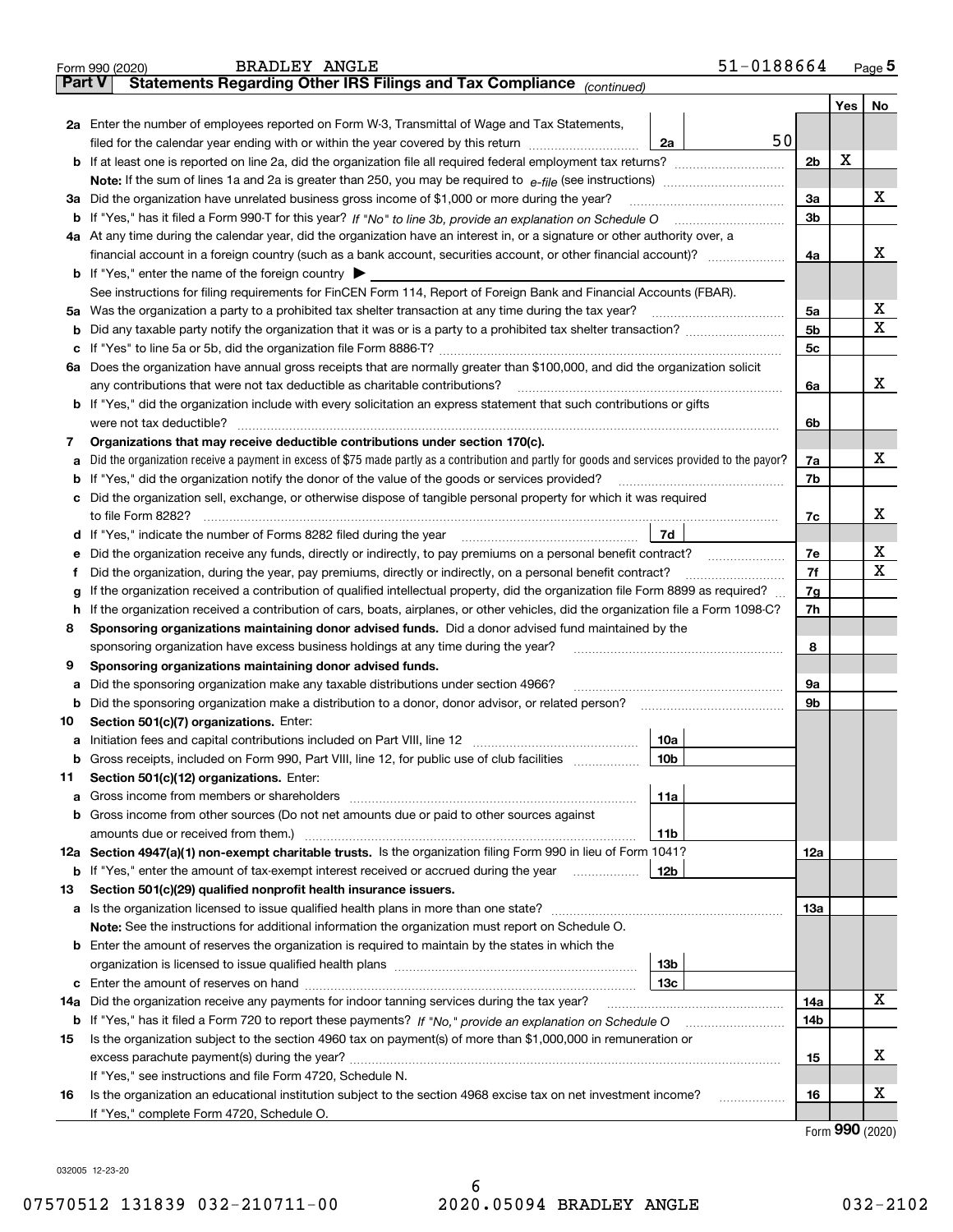|    | to line 8a, 8b, or 10b below, describe the circumstances, processes, or changes on Schedule O. See instructions.                                                           |                 |                              | $\overline{\mathbf{x}}$ |
|----|----------------------------------------------------------------------------------------------------------------------------------------------------------------------------|-----------------|------------------------------|-------------------------|
|    | <b>Section A. Governing Body and Management</b>                                                                                                                            |                 |                              |                         |
|    |                                                                                                                                                                            |                 | Yes                          | No                      |
|    | 1a<br>1a Enter the number of voting members of the governing body at the end of the tax year                                                                               | 10              |                              |                         |
|    | If there are material differences in voting rights among members of the governing body, or if the governing                                                                |                 |                              |                         |
|    | body delegated broad authority to an executive committee or similar committee, explain on Schedule O.                                                                      |                 |                              |                         |
| b  | Enter the number of voting members included on line 1a, above, who are independent<br>1b                                                                                   | 10              |                              |                         |
| 2  | Did any officer, director, trustee, or key employee have a family relationship or a business relationship with any other                                                   |                 |                              |                         |
|    | officer, director, trustee, or key employee?                                                                                                                               | $\mathbf{2}$    |                              | Х                       |
| з  | Did the organization delegate control over management duties customarily performed by or under the direct supervision                                                      |                 |                              |                         |
|    | of officers, directors, trustees, or key employees to a management company or other person?                                                                                | 3               |                              | $\frac{X}{X}$           |
| 4  | Did the organization make any significant changes to its governing documents since the prior Form 990 was filed?                                                           | 4               |                              |                         |
| 5  |                                                                                                                                                                            | 5               |                              | $\overline{\mathbf{x}}$ |
| 6  | Did the organization have members or stockholders?                                                                                                                         | 6               |                              | $\overline{\mathbf{x}}$ |
| 7a | Did the organization have members, stockholders, or other persons who had the power to elect or appoint one or                                                             |                 |                              |                         |
|    |                                                                                                                                                                            | 7a              |                              | X                       |
|    | b Are any governance decisions of the organization reserved to (or subject to approval by) members, stockholders, or                                                       |                 |                              |                         |
|    | persons other than the governing body?                                                                                                                                     | 7b              |                              | х                       |
| 8  | Did the organization contemporaneously document the meetings held or written actions undertaken during the year by the following:                                          |                 |                              |                         |
|    |                                                                                                                                                                            | 8a              | х                            |                         |
|    |                                                                                                                                                                            | 8b              | $\mathbf X$                  |                         |
| 9  | Is there any officer, director, trustee, or key employee listed in Part VII, Section A, who cannot be reached at the                                                       |                 |                              |                         |
|    |                                                                                                                                                                            | 9               |                              | X                       |
|    | Section B. Policies (This Section B requests information about policies not required by the Internal Revenue Code.)                                                        |                 |                              |                         |
|    |                                                                                                                                                                            |                 | Yes                          | No<br>X                 |
|    |                                                                                                                                                                            | 10a             |                              |                         |
|    | b If "Yes," did the organization have written policies and procedures governing the activities of such chapters, affiliates,                                               |                 |                              |                         |
|    | and branches to ensure their operations are consistent with the organization's exempt purposes?                                                                            | 10 <sub>b</sub> |                              |                         |
|    | 11a Has the organization provided a complete copy of this Form 990 to all members of its governing body before filing the form?                                            | 11a             |                              | $\mathbf X$             |
|    | <b>b</b> Describe in Schedule O the process, if any, used by the organization to review this Form 990.                                                                     |                 |                              |                         |
|    |                                                                                                                                                                            | 12a             | Х<br>$\mathbf x$             |                         |
|    |                                                                                                                                                                            | 12 <sub>b</sub> |                              |                         |
|    | c Did the organization regularly and consistently monitor and enforce compliance with the policy? If "Yes," describe                                                       |                 |                              |                         |
|    | in Schedule O how this was done manufactured and continuum control of the state of the state of the state of t                                                             | 12c             | х<br>$\overline{\mathbf{x}}$ |                         |
| 13 | Did the organization have a written whistleblower policy?                                                                                                                  | 13              | X                            |                         |
| 14 | Did the organization have a written document retention and destruction policy? manufactured and the organization have a written document retention and destruction policy? | 14              |                              |                         |
| 15 | Did the process for determining compensation of the following persons include a review and approval by independent                                                         |                 |                              |                         |
|    | persons, comparability data, and contemporaneous substantiation of the deliberation and decision?                                                                          |                 |                              |                         |
|    |                                                                                                                                                                            | 15a             | х<br>X                       |                         |
|    | <b>b</b> Other officers or key employees of the organization                                                                                                               | 15b             |                              |                         |
|    | If "Yes" to line 15a or 15b, describe the process in Schedule O (see instructions).                                                                                        |                 |                              |                         |
|    | 16a Did the organization invest in, contribute assets to, or participate in a joint venture or similar arrangement with a                                                  |                 |                              | x                       |
|    | taxable entity during the year?                                                                                                                                            | 16a             |                              |                         |
|    | <b>b</b> If "Yes," did the organization follow a written policy or procedure requiring the organization to evaluate its participation                                      |                 |                              |                         |
|    | in joint venture arrangements under applicable federal tax law, and take steps to safequard the organization's                                                             |                 |                              |                         |
|    | exempt status with respect to such arrangements?<br><b>Section C. Disclosure</b>                                                                                           | 16b             |                              |                         |
|    |                                                                                                                                                                            |                 |                              |                         |
| 17 | List the states with which a copy of this Form 990 is required to be filed $\blacktriangleright$ OR                                                                        |                 |                              |                         |
| 18 | Section 6104 requires an organization to make its Forms 1023 (1024 or 1024-A, if applicable), 990, and 990-T (Section 501(c)(3)s only) available                           |                 |                              |                         |
|    | for public inspection. Indicate how you made these available. Check all that apply.<br>$X$ Upon request                                                                    |                 |                              |                         |
|    | Own website<br>Another's website<br>Other (explain on Schedule O)                                                                                                          |                 |                              |                         |
|    | Describe on Schedule O whether (and if so, how) the organization made its governing documents, conflict of interest policy, and financial                                  |                 |                              |                         |
| 19 | statements available to the public during the tax year.                                                                                                                    |                 |                              |                         |
|    |                                                                                                                                                                            |                 |                              |                         |
| 20 | State the name, address, and telephone number of the person who possesses the organization's books and records                                                             |                 |                              |                         |
|    | RICHARD SEYMOUR - 503-232-1528<br>97217<br>5432 NORTH ALBINA AVENUE, PORTLAND, OR                                                                                          |                 |                              |                         |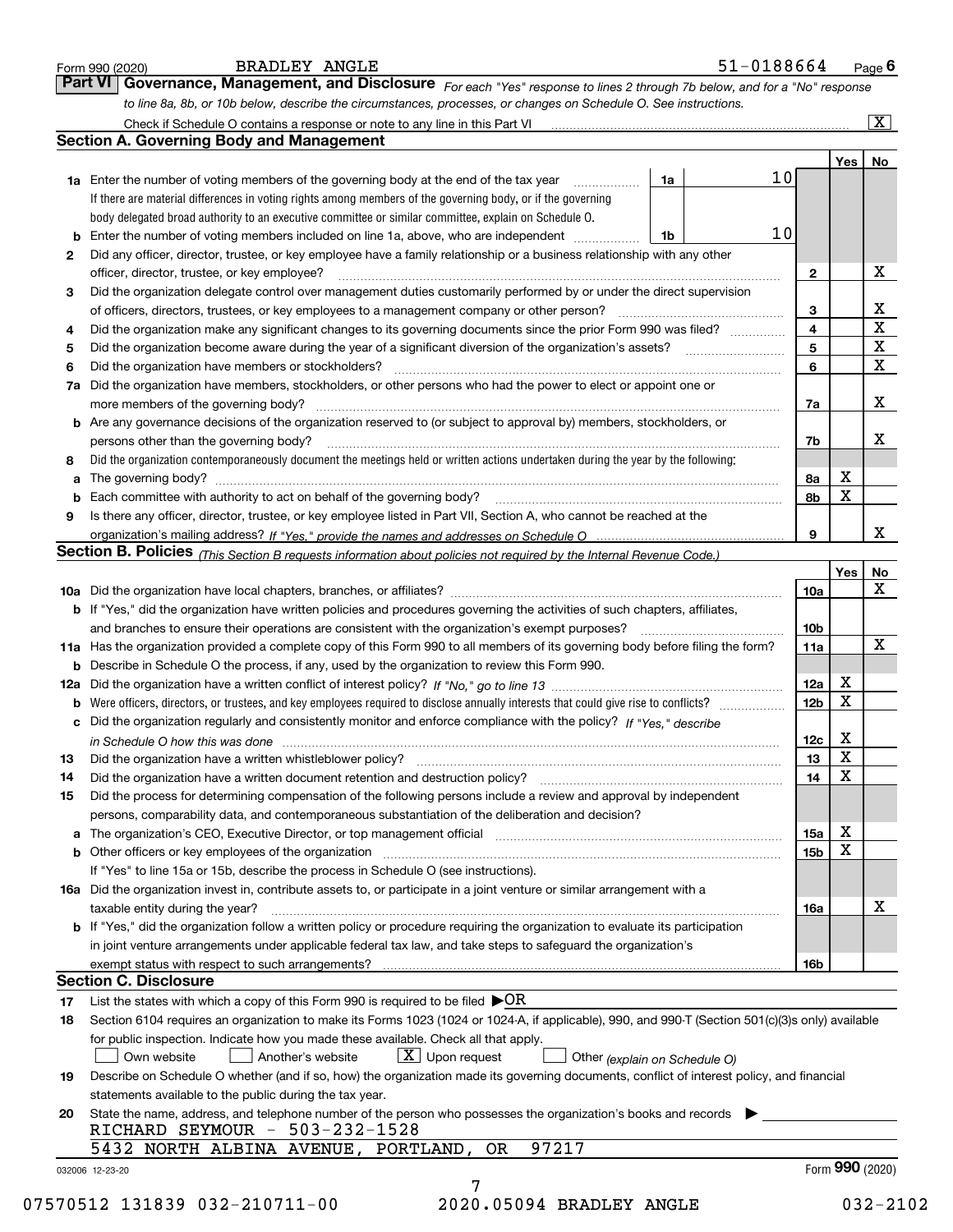| 032007 12-23-20 |                               |
|-----------------|-------------------------------|
|                 | 07570512 131839 032-210711-00 |

07570512 131839 032-210711-00 2020.05094 BRADLEY ANGLE 032-2102

# **7Part VII Compensation of Officers, Directors, Trustees, Key Employees, Highest Compensated Employees, and Independent Contractors**

#### Check if Schedule O contains a response or note to any line in this Part VII

**Section A. Officers, Directors, Trustees, Key Employees, and Highest Compensated Employees**

**1a**  Complete this table for all persons required to be listed. Report compensation for the calendar year ending with or within the organization's tax year. **•** List all of the organization's current officers, directors, trustees (whether individuals or organizations), regardless of amount of compensation.

 $\bullet$  List all of the organization's  $\,$ current key employees, if any. See instructions for definition of "key employee." Enter -0- in columns (D), (E), and (F) if no compensation was paid.

**•** List the organization's five current highest compensated employees (other than an officer, director, trustee, or key employee) who received reportable compensation (Box 5 of Form W-2 and/or Box 7 of Form 1099-MISC) of more than \$100,000 from the organization and any related organizations.

**•** List all of the organization's former officers, key employees, and highest compensated employees who received more than \$100,000 of reportable compensation from the organization and any related organizations.

**former directors or trustees**  ¥ List all of the organization's that received, in the capacity as a former director or trustee of the organization, more than \$10,000 of reportable compensation from the organization and any related organizations.

See instructions for the order in which to list the persons above.

Check this box if neither the organization nor any related organization compensated any current officer, director, or trustee.  $\mathcal{L}^{\text{max}}$ 

| (A)                       | (B)                                                                  |                                | (C)                                                                                             |                         |              |                                 |        | (D)                                    | (E)                                        | (F)                                                                      |
|---------------------------|----------------------------------------------------------------------|--------------------------------|-------------------------------------------------------------------------------------------------|-------------------------|--------------|---------------------------------|--------|----------------------------------------|--------------------------------------------|--------------------------------------------------------------------------|
| Name and title            | Average<br>hours per<br>week                                         |                                | (do not check more than one<br>box, unless person is both an<br>officer and a director/trustee) | Position                |              |                                 |        | Reportable<br>compensation<br>from     | Reportable<br>compensation<br>from related | Estimated<br>amount of<br>other                                          |
|                           | (list any<br>hours for<br>related<br>organizations<br>below<br>line) | Individual trustee or director | Institutional trustee                                                                           | Officer                 | Key employee | Highest compensated<br>employee | Former | the<br>organization<br>(W-2/1099-MISC) | organizations<br>(W-2/1099-MISC)           | compensation<br>from the<br>organization<br>and related<br>organizations |
| BRI CONDON<br>(1)         | 40.00                                                                |                                |                                                                                                 |                         |              |                                 |        |                                        |                                            |                                                                          |
| EXECUTIVE DIRECTOR        |                                                                      |                                |                                                                                                 | $\mathbf X$             |              |                                 |        | 82,292.                                | 0.                                         | 4,134.                                                                   |
| RICHARD SEYMOUR<br>(2)    | 40.00                                                                |                                |                                                                                                 |                         |              |                                 |        |                                        |                                            |                                                                          |
| FINANCE DIRECTOR          |                                                                      |                                |                                                                                                 | $\mathbf X$             |              |                                 |        | 45,070.                                | $\mathbf 0$ .                              | 3,351.                                                                   |
| (3)<br>ANGELA FRAZIER     | 2.00                                                                 |                                |                                                                                                 |                         |              |                                 |        |                                        |                                            |                                                                          |
| <b>CHAIR</b>              |                                                                      | $\mathbf X$                    |                                                                                                 | $\overline{\mathbf{X}}$ |              |                                 |        | 0.                                     | 0.                                         | 0.                                                                       |
| SARENA MESTAS<br>(4)      | 2.00                                                                 |                                |                                                                                                 |                         |              |                                 |        |                                        |                                            |                                                                          |
| VICE CHAIR                |                                                                      | $\mathbf X$                    |                                                                                                 | $\mathbf X$             |              |                                 |        | 0.                                     | 0.                                         | $0_{\cdot}$                                                              |
| (5)<br>DELILAH PEPIN      | 2.00                                                                 |                                |                                                                                                 |                         |              |                                 |        |                                        |                                            |                                                                          |
| <b>TREASURER</b>          |                                                                      | $\mathbf X$                    |                                                                                                 | $\mathbf X$             |              |                                 |        | 0.                                     | 0.                                         | $0_{.}$                                                                  |
| ELIZABETH MILLER<br>(6)   | 2.00                                                                 |                                |                                                                                                 |                         |              |                                 |        |                                        |                                            |                                                                          |
| <b>SECRETARY</b>          |                                                                      | $\mathbf X$                    |                                                                                                 | $\overline{\textbf{X}}$ |              |                                 |        | 0.                                     | 0.                                         | $0_{.}$                                                                  |
| NICHOLE HOUSTON<br>(7)    | 1.00                                                                 |                                |                                                                                                 |                         |              |                                 |        |                                        |                                            |                                                                          |
| <b>DIRECTOR</b>           |                                                                      | $\mathbf x$                    |                                                                                                 |                         |              |                                 |        | 0.                                     | 0.                                         | $\mathbf 0$ .                                                            |
| (8)<br>DENETTA MONK       | 1.00                                                                 |                                |                                                                                                 |                         |              |                                 |        |                                        |                                            |                                                                          |
| <b>DIRECTOR</b>           |                                                                      | $\mathbf X$                    |                                                                                                 |                         |              |                                 |        | 0.                                     | 0.                                         | $\mathbf 0$ .                                                            |
| (9)<br>HONOR JACKSON      | 1.00                                                                 |                                |                                                                                                 |                         |              |                                 |        |                                        |                                            |                                                                          |
| <b>DIRECTOR</b>           |                                                                      | $\mathbf X$                    |                                                                                                 |                         |              |                                 |        | 0.                                     | $\mathbf 0$ .                              | $0_{.}$                                                                  |
| (10) JANICE JACOBS        | 1.00                                                                 |                                |                                                                                                 |                         |              |                                 |        |                                        |                                            |                                                                          |
| <b>DIRECTOR</b>           |                                                                      | $\mathbf X$                    |                                                                                                 |                         |              |                                 |        | 0.                                     | 0.                                         | $\mathbf 0$ .                                                            |
| (11) ZANELE MUTEPFA-RHONE | 2.00                                                                 |                                |                                                                                                 |                         |              |                                 |        |                                        |                                            |                                                                          |
| <b>DIRECTOR</b>           |                                                                      | $\mathbf x$                    |                                                                                                 |                         |              |                                 |        | 0.                                     | 0.                                         | $0_{.}$                                                                  |
| (12) NIKKI THOMPSON       | 2.00                                                                 |                                |                                                                                                 |                         |              |                                 |        |                                        |                                            |                                                                          |
| <b>DIRECTOR</b>           |                                                                      | $\mathbf x$                    |                                                                                                 |                         |              |                                 |        | 0.                                     | 0.                                         | $\mathbf 0$ .                                                            |
|                           |                                                                      |                                |                                                                                                 |                         |              |                                 |        |                                        |                                            |                                                                          |
|                           |                                                                      |                                |                                                                                                 |                         |              |                                 |        |                                        |                                            |                                                                          |
|                           |                                                                      |                                |                                                                                                 |                         |              |                                 |        |                                        |                                            |                                                                          |
|                           |                                                                      |                                |                                                                                                 |                         |              |                                 |        |                                        |                                            |                                                                          |
|                           |                                                                      |                                |                                                                                                 |                         |              |                                 |        |                                        |                                            |                                                                          |
| 032007 12-23-20           |                                                                      |                                |                                                                                                 |                         |              |                                 |        |                                        |                                            | Form 990 (2020)                                                          |

8

 $\mathcal{L}^{\text{max}}$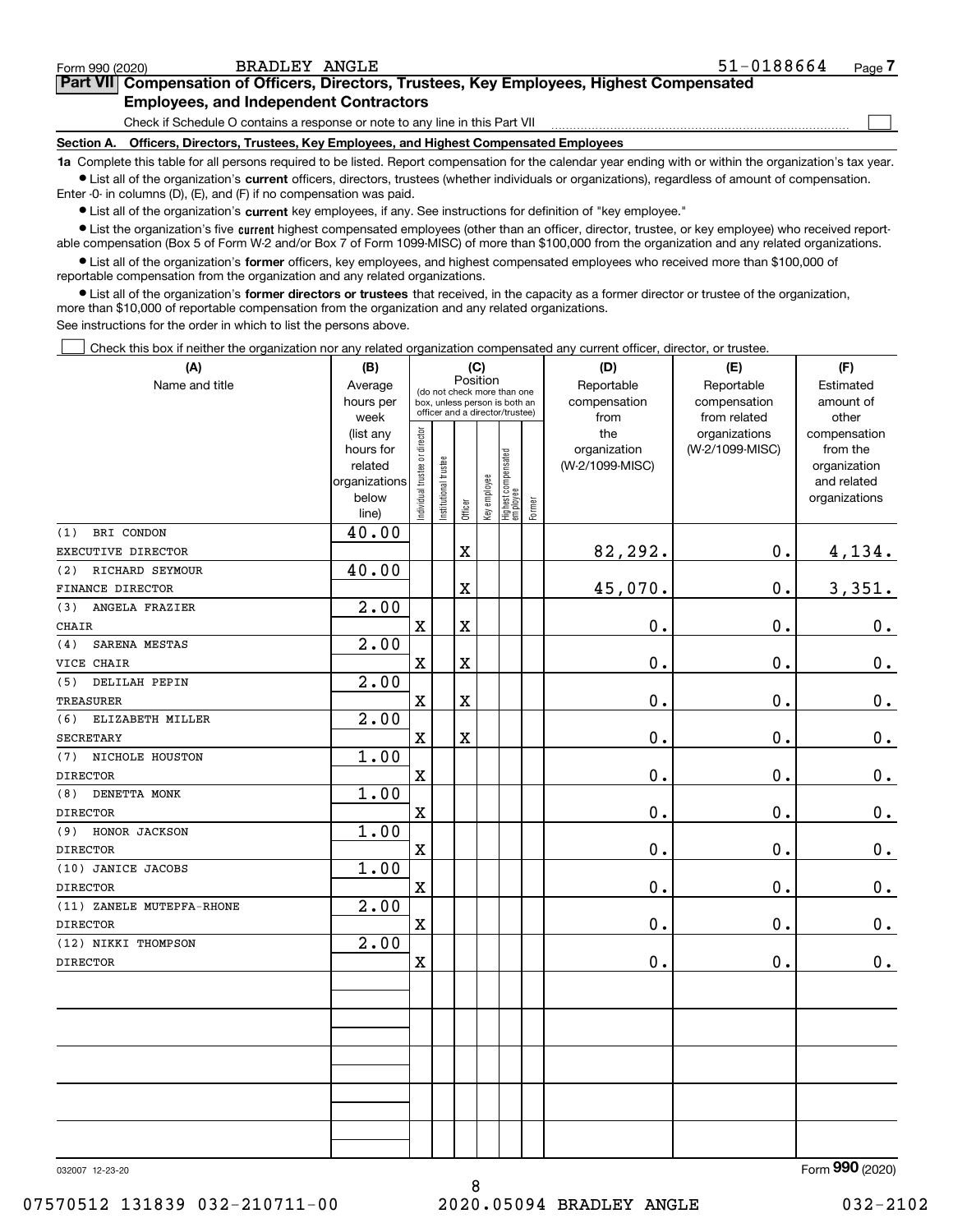|                 | <b>BRADLEY ANGLE</b><br>Form 990 (2020)                                                                                                                                                                                                                              |                                                                      | 51-0188664                     |                                                                                                                    |         |              | Page 8                            |        |                                        |                                                   |                                                          |                                               |                                        |       |
|-----------------|----------------------------------------------------------------------------------------------------------------------------------------------------------------------------------------------------------------------------------------------------------------------|----------------------------------------------------------------------|--------------------------------|--------------------------------------------------------------------------------------------------------------------|---------|--------------|-----------------------------------|--------|----------------------------------------|---------------------------------------------------|----------------------------------------------------------|-----------------------------------------------|----------------------------------------|-------|
| <b>Part VII</b> | Section A. Officers, Directors, Trustees, Key Employees, and Highest Compensated Employees (continued)                                                                                                                                                               | (D)                                                                  |                                |                                                                                                                    |         |              |                                   |        |                                        |                                                   |                                                          |                                               |                                        |       |
|                 | (B)<br>(A)<br>Average<br>Name and title<br>hours per<br>week                                                                                                                                                                                                         |                                                                      |                                | (C)<br>Position<br>(do not check more than one<br>box, unless person is both an<br>officer and a director/trustee) |         |              |                                   |        |                                        | (E)<br>Reportable<br>compensation<br>from related |                                                          |                                               | (F)<br>Estimated<br>amount of<br>other |       |
|                 |                                                                                                                                                                                                                                                                      | (list any<br>hours for<br>related<br>organizations<br>below<br>line) | Individual trustee or director | Institutional trustee                                                                                              | Officer | key employee | Highest compensated<br>  employee | Former | the<br>organization<br>(W-2/1099-MISC) | organizations<br>(W-2/1099-MISC)                  |                                                          | compensation<br>organization<br>organizations | from the<br>and related                |       |
|                 |                                                                                                                                                                                                                                                                      |                                                                      |                                |                                                                                                                    |         |              |                                   |        |                                        |                                                   |                                                          |                                               |                                        |       |
|                 |                                                                                                                                                                                                                                                                      |                                                                      |                                |                                                                                                                    |         |              |                                   |        |                                        |                                                   |                                                          |                                               |                                        |       |
|                 |                                                                                                                                                                                                                                                                      |                                                                      |                                |                                                                                                                    |         |              |                                   |        |                                        |                                                   |                                                          |                                               |                                        |       |
|                 |                                                                                                                                                                                                                                                                      |                                                                      |                                |                                                                                                                    |         |              |                                   |        |                                        |                                                   |                                                          |                                               |                                        |       |
|                 |                                                                                                                                                                                                                                                                      |                                                                      |                                |                                                                                                                    |         |              |                                   |        |                                        |                                                   |                                                          |                                               |                                        |       |
|                 |                                                                                                                                                                                                                                                                      |                                                                      |                                |                                                                                                                    |         |              |                                   |        |                                        |                                                   |                                                          |                                               |                                        |       |
|                 |                                                                                                                                                                                                                                                                      |                                                                      |                                |                                                                                                                    |         |              |                                   |        |                                        |                                                   |                                                          |                                               |                                        |       |
|                 |                                                                                                                                                                                                                                                                      |                                                                      |                                |                                                                                                                    |         |              |                                   |        |                                        |                                                   |                                                          |                                               |                                        |       |
|                 |                                                                                                                                                                                                                                                                      |                                                                      |                                |                                                                                                                    |         |              |                                   |        |                                        |                                                   |                                                          |                                               |                                        |       |
|                 | 1b Subtotal                                                                                                                                                                                                                                                          |                                                                      |                                |                                                                                                                    |         |              |                                   |        | 127,362.                               |                                                   | 0.                                                       |                                               | 7,485.                                 |       |
|                 | c Total from continuation sheets to Part VII, Section A                                                                                                                                                                                                              |                                                                      |                                |                                                                                                                    |         |              |                                   |        | 0.<br>127, 362.                        |                                                   | $\overline{\mathbf{0}}$ .<br>$\overline{\mathfrak{0}}$ . |                                               | 7,485.                                 | $0$ . |
| 2               | Total number of individuals (including but not limited to those listed above) who received more than \$100,000 of reportable<br>compensation from the organization $\blacktriangleright$                                                                             |                                                                      |                                |                                                                                                                    |         |              |                                   |        |                                        |                                                   |                                                          |                                               |                                        | 0     |
|                 |                                                                                                                                                                                                                                                                      |                                                                      |                                |                                                                                                                    |         |              |                                   |        |                                        |                                                   |                                                          |                                               | Yes                                    | No    |
| 3               | Did the organization list any former officer, director, trustee, key employee, or highest compensated employee on<br>line 1a? If "Yes," complete Schedule J for such individual manufactured contained and the 1a? If "Yes," complete Schedule J for such individual |                                                                      |                                |                                                                                                                    |         |              |                                   |        |                                        |                                                   |                                                          | 3                                             |                                        | x     |
| 4               | For any individual listed on line 1a, is the sum of reportable compensation and other compensation from the organization                                                                                                                                             |                                                                      |                                |                                                                                                                    |         |              |                                   |        |                                        |                                                   |                                                          | 4                                             |                                        | х     |
| 5               | Did any person listed on line 1a receive or accrue compensation from any unrelated organization or individual for services                                                                                                                                           |                                                                      |                                |                                                                                                                    |         |              |                                   |        |                                        |                                                   |                                                          | 5                                             |                                        | X     |
|                 | <b>Section B. Independent Contractors</b>                                                                                                                                                                                                                            |                                                                      |                                |                                                                                                                    |         |              |                                   |        |                                        |                                                   |                                                          |                                               |                                        |       |
| 1               | Complete this table for your five highest compensated independent contractors that received more than \$100,000 of compensation from<br>the organization. Report compensation for the calendar year ending with or within the organization's tax year.               |                                                                      |                                |                                                                                                                    |         |              |                                   |        |                                        |                                                   |                                                          |                                               |                                        |       |
|                 | (A)<br>Name and business address                                                                                                                                                                                                                                     |                                                                      |                                | <b>NONE</b>                                                                                                        |         |              |                                   |        | (B)<br>Description of services         |                                                   |                                                          | (C)<br>Compensation                           |                                        |       |
|                 |                                                                                                                                                                                                                                                                      |                                                                      |                                |                                                                                                                    |         |              |                                   |        |                                        |                                                   |                                                          |                                               |                                        |       |
|                 |                                                                                                                                                                                                                                                                      |                                                                      |                                |                                                                                                                    |         |              |                                   |        |                                        |                                                   |                                                          |                                               |                                        |       |
|                 |                                                                                                                                                                                                                                                                      |                                                                      |                                |                                                                                                                    |         |              |                                   |        |                                        |                                                   |                                                          |                                               |                                        |       |
|                 |                                                                                                                                                                                                                                                                      |                                                                      |                                |                                                                                                                    |         |              |                                   |        |                                        |                                                   |                                                          |                                               |                                        |       |
|                 |                                                                                                                                                                                                                                                                      |                                                                      |                                |                                                                                                                    |         |              |                                   |        |                                        |                                                   |                                                          |                                               |                                        |       |
| 2               | Total number of independent contractors (including but not limited to those listed above) who received more than<br>\$100,000 of compensation from the organization                                                                                                  |                                                                      |                                |                                                                                                                    |         | U            |                                   |        |                                        |                                                   |                                                          |                                               | $\overline{\phantom{a}}$               |       |

032008 12-23-20

Form (2020) **990**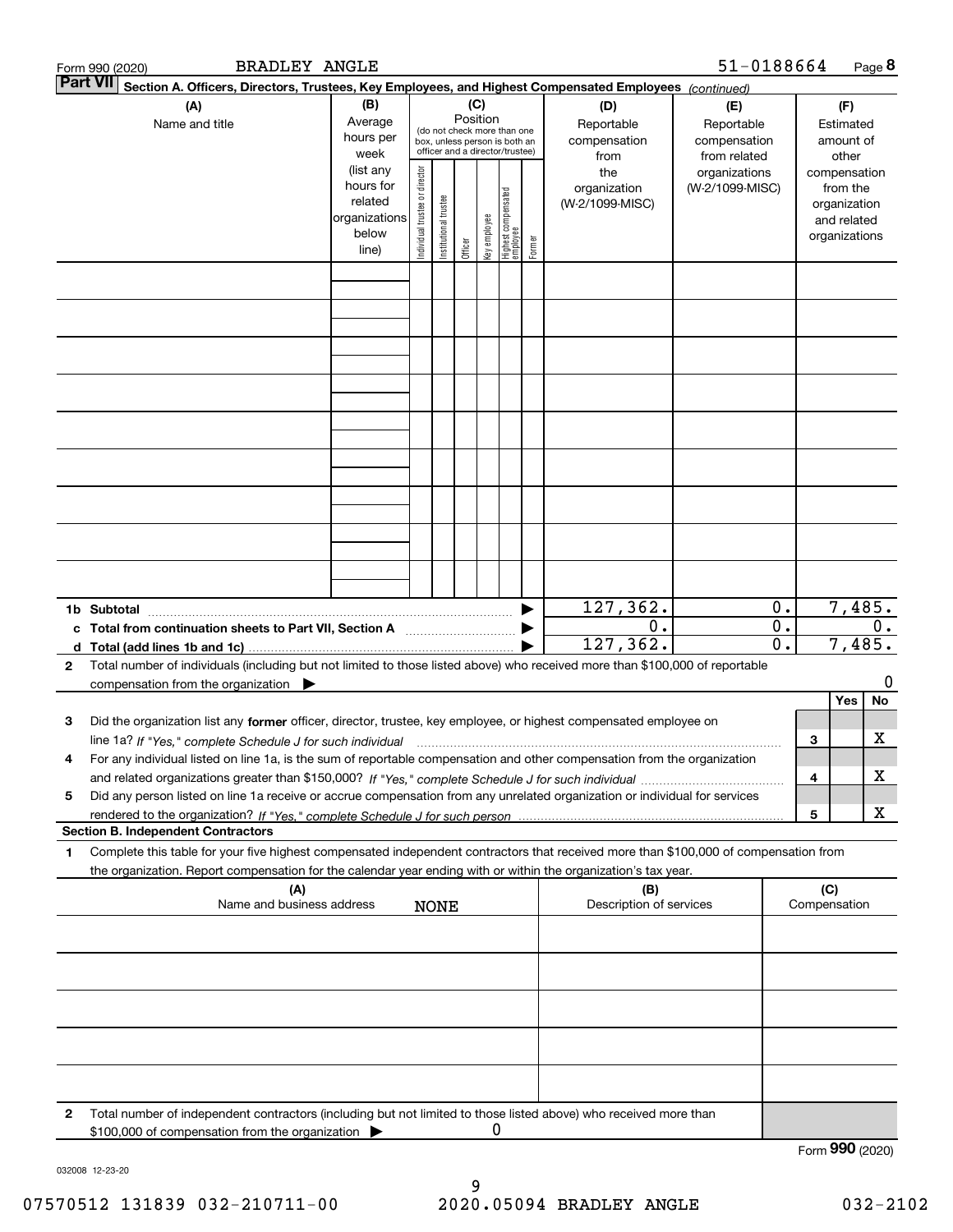|                                                                                         | <b>Part VIII</b> | <b>Statement of Revenue</b>                                                                                                                                                                                                                                                                                                                                                                                                                                                                                                                                                                                                                                                                                                                     |                                                                                                                                                                                      |
|-----------------------------------------------------------------------------------------|------------------|-------------------------------------------------------------------------------------------------------------------------------------------------------------------------------------------------------------------------------------------------------------------------------------------------------------------------------------------------------------------------------------------------------------------------------------------------------------------------------------------------------------------------------------------------------------------------------------------------------------------------------------------------------------------------------------------------------------------------------------------------|--------------------------------------------------------------------------------------------------------------------------------------------------------------------------------------|
|                                                                                         |                  | Check if Schedule O contains a response or note to any line in this Part VIII                                                                                                                                                                                                                                                                                                                                                                                                                                                                                                                                                                                                                                                                   |                                                                                                                                                                                      |
|                                                                                         |                  |                                                                                                                                                                                                                                                                                                                                                                                                                                                                                                                                                                                                                                                                                                                                                 | (B)<br>$\overline{C}$<br>(D)<br>Revenue excluded<br>Unrelated<br>Related or exempt<br>Total revenue<br>from tax under<br>function revenue<br> business revenue<br>sections 512 - 514 |
| Contributions, Gifts, Grants<br>and Other Similar Amounts<br>Program Service<br>Revenue |                  | 1a<br><b>1 a</b> Federated campaigns<br>1 <sub>b</sub><br>Membership dues<br>b<br>18,779.<br>1 <sub>c</sub><br>Fundraising events<br>1 <sub>d</sub><br>d Related organizations<br>2,365,626.<br>1e<br>e Government grants (contributions)<br>All other contributions, gifts, grants, and<br>779,375.<br>1f<br>similar amounts not included above<br>49,599.<br>$1g$ \$<br>Noncash contributions included in lines 1a-1f<br><b>Business Code</b><br>812900<br>2 a PROGRAM SERVICES<br>b<br>the control of the control of the control of the control of the control of<br>c<br>the control of the control of the control of the control of the control of<br>d<br>the contract of the contract of the contract of the contract of the contract of | 3, 163, 780.<br>4,290.<br>4,290.                                                                                                                                                     |
|                                                                                         |                  | All other program service revenue                                                                                                                                                                                                                                                                                                                                                                                                                                                                                                                                                                                                                                                                                                               |                                                                                                                                                                                      |
|                                                                                         | 3<br>4<br>5      | Investment income (including dividends, interest, and<br>Income from investment of tax-exempt bond proceeds                                                                                                                                                                                                                                                                                                                                                                                                                                                                                                                                                                                                                                     | 4,290.<br>▶<br>288.<br>288.                                                                                                                                                          |
|                                                                                         | 6а               | (i) Real<br>(ii) Personal<br>Gross rents<br>6a<br>.<br>6 <sub>b</sub><br>Less: rental expenses<br>b<br>6c<br>Rental income or (loss)<br>d Net rental income or (loss)<br>(i) Securities<br>(ii) Other<br>7 a Gross amount from sales of<br>assets other than inventory<br>7a<br><b>b</b> Less: cost or other basis                                                                                                                                                                                                                                                                                                                                                                                                                              |                                                                                                                                                                                      |
| Revenue<br>Othe                                                                         |                  | 7b<br>and sales expenses<br> 7c <br>c Gain or (loss)<br>8 a Gross income from fundraising events (not<br>$18$ , $779$ . of<br>including $$$<br>contributions reported on line 1c). See<br>  8a                                                                                                                                                                                                                                                                                                                                                                                                                                                                                                                                                  | $\boldsymbol{0}$ .                                                                                                                                                                   |
|                                                                                         |                  | 2,475.<br>8b<br><b>b</b> Less: direct expenses<br>c Net income or (loss) from fundraising events<br>9 a Gross income from gaming activities. See<br>  9a<br>9 <sub>b</sub><br><b>b</b> Less: direct expenses <b>manually</b>                                                                                                                                                                                                                                                                                                                                                                                                                                                                                                                    | $-2,475.$<br>$-2,475.$                                                                                                                                                               |
|                                                                                         |                  | c Net income or (loss) from gaming activities<br>10 a Gross sales of inventory, less returns<br> 10a<br>10bl<br><b>b</b> Less: cost of goods sold                                                                                                                                                                                                                                                                                                                                                                                                                                                                                                                                                                                               |                                                                                                                                                                                      |
| Miscellaneous<br>Revenue                                                                |                  | c Net income or (loss) from sales of inventory<br><b>Business Code</b><br>812900<br>11 a MISCELLANEOUS REVENUE<br>b<br><u> 1989 - Johann Stein, mars and de Brandenburg and de Brandenburg and de Brandenburg and de Brandenburg and de</u>                                                                                                                                                                                                                                                                                                                                                                                                                                                                                                     | 8,323.<br>8,323.                                                                                                                                                                     |
|                                                                                         | 12               | с                                                                                                                                                                                                                                                                                                                                                                                                                                                                                                                                                                                                                                                                                                                                               | 8,323.<br>▶<br>$\blacktriangleright$ 3,174,206.<br>4,290.<br>6,136.<br>0.                                                                                                            |
|                                                                                         | 032009 12-23-20  |                                                                                                                                                                                                                                                                                                                                                                                                                                                                                                                                                                                                                                                                                                                                                 | Form 990 (2020)                                                                                                                                                                      |

Form 990 (2020) BRADLEY ANGLE 51-0188664 Page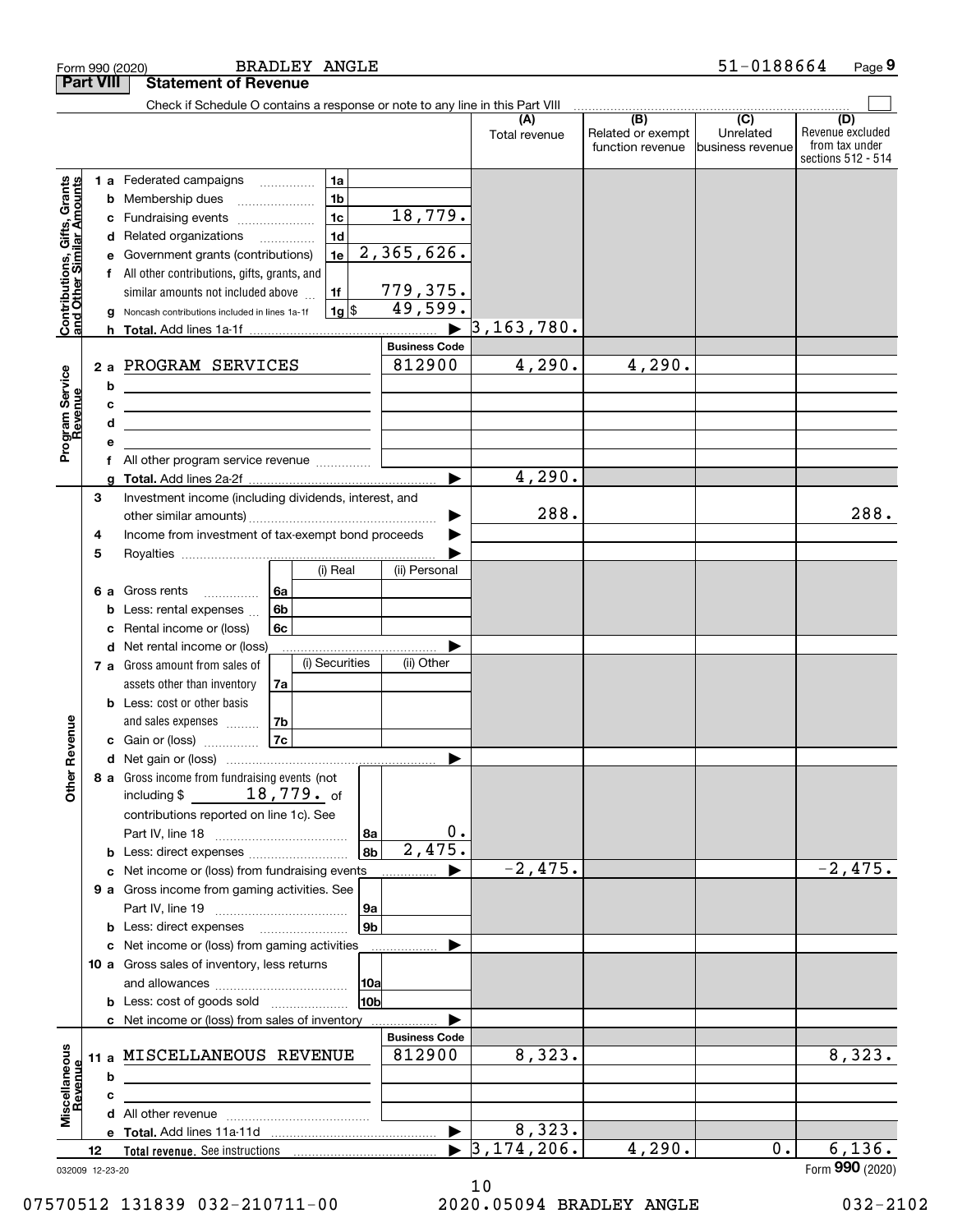**Part IX Statement of Functional Expenses** BRADLEY ANGLE

|              | Section 501(c)(3) and 501(c)(4) organizations must complete all columns. All other organizations must complete column (A).                                                                                 |                          |                                    |                                           |                                |
|--------------|------------------------------------------------------------------------------------------------------------------------------------------------------------------------------------------------------------|--------------------------|------------------------------------|-------------------------------------------|--------------------------------|
|              | Check if Schedule O contains a response or note to any line in this Part IX                                                                                                                                |                          |                                    |                                           |                                |
|              | Do not include amounts reported on lines 6b,<br>7b, 8b, 9b, and 10b of Part VIII.                                                                                                                          | (A)<br>Total expenses    | (B)<br>Program service<br>expenses | (C)<br>Management and<br>general expenses | (D)<br>Fundraising<br>expenses |
| 1.           | Grants and other assistance to domestic organizations                                                                                                                                                      |                          |                                    |                                           |                                |
|              | and domestic governments. See Part IV, line 21                                                                                                                                                             |                          |                                    |                                           |                                |
| $\mathbf{2}$ | Grants and other assistance to domestic                                                                                                                                                                    |                          |                                    |                                           |                                |
|              | individuals. See Part IV, line 22                                                                                                                                                                          | 651,834.                 | 651,834.                           |                                           |                                |
| 3            | Grants and other assistance to foreign                                                                                                                                                                     |                          |                                    |                                           |                                |
|              | organizations, foreign governments, and foreign                                                                                                                                                            |                          |                                    |                                           |                                |
|              | individuals. See Part IV, lines 15 and 16                                                                                                                                                                  |                          |                                    |                                           |                                |
| 4            | Benefits paid to or for members                                                                                                                                                                            |                          |                                    |                                           |                                |
| 5            | Compensation of current officers, directors,                                                                                                                                                               |                          |                                    |                                           |                                |
|              | trustees, and key employees                                                                                                                                                                                | 223,019.                 | 165,034.                           | 42,373.                                   | 15,612.                        |
| 6            | Compensation not included above to disqualified                                                                                                                                                            |                          |                                    |                                           |                                |
|              | persons (as defined under section 4958(f)(1)) and                                                                                                                                                          |                          |                                    |                                           |                                |
|              | persons described in section 4958(c)(3)(B)                                                                                                                                                                 |                          |                                    |                                           |                                |
| 7            |                                                                                                                                                                                                            | 1, 115, 328.             | 807,432.                           | 237,219.                                  | 70,677.                        |
| 8            | Pension plan accruals and contributions (include                                                                                                                                                           |                          |                                    |                                           |                                |
|              | section 401(k) and 403(b) employer contributions)                                                                                                                                                          | $\frac{15,281}{122,096}$ | $\frac{9,842}{89,793}$             | $\frac{4,198}{24,764}$                    | $\frac{1,241}{7,539}$          |
| 9            |                                                                                                                                                                                                            |                          |                                    |                                           |                                |
| 10           |                                                                                                                                                                                                            | 124,810.                 | 90,673.                            | 26,096.                                   | 8,041.                         |
| 11           | Fees for services (nonemployees):                                                                                                                                                                          |                          |                                    |                                           |                                |
| a            |                                                                                                                                                                                                            |                          |                                    |                                           |                                |
| b            |                                                                                                                                                                                                            | 30, 206.                 |                                    | 30, 206.                                  |                                |
| c            |                                                                                                                                                                                                            |                          |                                    |                                           |                                |
| d            |                                                                                                                                                                                                            |                          |                                    |                                           |                                |
| е            | Professional fundraising services. See Part IV, line 17                                                                                                                                                    |                          |                                    |                                           |                                |
| f            | Investment management fees                                                                                                                                                                                 |                          |                                    |                                           |                                |
| g            | Other. (If line 11g amount exceeds 10% of line 25,                                                                                                                                                         | 114,650.                 | 46,465.                            | 58,853.                                   | 9,332.                         |
|              | column (A) amount, list line 11g expenses on Sch O.)                                                                                                                                                       | 2,329.                   |                                    | 2,329.                                    |                                |
| 12           |                                                                                                                                                                                                            | 181, 227.                | 125,198.                           | 42, 142.                                  | 13,887.                        |
| 13<br>14     |                                                                                                                                                                                                            | 51,817.                  | 38,575.                            | 1,590.                                    | 11,652.                        |
| 15           |                                                                                                                                                                                                            |                          |                                    |                                           |                                |
| 16           |                                                                                                                                                                                                            | 168,365.                 | 144,203.                           | 16,730.                                   | 7,432.                         |
| 17           |                                                                                                                                                                                                            | 9,572.                   | 8,261.                             | 1,311.                                    |                                |
| 18           | Payments of travel or entertainment expenses                                                                                                                                                               |                          |                                    |                                           |                                |
|              | for any federal, state, or local public officials                                                                                                                                                          |                          |                                    |                                           |                                |
| 19           | Conferences, conventions, and meetings                                                                                                                                                                     |                          |                                    |                                           |                                |
| 20           | Interest                                                                                                                                                                                                   | 1,001.                   |                                    | 1,001.                                    |                                |
| 21           |                                                                                                                                                                                                            |                          |                                    |                                           |                                |
| 22           | Depreciation, depletion, and amortization                                                                                                                                                                  | $\overline{51,816}$ .    |                                    | 51,816.                                   |                                |
| 23           | Insurance                                                                                                                                                                                                  | 15,338.                  | 10,874.                            | 2,456.                                    | 2,008.                         |
| 24           | Other expenses. Itemize expenses not covered<br>above (List miscellaneous expenses on line 24e. If<br>line 24e amount exceeds 10% of line 25, column (A)<br>amount, list line 24e expenses on Schedule O.) |                          |                                    |                                           |                                |
| a            | DONATED GOODS                                                                                                                                                                                              | 49,599.                  | 49,599.                            |                                           |                                |
| b            | <b>OTHER</b>                                                                                                                                                                                               | $\overline{2,391}$ .     | 1,694.                             | 384.                                      | $\overline{313}$ .             |
| с            |                                                                                                                                                                                                            |                          |                                    |                                           |                                |
| d            |                                                                                                                                                                                                            |                          |                                    |                                           |                                |
|              | e All other expenses                                                                                                                                                                                       |                          |                                    |                                           |                                |
| 25           | Total functional expenses. Add lines 1 through 24e                                                                                                                                                         | 2,930,679.               | 2,239,477.                         | 543, 468.                                 | 147,734.                       |
| 26           | Joint costs. Complete this line only if the organization                                                                                                                                                   |                          |                                    |                                           |                                |
|              | reported in column (B) joint costs from a combined                                                                                                                                                         |                          |                                    |                                           |                                |
|              | educational campaign and fundraising solicitation.                                                                                                                                                         |                          |                                    |                                           |                                |
|              | Check here $\blacktriangleright$<br>if following SOP 98-2 (ASC 958-720)                                                                                                                                    |                          |                                    |                                           |                                |

032010 12-23-20

Form (2020) **990**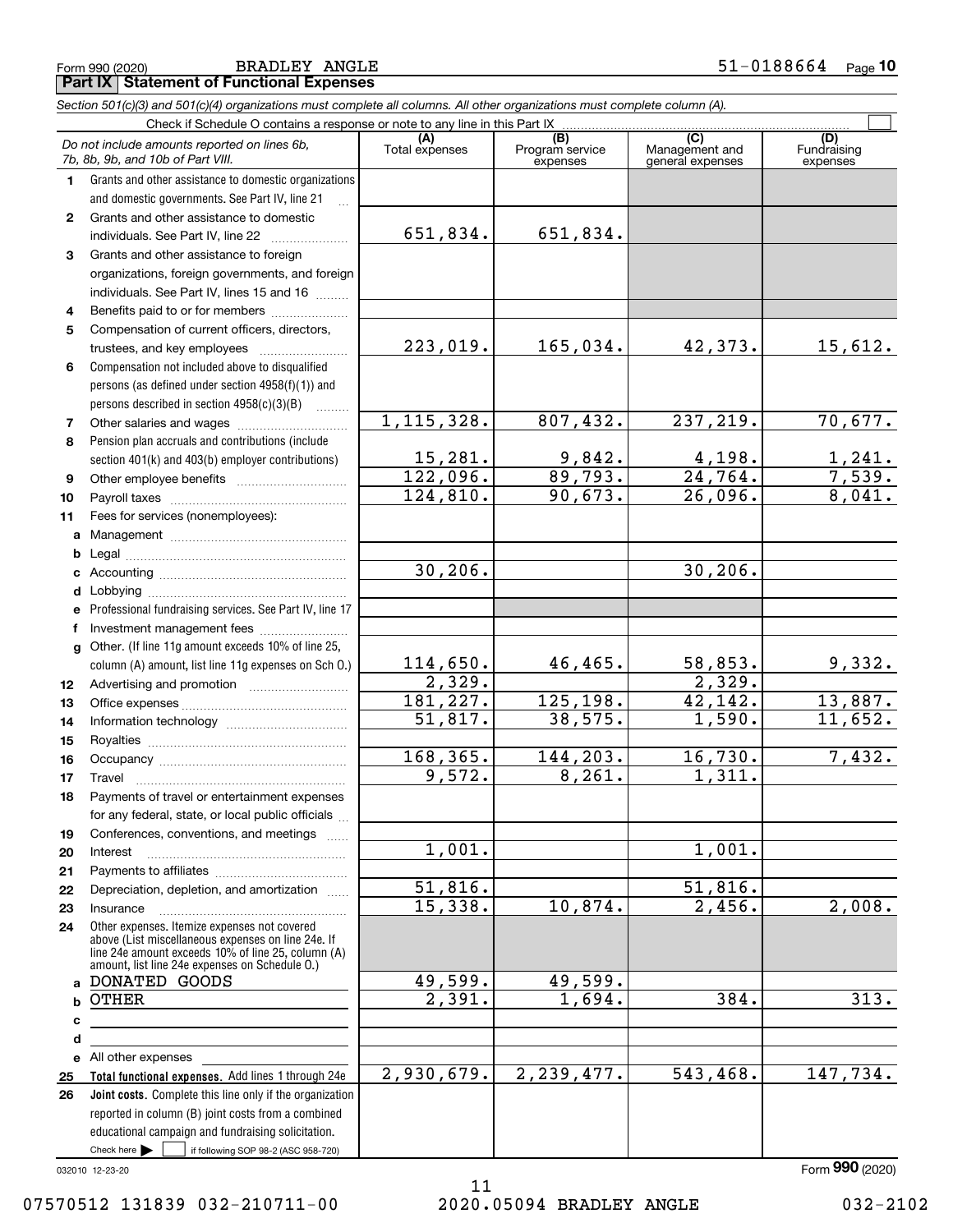BRADLEY ANGLE

Form 990 (2020) Page

|                             | Part X | <b>Balance Sheet</b>                                                                                                                                                                                                           |            |                         |                          |                         |                         |
|-----------------------------|--------|--------------------------------------------------------------------------------------------------------------------------------------------------------------------------------------------------------------------------------|------------|-------------------------|--------------------------|-------------------------|-------------------------|
|                             |        | Check if Schedule O contains a response or note to any line in this Part X [11] Check if Schedule O contains a response or note to any line in this Part X                                                                     |            |                         |                          |                         |                         |
|                             |        |                                                                                                                                                                                                                                |            |                         | (A)<br>Beginning of year |                         | (B)<br>End of year      |
|                             | 1      |                                                                                                                                                                                                                                | 392,893.   | $\mathbf{1}$            | 505,981.                 |                         |                         |
|                             | 2      |                                                                                                                                                                                                                                | 91,993.    | $\overline{\mathbf{2}}$ | 357,726.                 |                         |                         |
|                             | З      |                                                                                                                                                                                                                                |            |                         | $\overline{22,000}$ .    | $\mathbf{3}$            | 0.                      |
|                             | 4      |                                                                                                                                                                                                                                |            |                         | 472,689.                 | $\overline{\mathbf{4}}$ | 384,891.                |
|                             | 5      | Loans and other receivables from any current or former officer, director,                                                                                                                                                      |            |                         |                          |                         |                         |
|                             |        | trustee, key employee, creator or founder, substantial contributor, or 35%                                                                                                                                                     |            |                         |                          |                         |                         |
|                             |        | controlled entity or family member of any of these persons                                                                                                                                                                     |            |                         |                          | 5                       |                         |
|                             | 6      | Loans and other receivables from other disqualified persons (as defined                                                                                                                                                        |            |                         |                          |                         |                         |
|                             |        | under section $4958(f)(1)$ , and persons described in section $4958(c)(3)(B)$                                                                                                                                                  |            | $\ldots$                |                          | 6                       |                         |
|                             | 7      |                                                                                                                                                                                                                                |            |                         |                          | $\overline{7}$          |                         |
| Assets                      | 8      |                                                                                                                                                                                                                                |            |                         |                          | 8                       |                         |
|                             | 9      | Prepaid expenses and deferred charges                                                                                                                                                                                          |            |                         | 11,469.                  | $\mathbf{9}$            | 11,628.                 |
|                             |        | <b>10a</b> Land, buildings, and equipment: cost or other                                                                                                                                                                       |            |                         |                          |                         |                         |
|                             |        | basis. Complete Part VI of Schedule D  10a                                                                                                                                                                                     |            | <u>1,241,207.</u>       |                          |                         |                         |
|                             |        | <u>  10b</u><br><b>b</b> Less: accumulated depreciation                                                                                                                                                                        |            | 881,779.                | 335,134.                 | 10 <sub>c</sub>         | 359,428.                |
|                             | 11     |                                                                                                                                                                                                                                |            |                         |                          | 11                      |                         |
|                             | 12     |                                                                                                                                                                                                                                |            |                         |                          | 12                      |                         |
|                             | 13     |                                                                                                                                                                                                                                |            |                         | 13                       |                         |                         |
|                             | 14     |                                                                                                                                                                                                                                |            |                         |                          | 14                      |                         |
|                             | 15     |                                                                                                                                                                                                                                | 6,450.     | 15                      | 6,450.                   |                         |                         |
|                             | 16     |                                                                                                                                                                                                                                | 1,332,628. | 16                      | 1,626,104.               |                         |                         |
|                             | 17     |                                                                                                                                                                                                                                | 131,704.   | 17                      | 140, 123.                |                         |                         |
|                             | 18     |                                                                                                                                                                                                                                |            |                         |                          | 18                      |                         |
|                             | 19     | Deferred revenue manual contracts and contracts are contracted and contract and contract are contracted and contract are contracted and contract are contracted and contract are contracted and contract are contracted and co |            |                         | 13,500.                  | 19                      | 367.                    |
|                             | 20     |                                                                                                                                                                                                                                |            |                         |                          | 20                      |                         |
|                             | 21     | Escrow or custodial account liability. Complete Part IV of Schedule D                                                                                                                                                          |            | .                       |                          | 21                      |                         |
|                             | 22     | Loans and other payables to any current or former officer, director,                                                                                                                                                           |            |                         |                          |                         |                         |
|                             |        | trustee, key employee, creator or founder, substantial contributor, or 35%                                                                                                                                                     |            |                         |                          |                         |                         |
| Liabilities                 |        | controlled entity or family member of any of these persons                                                                                                                                                                     |            |                         |                          | 22                      |                         |
|                             | 23     | Secured mortgages and notes payable to unrelated third parties                                                                                                                                                                 |            |                         | 261,702.                 | 23                      | 292,325.                |
|                             | 24     | Unsecured notes and loans payable to unrelated third parties                                                                                                                                                                   |            |                         |                          | 24                      |                         |
|                             | 25     | Other liabilities (including federal income tax, payables to related third                                                                                                                                                     |            |                         |                          |                         |                         |
|                             |        | parties, and other liabilities not included on lines 17-24). Complete Part X<br>of Schedule D                                                                                                                                  |            |                         | 39,638.                  | 25                      | 63,678.                 |
|                             | 26     | Total liabilities. Add lines 17 through 25                                                                                                                                                                                     | 446,544.   | 26                      | 496,493.                 |                         |                         |
|                             |        | Organizations that follow FASB ASC 958, check here $\blacktriangleright \boxed{X}$                                                                                                                                             |            |                         |                          |                         |                         |
|                             |        | and complete lines 27, 28, 32, and 33.                                                                                                                                                                                         |            |                         |                          |                         |                         |
|                             | 27     |                                                                                                                                                                                                                                | 668,324.   | 27                      | 879,845.                 |                         |                         |
|                             | 28     | Net assets with donor restrictions                                                                                                                                                                                             |            |                         | 217,760.                 | 28                      | 249,766.                |
|                             |        | Organizations that do not follow FASB ASC 958, check here $\blacktriangleright$                                                                                                                                                |            |                         |                          |                         |                         |
|                             |        | and complete lines 29 through 33.                                                                                                                                                                                              |            |                         |                          |                         |                         |
|                             | 29     |                                                                                                                                                                                                                                |            |                         |                          | 29                      |                         |
|                             | 30     | Paid-in or capital surplus, or land, building, or equipment fund                                                                                                                                                               |            |                         |                          | 30                      |                         |
|                             | 31     | Retained earnings, endowment, accumulated income, or other funds                                                                                                                                                               |            | .                       |                          | 31                      |                         |
| Net Assets or Fund Balances | 32     | Total net assets or fund balances                                                                                                                                                                                              |            |                         | 886,084.                 | 32                      | 1,129,611.              |
|                             | 33     |                                                                                                                                                                                                                                |            |                         | 1,332,628.               | 33                      | $\overline{1,626,104.}$ |
|                             |        |                                                                                                                                                                                                                                |            |                         |                          |                         | Form 990 (2020)         |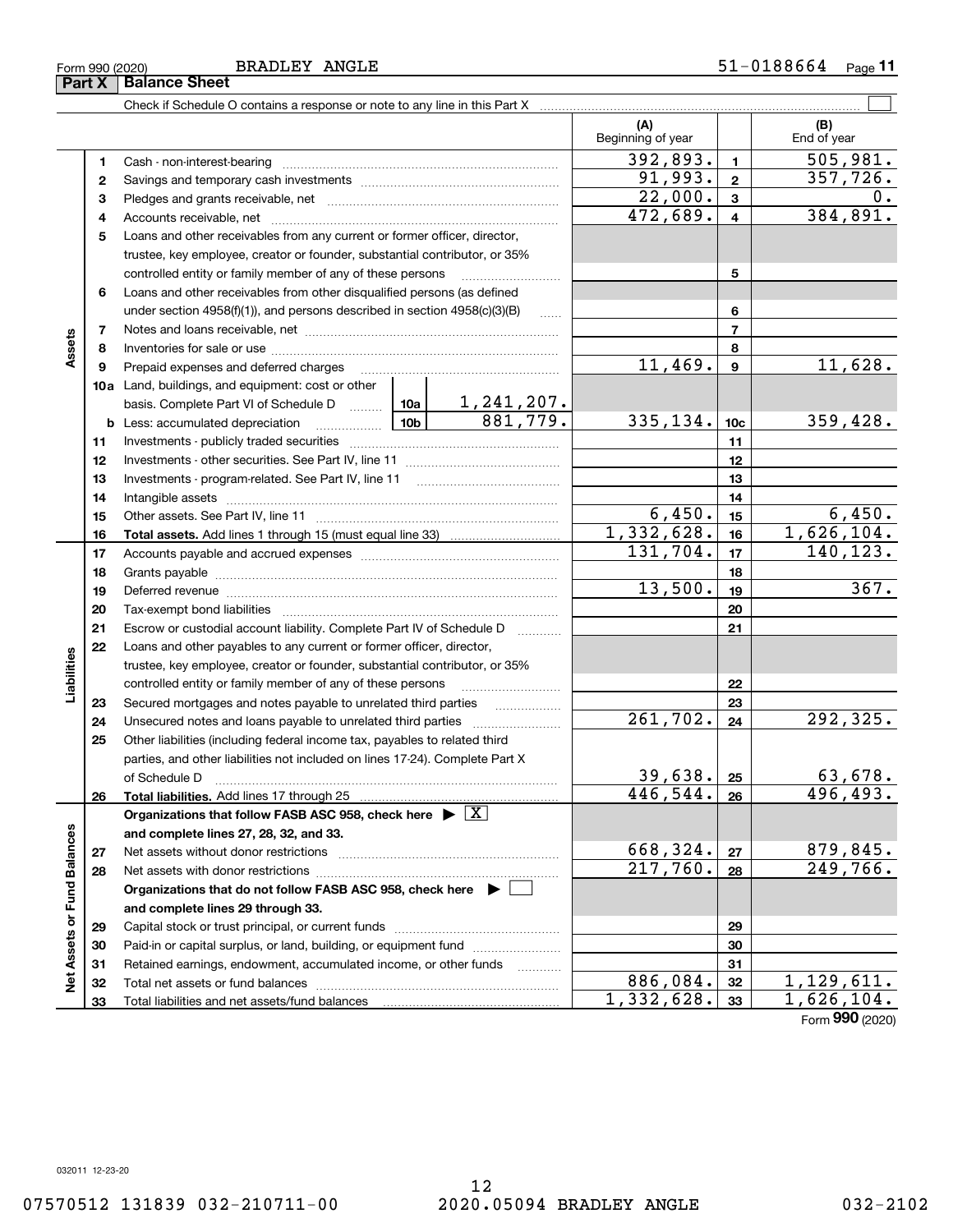| Part XI<br>3, 174, 206.<br>$\mathbf{1}$<br>1<br>2,930,679.<br>$\mathbf{2}$<br>2<br>243,527.<br>3<br>Revenue less expenses. Subtract line 2 from line 1<br>з<br>886,084.<br>$\overline{\mathbf{4}}$<br>4<br>5<br>5<br>6<br>6<br>$\overline{7}$<br>7<br>8<br>Prior period adjustments www.communication.communication.com/news/communication.com/news/communication.com/new<br>8<br>9<br>Other changes in net assets or fund balances (explain on Schedule O)<br>9<br>Net assets or fund balances at end of year. Combine lines 3 through 9 (must equal Part X, line 32,<br>10<br>1,129,611.<br>10<br>Part XII Financial Statements and Reporting<br>$\overline{\mathbf{x}}$<br><b>Yes</b><br><b>No</b><br>Accounting method used to prepare the Form 990: $\boxed{X}$ Cash<br>Accrual<br>Other<br>and the state<br>1<br>If the organization changed its method of accounting from a prior year or checked "Other," explain in Schedule O.<br>x<br>2a Were the organization's financial statements compiled or reviewed by an independent accountant?<br>2a<br>If "Yes," check a box below to indicate whether the financial statements for the year were compiled or reviewed on a<br>separate basis, consolidated basis, or both:<br>Separate basis<br>Consolidated basis<br>Both consolidated and separate basis<br>X<br><b>b</b> Were the organization's financial statements audited by an independent accountant?<br>2 <sub>b</sub><br>If "Yes," check a box below to indicate whether the financial statements for the year were audited on a separate basis,<br>consolidated basis, or both:<br>$\lfloor x \rfloor$ Separate basis<br><b>Consolidated basis</b><br>Both consolidated and separate basis<br>c If "Yes" to line 2a or 2b, does the organization have a committee that assumes responsibility for oversight of the audit,<br>Х<br>2c<br>If the organization changed either its oversight process or selection process during the tax year, explain on Schedule O.<br>3a As a result of a federal award, was the organization required to undergo an audit or audits as set forth in the Single Audit<br>Х<br>За<br>b If "Yes," did the organization undergo the required audit or audits? If the organization did not undergo the required audit<br>х<br>3b | <b>BRADLEY ANGLE</b><br>Form 990 (2020) | 51-0188664 |  | Page 12 |
|--------------------------------------------------------------------------------------------------------------------------------------------------------------------------------------------------------------------------------------------------------------------------------------------------------------------------------------------------------------------------------------------------------------------------------------------------------------------------------------------------------------------------------------------------------------------------------------------------------------------------------------------------------------------------------------------------------------------------------------------------------------------------------------------------------------------------------------------------------------------------------------------------------------------------------------------------------------------------------------------------------------------------------------------------------------------------------------------------------------------------------------------------------------------------------------------------------------------------------------------------------------------------------------------------------------------------------------------------------------------------------------------------------------------------------------------------------------------------------------------------------------------------------------------------------------------------------------------------------------------------------------------------------------------------------------------------------------------------------------------------------------------------------------------------------------------------------------------------------------------------------------------------------------------------------------------------------------------------------------------------------------------------------------------------------------------------------------------------------------------------------------------------------------------------------------------------------------------------------------------------------------------------------|-----------------------------------------|------------|--|---------|
|                                                                                                                                                                                                                                                                                                                                                                                                                                                                                                                                                                                                                                                                                                                                                                                                                                                                                                                                                                                                                                                                                                                                                                                                                                                                                                                                                                                                                                                                                                                                                                                                                                                                                                                                                                                                                                                                                                                                                                                                                                                                                                                                                                                                                                                                                | <b>Reconciliation of Net Assets</b>     |            |  |         |
|                                                                                                                                                                                                                                                                                                                                                                                                                                                                                                                                                                                                                                                                                                                                                                                                                                                                                                                                                                                                                                                                                                                                                                                                                                                                                                                                                                                                                                                                                                                                                                                                                                                                                                                                                                                                                                                                                                                                                                                                                                                                                                                                                                                                                                                                                |                                         |            |  |         |
|                                                                                                                                                                                                                                                                                                                                                                                                                                                                                                                                                                                                                                                                                                                                                                                                                                                                                                                                                                                                                                                                                                                                                                                                                                                                                                                                                                                                                                                                                                                                                                                                                                                                                                                                                                                                                                                                                                                                                                                                                                                                                                                                                                                                                                                                                |                                         |            |  |         |
|                                                                                                                                                                                                                                                                                                                                                                                                                                                                                                                                                                                                                                                                                                                                                                                                                                                                                                                                                                                                                                                                                                                                                                                                                                                                                                                                                                                                                                                                                                                                                                                                                                                                                                                                                                                                                                                                                                                                                                                                                                                                                                                                                                                                                                                                                |                                         |            |  |         |
|                                                                                                                                                                                                                                                                                                                                                                                                                                                                                                                                                                                                                                                                                                                                                                                                                                                                                                                                                                                                                                                                                                                                                                                                                                                                                                                                                                                                                                                                                                                                                                                                                                                                                                                                                                                                                                                                                                                                                                                                                                                                                                                                                                                                                                                                                |                                         |            |  |         |
|                                                                                                                                                                                                                                                                                                                                                                                                                                                                                                                                                                                                                                                                                                                                                                                                                                                                                                                                                                                                                                                                                                                                                                                                                                                                                                                                                                                                                                                                                                                                                                                                                                                                                                                                                                                                                                                                                                                                                                                                                                                                                                                                                                                                                                                                                |                                         |            |  |         |
|                                                                                                                                                                                                                                                                                                                                                                                                                                                                                                                                                                                                                                                                                                                                                                                                                                                                                                                                                                                                                                                                                                                                                                                                                                                                                                                                                                                                                                                                                                                                                                                                                                                                                                                                                                                                                                                                                                                                                                                                                                                                                                                                                                                                                                                                                |                                         |            |  |         |
|                                                                                                                                                                                                                                                                                                                                                                                                                                                                                                                                                                                                                                                                                                                                                                                                                                                                                                                                                                                                                                                                                                                                                                                                                                                                                                                                                                                                                                                                                                                                                                                                                                                                                                                                                                                                                                                                                                                                                                                                                                                                                                                                                                                                                                                                                |                                         |            |  |         |
|                                                                                                                                                                                                                                                                                                                                                                                                                                                                                                                                                                                                                                                                                                                                                                                                                                                                                                                                                                                                                                                                                                                                                                                                                                                                                                                                                                                                                                                                                                                                                                                                                                                                                                                                                                                                                                                                                                                                                                                                                                                                                                                                                                                                                                                                                |                                         |            |  |         |
|                                                                                                                                                                                                                                                                                                                                                                                                                                                                                                                                                                                                                                                                                                                                                                                                                                                                                                                                                                                                                                                                                                                                                                                                                                                                                                                                                                                                                                                                                                                                                                                                                                                                                                                                                                                                                                                                                                                                                                                                                                                                                                                                                                                                                                                                                |                                         |            |  |         |
|                                                                                                                                                                                                                                                                                                                                                                                                                                                                                                                                                                                                                                                                                                                                                                                                                                                                                                                                                                                                                                                                                                                                                                                                                                                                                                                                                                                                                                                                                                                                                                                                                                                                                                                                                                                                                                                                                                                                                                                                                                                                                                                                                                                                                                                                                |                                         |            |  |         |
|                                                                                                                                                                                                                                                                                                                                                                                                                                                                                                                                                                                                                                                                                                                                                                                                                                                                                                                                                                                                                                                                                                                                                                                                                                                                                                                                                                                                                                                                                                                                                                                                                                                                                                                                                                                                                                                                                                                                                                                                                                                                                                                                                                                                                                                                                |                                         |            |  | 0.      |
|                                                                                                                                                                                                                                                                                                                                                                                                                                                                                                                                                                                                                                                                                                                                                                                                                                                                                                                                                                                                                                                                                                                                                                                                                                                                                                                                                                                                                                                                                                                                                                                                                                                                                                                                                                                                                                                                                                                                                                                                                                                                                                                                                                                                                                                                                |                                         |            |  |         |
|                                                                                                                                                                                                                                                                                                                                                                                                                                                                                                                                                                                                                                                                                                                                                                                                                                                                                                                                                                                                                                                                                                                                                                                                                                                                                                                                                                                                                                                                                                                                                                                                                                                                                                                                                                                                                                                                                                                                                                                                                                                                                                                                                                                                                                                                                |                                         |            |  |         |
|                                                                                                                                                                                                                                                                                                                                                                                                                                                                                                                                                                                                                                                                                                                                                                                                                                                                                                                                                                                                                                                                                                                                                                                                                                                                                                                                                                                                                                                                                                                                                                                                                                                                                                                                                                                                                                                                                                                                                                                                                                                                                                                                                                                                                                                                                |                                         |            |  |         |
|                                                                                                                                                                                                                                                                                                                                                                                                                                                                                                                                                                                                                                                                                                                                                                                                                                                                                                                                                                                                                                                                                                                                                                                                                                                                                                                                                                                                                                                                                                                                                                                                                                                                                                                                                                                                                                                                                                                                                                                                                                                                                                                                                                                                                                                                                |                                         |            |  |         |
|                                                                                                                                                                                                                                                                                                                                                                                                                                                                                                                                                                                                                                                                                                                                                                                                                                                                                                                                                                                                                                                                                                                                                                                                                                                                                                                                                                                                                                                                                                                                                                                                                                                                                                                                                                                                                                                                                                                                                                                                                                                                                                                                                                                                                                                                                |                                         |            |  |         |
|                                                                                                                                                                                                                                                                                                                                                                                                                                                                                                                                                                                                                                                                                                                                                                                                                                                                                                                                                                                                                                                                                                                                                                                                                                                                                                                                                                                                                                                                                                                                                                                                                                                                                                                                                                                                                                                                                                                                                                                                                                                                                                                                                                                                                                                                                |                                         |            |  |         |
|                                                                                                                                                                                                                                                                                                                                                                                                                                                                                                                                                                                                                                                                                                                                                                                                                                                                                                                                                                                                                                                                                                                                                                                                                                                                                                                                                                                                                                                                                                                                                                                                                                                                                                                                                                                                                                                                                                                                                                                                                                                                                                                                                                                                                                                                                |                                         |            |  |         |
|                                                                                                                                                                                                                                                                                                                                                                                                                                                                                                                                                                                                                                                                                                                                                                                                                                                                                                                                                                                                                                                                                                                                                                                                                                                                                                                                                                                                                                                                                                                                                                                                                                                                                                                                                                                                                                                                                                                                                                                                                                                                                                                                                                                                                                                                                |                                         |            |  |         |
|                                                                                                                                                                                                                                                                                                                                                                                                                                                                                                                                                                                                                                                                                                                                                                                                                                                                                                                                                                                                                                                                                                                                                                                                                                                                                                                                                                                                                                                                                                                                                                                                                                                                                                                                                                                                                                                                                                                                                                                                                                                                                                                                                                                                                                                                                |                                         |            |  |         |
|                                                                                                                                                                                                                                                                                                                                                                                                                                                                                                                                                                                                                                                                                                                                                                                                                                                                                                                                                                                                                                                                                                                                                                                                                                                                                                                                                                                                                                                                                                                                                                                                                                                                                                                                                                                                                                                                                                                                                                                                                                                                                                                                                                                                                                                                                |                                         |            |  |         |
|                                                                                                                                                                                                                                                                                                                                                                                                                                                                                                                                                                                                                                                                                                                                                                                                                                                                                                                                                                                                                                                                                                                                                                                                                                                                                                                                                                                                                                                                                                                                                                                                                                                                                                                                                                                                                                                                                                                                                                                                                                                                                                                                                                                                                                                                                |                                         |            |  |         |
|                                                                                                                                                                                                                                                                                                                                                                                                                                                                                                                                                                                                                                                                                                                                                                                                                                                                                                                                                                                                                                                                                                                                                                                                                                                                                                                                                                                                                                                                                                                                                                                                                                                                                                                                                                                                                                                                                                                                                                                                                                                                                                                                                                                                                                                                                |                                         |            |  |         |
|                                                                                                                                                                                                                                                                                                                                                                                                                                                                                                                                                                                                                                                                                                                                                                                                                                                                                                                                                                                                                                                                                                                                                                                                                                                                                                                                                                                                                                                                                                                                                                                                                                                                                                                                                                                                                                                                                                                                                                                                                                                                                                                                                                                                                                                                                |                                         |            |  |         |
|                                                                                                                                                                                                                                                                                                                                                                                                                                                                                                                                                                                                                                                                                                                                                                                                                                                                                                                                                                                                                                                                                                                                                                                                                                                                                                                                                                                                                                                                                                                                                                                                                                                                                                                                                                                                                                                                                                                                                                                                                                                                                                                                                                                                                                                                                |                                         |            |  |         |
|                                                                                                                                                                                                                                                                                                                                                                                                                                                                                                                                                                                                                                                                                                                                                                                                                                                                                                                                                                                                                                                                                                                                                                                                                                                                                                                                                                                                                                                                                                                                                                                                                                                                                                                                                                                                                                                                                                                                                                                                                                                                                                                                                                                                                                                                                |                                         |            |  |         |
|                                                                                                                                                                                                                                                                                                                                                                                                                                                                                                                                                                                                                                                                                                                                                                                                                                                                                                                                                                                                                                                                                                                                                                                                                                                                                                                                                                                                                                                                                                                                                                                                                                                                                                                                                                                                                                                                                                                                                                                                                                                                                                                                                                                                                                                                                |                                         |            |  |         |
|                                                                                                                                                                                                                                                                                                                                                                                                                                                                                                                                                                                                                                                                                                                                                                                                                                                                                                                                                                                                                                                                                                                                                                                                                                                                                                                                                                                                                                                                                                                                                                                                                                                                                                                                                                                                                                                                                                                                                                                                                                                                                                                                                                                                                                                                                |                                         |            |  |         |
|                                                                                                                                                                                                                                                                                                                                                                                                                                                                                                                                                                                                                                                                                                                                                                                                                                                                                                                                                                                                                                                                                                                                                                                                                                                                                                                                                                                                                                                                                                                                                                                                                                                                                                                                                                                                                                                                                                                                                                                                                                                                                                                                                                                                                                                                                |                                         |            |  |         |
|                                                                                                                                                                                                                                                                                                                                                                                                                                                                                                                                                                                                                                                                                                                                                                                                                                                                                                                                                                                                                                                                                                                                                                                                                                                                                                                                                                                                                                                                                                                                                                                                                                                                                                                                                                                                                                                                                                                                                                                                                                                                                                                                                                                                                                                                                |                                         |            |  |         |
|                                                                                                                                                                                                                                                                                                                                                                                                                                                                                                                                                                                                                                                                                                                                                                                                                                                                                                                                                                                                                                                                                                                                                                                                                                                                                                                                                                                                                                                                                                                                                                                                                                                                                                                                                                                                                                                                                                                                                                                                                                                                                                                                                                                                                                                                                |                                         |            |  |         |
|                                                                                                                                                                                                                                                                                                                                                                                                                                                                                                                                                                                                                                                                                                                                                                                                                                                                                                                                                                                                                                                                                                                                                                                                                                                                                                                                                                                                                                                                                                                                                                                                                                                                                                                                                                                                                                                                                                                                                                                                                                                                                                                                                                                                                                                                                |                                         |            |  |         |
| <u>nuu</u>                                                                                                                                                                                                                                                                                                                                                                                                                                                                                                                                                                                                                                                                                                                                                                                                                                                                                                                                                                                                                                                                                                                                                                                                                                                                                                                                                                                                                                                                                                                                                                                                                                                                                                                                                                                                                                                                                                                                                                                                                                                                                                                                                                                                                                                                     |                                         |            |  |         |

Form (2020) **990**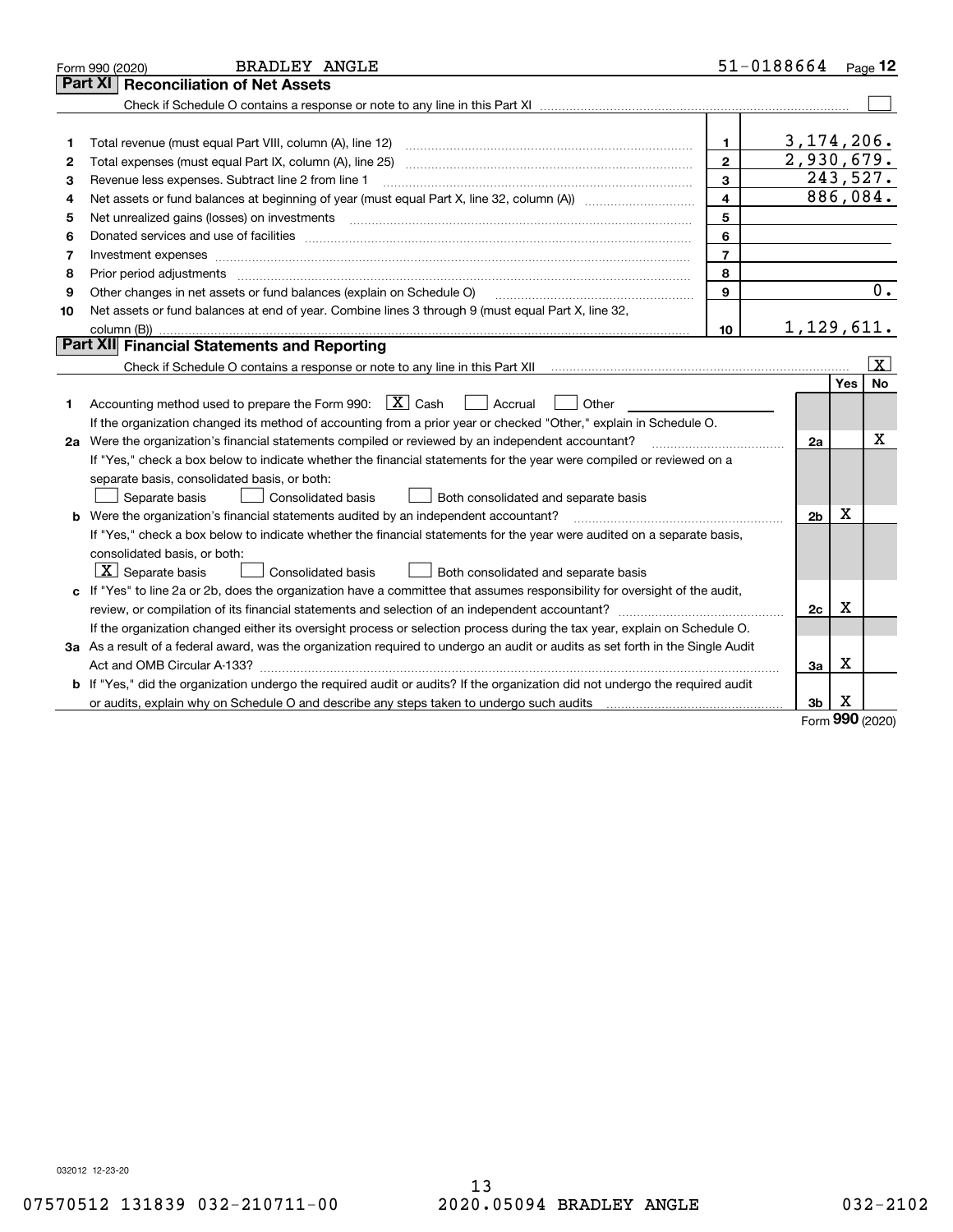| <b>SCHEDULE A</b> |  |
|-------------------|--|
|-------------------|--|

Department of the Treasury Internal Revenue Service

**(Form 990 or 990-EZ)**

### **Public Charity Status and Public Support**

**Complete if the organization is a section 501(c)(3) organization or a section 4947(a)(1) nonexempt charitable trust. | Attach to Form 990 or Form 990-EZ.** 

| ▶ Go to www.irs.gov/Form990 for instructions and the latest information. |
|--------------------------------------------------------------------------|

| OMB No. 1545-0047                   |
|-------------------------------------|
| 2020                                |
| <b>Open to Public</b><br>Inspection |

 $\blacksquare$ 

|       |                     | Name of the organization                                                                                                                                                                                             |                      |                                                       |                             |                                 |                            | <b>Employer identification number</b> |
|-------|---------------------|----------------------------------------------------------------------------------------------------------------------------------------------------------------------------------------------------------------------|----------------------|-------------------------------------------------------|-----------------------------|---------------------------------|----------------------------|---------------------------------------|
|       |                     |                                                                                                                                                                                                                      | <b>BRADLEY ANGLE</b> |                                                       |                             |                                 |                            | 51-0188664                            |
|       | Part I              | Reason for Public Charity Status. (All organizations must complete this part.) See instructions.                                                                                                                     |                      |                                                       |                             |                                 |                            |                                       |
|       |                     | The organization is not a private foundation because it is: (For lines 1 through 12, check only one box.)                                                                                                            |                      |                                                       |                             |                                 |                            |                                       |
| 1     |                     | A church, convention of churches, or association of churches described in section 170(b)(1)(A)(i).                                                                                                                   |                      |                                                       |                             |                                 |                            |                                       |
| 2     |                     | A school described in section 170(b)(1)(A)(ii). (Attach Schedule E (Form 990 or 990-EZ).)                                                                                                                            |                      |                                                       |                             |                                 |                            |                                       |
| 3     |                     | A hospital or a cooperative hospital service organization described in section $170(b)(1)(A)(iii)$ .                                                                                                                 |                      |                                                       |                             |                                 |                            |                                       |
|       |                     | A medical research organization operated in conjunction with a hospital described in section 170(b)(1)(A)(iii). Enter the hospital's name,                                                                           |                      |                                                       |                             |                                 |                            |                                       |
|       |                     | city, and state:                                                                                                                                                                                                     |                      |                                                       |                             |                                 |                            |                                       |
| 5     |                     | An organization operated for the benefit of a college or university owned or operated by a governmental unit described in                                                                                            |                      |                                                       |                             |                                 |                            |                                       |
|       |                     | section 170(b)(1)(A)(iv). (Complete Part II.)                                                                                                                                                                        |                      |                                                       |                             |                                 |                            |                                       |
| 6     |                     | A federal, state, or local government or governmental unit described in section 170(b)(1)(A)(v).                                                                                                                     |                      |                                                       |                             |                                 |                            |                                       |
| 7     | $\lfloor x \rfloor$ | An organization that normally receives a substantial part of its support from a governmental unit or from the general public described in                                                                            |                      |                                                       |                             |                                 |                            |                                       |
|       |                     | section 170(b)(1)(A)(vi). (Complete Part II.)                                                                                                                                                                        |                      |                                                       |                             |                                 |                            |                                       |
| 8     |                     | A community trust described in section 170(b)(1)(A)(vi). (Complete Part II.)                                                                                                                                         |                      |                                                       |                             |                                 |                            |                                       |
| 9     |                     | An agricultural research organization described in section 170(b)(1)(A)(ix) operated in conjunction with a land-grant college                                                                                        |                      |                                                       |                             |                                 |                            |                                       |
|       |                     | or university or a non-land-grant college of agriculture (see instructions). Enter the name, city, and state of the college or<br>university:                                                                        |                      |                                                       |                             |                                 |                            |                                       |
| 10    |                     | An organization that normally receives (1) more than 33 1/3% of its support from contributions, membership fees, and gross receipts from                                                                             |                      |                                                       |                             |                                 |                            |                                       |
|       |                     | activities related to its exempt functions, subject to certain exceptions; and (2) no more than 33 1/3% of its support from gross investment                                                                         |                      |                                                       |                             |                                 |                            |                                       |
|       |                     | income and unrelated business taxable income (less section 511 tax) from businesses acquired by the organization after June 30, 1975.                                                                                |                      |                                                       |                             |                                 |                            |                                       |
|       |                     | See section 509(a)(2). (Complete Part III.)                                                                                                                                                                          |                      |                                                       |                             |                                 |                            |                                       |
| 11    |                     | An organization organized and operated exclusively to test for public safety. See section 509(a)(4).                                                                                                                 |                      |                                                       |                             |                                 |                            |                                       |
| 12    |                     | An organization organized and operated exclusively for the benefit of, to perform the functions of, or to carry out the purposes of one or                                                                           |                      |                                                       |                             |                                 |                            |                                       |
|       |                     | more publicly supported organizations described in section 509(a)(1) or section 509(a)(2). See section 509(a)(3). Check the box in                                                                                   |                      |                                                       |                             |                                 |                            |                                       |
|       |                     | lines 12a through 12d that describes the type of supporting organization and complete lines 12e, 12f, and 12g.                                                                                                       |                      |                                                       |                             |                                 |                            |                                       |
| a     |                     | Type I. A supporting organization operated, supervised, or controlled by its supported organization(s), typically by giving                                                                                          |                      |                                                       |                             |                                 |                            |                                       |
|       |                     | the supported organization(s) the power to regularly appoint or elect a majority of the directors or trustees of the supporting                                                                                      |                      |                                                       |                             |                                 |                            |                                       |
|       |                     | organization. You must complete Part IV, Sections A and B.                                                                                                                                                           |                      |                                                       |                             |                                 |                            |                                       |
| b     |                     | Type II. A supporting organization supervised or controlled in connection with its supported organization(s), by having                                                                                              |                      |                                                       |                             |                                 |                            |                                       |
|       |                     | control or management of the supporting organization vested in the same persons that control or manage the supported                                                                                                 |                      |                                                       |                             |                                 |                            |                                       |
|       |                     | organization(s). You must complete Part IV, Sections A and C.                                                                                                                                                        |                      |                                                       |                             |                                 |                            |                                       |
| c     |                     | Type III functionally integrated. A supporting organization operated in connection with, and functionally integrated with,                                                                                           |                      |                                                       |                             |                                 |                            |                                       |
|       |                     | its supported organization(s) (see instructions). You must complete Part IV, Sections A, D, and E.                                                                                                                   |                      |                                                       |                             |                                 |                            |                                       |
| d     |                     | Type III non-functionally integrated. A supporting organization operated in connection with its supported organization(s)                                                                                            |                      |                                                       |                             |                                 |                            |                                       |
|       |                     | that is not functionally integrated. The organization generally must satisfy a distribution requirement and an attentiveness                                                                                         |                      |                                                       |                             |                                 |                            |                                       |
|       |                     | requirement (see instructions). You must complete Part IV, Sections A and D, and Part V.                                                                                                                             |                      |                                                       |                             |                                 |                            |                                       |
|       |                     | Check this box if the organization received a written determination from the IRS that it is a Type I, Type II, Type III<br>functionally integrated, or Type III non-functionally integrated supporting organization. |                      |                                                       |                             |                                 |                            |                                       |
|       |                     | f Enter the number of supported organizations                                                                                                                                                                        |                      |                                                       |                             |                                 |                            |                                       |
|       |                     | g Provide the following information about the supported organization(s).                                                                                                                                             |                      |                                                       |                             |                                 |                            |                                       |
|       |                     | (i) Name of supported                                                                                                                                                                                                | (ii) EIN             | (iii) Type of organization                            | in your governing document? | (iv) Is the organization listed | (v) Amount of monetary     | (vi) Amount of other                  |
|       |                     | organization                                                                                                                                                                                                         |                      | (described on lines 1-10<br>above (see instructions)) | Yes                         | No                              | support (see instructions) | support (see instructions)            |
|       |                     |                                                                                                                                                                                                                      |                      |                                                       |                             |                                 |                            |                                       |
|       |                     |                                                                                                                                                                                                                      |                      |                                                       |                             |                                 |                            |                                       |
|       |                     |                                                                                                                                                                                                                      |                      |                                                       |                             |                                 |                            |                                       |
|       |                     |                                                                                                                                                                                                                      |                      |                                                       |                             |                                 |                            |                                       |
|       |                     |                                                                                                                                                                                                                      |                      |                                                       |                             |                                 |                            |                                       |
|       |                     |                                                                                                                                                                                                                      |                      |                                                       |                             |                                 |                            |                                       |
|       |                     |                                                                                                                                                                                                                      |                      |                                                       |                             |                                 |                            |                                       |
|       |                     |                                                                                                                                                                                                                      |                      |                                                       |                             |                                 |                            |                                       |
|       |                     |                                                                                                                                                                                                                      |                      |                                                       |                             |                                 |                            |                                       |
| Total |                     |                                                                                                                                                                                                                      |                      |                                                       |                             |                                 |                            |                                       |

LHA For Paperwork Reduction Act Notice, see the Instructions for Form 990 or 990-EZ. <sub>032021</sub> o1-25-21 Schedule A (Form 990 or 990-EZ) 2020 14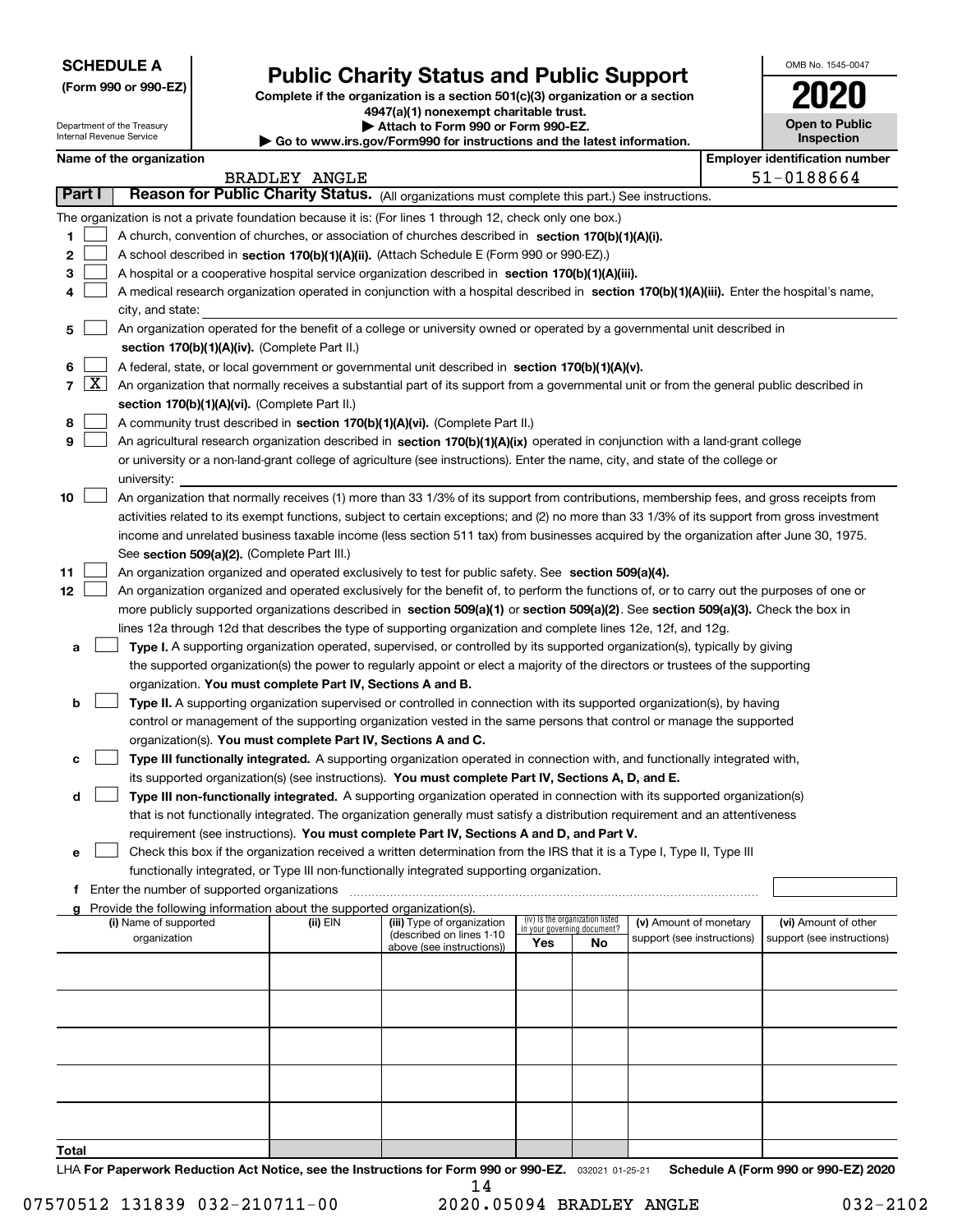#### Schedule A (Form 990 or 990-EZ) 2020 Page BRADLEY ANGLE 51-0188664

**2**

**Part II** Support Schedule for Organizations Described in Sections 170(b)(1)(A)(iv) and 170(b)(1)(A)(vi)

(Complete only if you checked the box on line 5, 7, or 8 of Part I or if the organization failed to qualify under Part III. If the organization fails to qualify under the tests listed below, please complete Part III.)

| Calendar year (or fiscal year beginning in)<br>$(d)$ 2019<br>(a) 2016<br>(b) 2017<br>$(c)$ 2018<br>(e) 2020<br>(f) Total<br>1 Gifts, grants, contributions, and<br>membership fees received. (Do not<br>3163780.13097758.<br>2276395.<br>2562198.<br>2680113.<br>2415272.<br>include any "unusual grants.")<br>2 Tax revenues levied for the organ-<br>ization's benefit and either paid to<br>or expended on its behalf<br>3 The value of services or facilities<br>furnished by a governmental unit to<br>the organization without charge<br>2415272.<br>2276395.<br>2562198.<br>2680113.<br>3163780.13097758.<br>4 Total. Add lines 1 through 3<br>5 The portion of total contributions<br>by each person (other than a<br>governmental unit or publicly<br>supported organization) included<br>on line 1 that exceeds 2% of the<br>amount shown on line 11,<br>column (f)<br>13097758.<br>6 Public support. Subtract line 5 from line 4.<br><b>Section B. Total Support</b><br>Calendar year (or fiscal year beginning in)<br>(a) 2016<br>(b) 2017<br>$(d)$ 2019<br>(e) 2020<br>$(c)$ 2018<br>(f) Total<br>3163780.13097758.<br>2276395.<br>2562198.<br>$\overline{2680113}$ .<br>2415272.<br><b>7</b> Amounts from line 4<br>8 Gross income from interest,<br>dividends, payments received on<br>securities loans, rents, royalties,<br>5,350.<br>229.<br>18,474.<br>5,581.<br>7,026.<br>288.<br>and income from similar sources<br>9 Net income from unrelated business<br>activities, whether or not the<br>business is regularly carried on<br>10 Other income. Do not include gain<br>or loss from the sale of capital<br>12,938.<br>9,653.<br>5,935.<br>13,620.<br>1,899.<br>44,045.<br>assets (Explain in Part VI.)<br>13160277.<br>11 Total support. Add lines 7 through 10<br>12<br>12 Gross receipts from related activities, etc. (see instructions)<br>13 First 5 years. If the Form 990 is for the organization's first, second, third, fourth, or fifth tax year as a section 501(c)(3)<br>organization, check this box and stop here<br><b>Section C. Computation of Public Support Percentage</b><br>99.52<br>14<br>%<br>14 Public support percentage for 2020 (line 6, column (f), divided by line 11, column (f) <i>mummumumum</i><br>99.40<br>15<br>%<br>16a 33 1/3% support test - 2020. If the organization did not check the box on line 13, and line 14 is 33 1/3% or more, check this box and<br>$\blacktriangleright$ $\boxed{\text{X}}$<br>stop here. The organization qualifies as a publicly supported organization<br>b 33 1/3% support test - 2019. If the organization did not check a box on line 13 or 16a, and line 15 is 33 1/3% or more, check this box<br>and stop here. The organization qualifies as a publicly supported organization<br>17a 10% -facts-and-circumstances test - 2020. If the organization did not check a box on line 13, 16a, or 16b, and line 14 is 10% or more,<br>and if the organization meets the facts-and-circumstances test, check this box and stop here. Explain in Part VI how the organization<br>meets the facts-and-circumstances test. The organization qualifies as a publicly supported organization<br><b>b 10% -facts-and-circumstances test - 2019.</b> If the organization did not check a box on line 13, 16a, 16b, or 17a, and line 15 is 10% or | <b>Section A. Public Support</b> |  |  |  |
|---------------------------------------------------------------------------------------------------------------------------------------------------------------------------------------------------------------------------------------------------------------------------------------------------------------------------------------------------------------------------------------------------------------------------------------------------------------------------------------------------------------------------------------------------------------------------------------------------------------------------------------------------------------------------------------------------------------------------------------------------------------------------------------------------------------------------------------------------------------------------------------------------------------------------------------------------------------------------------------------------------------------------------------------------------------------------------------------------------------------------------------------------------------------------------------------------------------------------------------------------------------------------------------------------------------------------------------------------------------------------------------------------------------------------------------------------------------------------------------------------------------------------------------------------------------------------------------------------------------------------------------------------------------------------------------------------------------------------------------------------------------------------------------------------------------------------------------------------------------------------------------------------------------------------------------------------------------------------------------------------------------------------------------------------------------------------------------------------------------------------------------------------------------------------------------------------------------------------------------------------------------------------------------------------------------------------------------------------------------------------------------------------------------------------------------------------------------------------------------------------------------------------------------------------------------------------------------------------------------------------------------------------------------------------------------------------------------------------------------------------------------------------------------------------------------------------------------------------------------------------------------------------------------------------------------------------------------------------------------------------------------------------------------------------------------------------------------------------------------------------------------------------------------------------------------------------------------------------------------------------------------------------------------------------------------------------------------|----------------------------------|--|--|--|
|                                                                                                                                                                                                                                                                                                                                                                                                                                                                                                                                                                                                                                                                                                                                                                                                                                                                                                                                                                                                                                                                                                                                                                                                                                                                                                                                                                                                                                                                                                                                                                                                                                                                                                                                                                                                                                                                                                                                                                                                                                                                                                                                                                                                                                                                                                                                                                                                                                                                                                                                                                                                                                                                                                                                                                                                                                                                                                                                                                                                                                                                                                                                                                                                                                                                                                                                       |                                  |  |  |  |
|                                                                                                                                                                                                                                                                                                                                                                                                                                                                                                                                                                                                                                                                                                                                                                                                                                                                                                                                                                                                                                                                                                                                                                                                                                                                                                                                                                                                                                                                                                                                                                                                                                                                                                                                                                                                                                                                                                                                                                                                                                                                                                                                                                                                                                                                                                                                                                                                                                                                                                                                                                                                                                                                                                                                                                                                                                                                                                                                                                                                                                                                                                                                                                                                                                                                                                                                       |                                  |  |  |  |
|                                                                                                                                                                                                                                                                                                                                                                                                                                                                                                                                                                                                                                                                                                                                                                                                                                                                                                                                                                                                                                                                                                                                                                                                                                                                                                                                                                                                                                                                                                                                                                                                                                                                                                                                                                                                                                                                                                                                                                                                                                                                                                                                                                                                                                                                                                                                                                                                                                                                                                                                                                                                                                                                                                                                                                                                                                                                                                                                                                                                                                                                                                                                                                                                                                                                                                                                       |                                  |  |  |  |
|                                                                                                                                                                                                                                                                                                                                                                                                                                                                                                                                                                                                                                                                                                                                                                                                                                                                                                                                                                                                                                                                                                                                                                                                                                                                                                                                                                                                                                                                                                                                                                                                                                                                                                                                                                                                                                                                                                                                                                                                                                                                                                                                                                                                                                                                                                                                                                                                                                                                                                                                                                                                                                                                                                                                                                                                                                                                                                                                                                                                                                                                                                                                                                                                                                                                                                                                       |                                  |  |  |  |
|                                                                                                                                                                                                                                                                                                                                                                                                                                                                                                                                                                                                                                                                                                                                                                                                                                                                                                                                                                                                                                                                                                                                                                                                                                                                                                                                                                                                                                                                                                                                                                                                                                                                                                                                                                                                                                                                                                                                                                                                                                                                                                                                                                                                                                                                                                                                                                                                                                                                                                                                                                                                                                                                                                                                                                                                                                                                                                                                                                                                                                                                                                                                                                                                                                                                                                                                       |                                  |  |  |  |
|                                                                                                                                                                                                                                                                                                                                                                                                                                                                                                                                                                                                                                                                                                                                                                                                                                                                                                                                                                                                                                                                                                                                                                                                                                                                                                                                                                                                                                                                                                                                                                                                                                                                                                                                                                                                                                                                                                                                                                                                                                                                                                                                                                                                                                                                                                                                                                                                                                                                                                                                                                                                                                                                                                                                                                                                                                                                                                                                                                                                                                                                                                                                                                                                                                                                                                                                       |                                  |  |  |  |
|                                                                                                                                                                                                                                                                                                                                                                                                                                                                                                                                                                                                                                                                                                                                                                                                                                                                                                                                                                                                                                                                                                                                                                                                                                                                                                                                                                                                                                                                                                                                                                                                                                                                                                                                                                                                                                                                                                                                                                                                                                                                                                                                                                                                                                                                                                                                                                                                                                                                                                                                                                                                                                                                                                                                                                                                                                                                                                                                                                                                                                                                                                                                                                                                                                                                                                                                       |                                  |  |  |  |
|                                                                                                                                                                                                                                                                                                                                                                                                                                                                                                                                                                                                                                                                                                                                                                                                                                                                                                                                                                                                                                                                                                                                                                                                                                                                                                                                                                                                                                                                                                                                                                                                                                                                                                                                                                                                                                                                                                                                                                                                                                                                                                                                                                                                                                                                                                                                                                                                                                                                                                                                                                                                                                                                                                                                                                                                                                                                                                                                                                                                                                                                                                                                                                                                                                                                                                                                       |                                  |  |  |  |
|                                                                                                                                                                                                                                                                                                                                                                                                                                                                                                                                                                                                                                                                                                                                                                                                                                                                                                                                                                                                                                                                                                                                                                                                                                                                                                                                                                                                                                                                                                                                                                                                                                                                                                                                                                                                                                                                                                                                                                                                                                                                                                                                                                                                                                                                                                                                                                                                                                                                                                                                                                                                                                                                                                                                                                                                                                                                                                                                                                                                                                                                                                                                                                                                                                                                                                                                       |                                  |  |  |  |
|                                                                                                                                                                                                                                                                                                                                                                                                                                                                                                                                                                                                                                                                                                                                                                                                                                                                                                                                                                                                                                                                                                                                                                                                                                                                                                                                                                                                                                                                                                                                                                                                                                                                                                                                                                                                                                                                                                                                                                                                                                                                                                                                                                                                                                                                                                                                                                                                                                                                                                                                                                                                                                                                                                                                                                                                                                                                                                                                                                                                                                                                                                                                                                                                                                                                                                                                       |                                  |  |  |  |
|                                                                                                                                                                                                                                                                                                                                                                                                                                                                                                                                                                                                                                                                                                                                                                                                                                                                                                                                                                                                                                                                                                                                                                                                                                                                                                                                                                                                                                                                                                                                                                                                                                                                                                                                                                                                                                                                                                                                                                                                                                                                                                                                                                                                                                                                                                                                                                                                                                                                                                                                                                                                                                                                                                                                                                                                                                                                                                                                                                                                                                                                                                                                                                                                                                                                                                                                       |                                  |  |  |  |
|                                                                                                                                                                                                                                                                                                                                                                                                                                                                                                                                                                                                                                                                                                                                                                                                                                                                                                                                                                                                                                                                                                                                                                                                                                                                                                                                                                                                                                                                                                                                                                                                                                                                                                                                                                                                                                                                                                                                                                                                                                                                                                                                                                                                                                                                                                                                                                                                                                                                                                                                                                                                                                                                                                                                                                                                                                                                                                                                                                                                                                                                                                                                                                                                                                                                                                                                       |                                  |  |  |  |
|                                                                                                                                                                                                                                                                                                                                                                                                                                                                                                                                                                                                                                                                                                                                                                                                                                                                                                                                                                                                                                                                                                                                                                                                                                                                                                                                                                                                                                                                                                                                                                                                                                                                                                                                                                                                                                                                                                                                                                                                                                                                                                                                                                                                                                                                                                                                                                                                                                                                                                                                                                                                                                                                                                                                                                                                                                                                                                                                                                                                                                                                                                                                                                                                                                                                                                                                       |                                  |  |  |  |
|                                                                                                                                                                                                                                                                                                                                                                                                                                                                                                                                                                                                                                                                                                                                                                                                                                                                                                                                                                                                                                                                                                                                                                                                                                                                                                                                                                                                                                                                                                                                                                                                                                                                                                                                                                                                                                                                                                                                                                                                                                                                                                                                                                                                                                                                                                                                                                                                                                                                                                                                                                                                                                                                                                                                                                                                                                                                                                                                                                                                                                                                                                                                                                                                                                                                                                                                       |                                  |  |  |  |
|                                                                                                                                                                                                                                                                                                                                                                                                                                                                                                                                                                                                                                                                                                                                                                                                                                                                                                                                                                                                                                                                                                                                                                                                                                                                                                                                                                                                                                                                                                                                                                                                                                                                                                                                                                                                                                                                                                                                                                                                                                                                                                                                                                                                                                                                                                                                                                                                                                                                                                                                                                                                                                                                                                                                                                                                                                                                                                                                                                                                                                                                                                                                                                                                                                                                                                                                       |                                  |  |  |  |
|                                                                                                                                                                                                                                                                                                                                                                                                                                                                                                                                                                                                                                                                                                                                                                                                                                                                                                                                                                                                                                                                                                                                                                                                                                                                                                                                                                                                                                                                                                                                                                                                                                                                                                                                                                                                                                                                                                                                                                                                                                                                                                                                                                                                                                                                                                                                                                                                                                                                                                                                                                                                                                                                                                                                                                                                                                                                                                                                                                                                                                                                                                                                                                                                                                                                                                                                       |                                  |  |  |  |
|                                                                                                                                                                                                                                                                                                                                                                                                                                                                                                                                                                                                                                                                                                                                                                                                                                                                                                                                                                                                                                                                                                                                                                                                                                                                                                                                                                                                                                                                                                                                                                                                                                                                                                                                                                                                                                                                                                                                                                                                                                                                                                                                                                                                                                                                                                                                                                                                                                                                                                                                                                                                                                                                                                                                                                                                                                                                                                                                                                                                                                                                                                                                                                                                                                                                                                                                       |                                  |  |  |  |
|                                                                                                                                                                                                                                                                                                                                                                                                                                                                                                                                                                                                                                                                                                                                                                                                                                                                                                                                                                                                                                                                                                                                                                                                                                                                                                                                                                                                                                                                                                                                                                                                                                                                                                                                                                                                                                                                                                                                                                                                                                                                                                                                                                                                                                                                                                                                                                                                                                                                                                                                                                                                                                                                                                                                                                                                                                                                                                                                                                                                                                                                                                                                                                                                                                                                                                                                       |                                  |  |  |  |
|                                                                                                                                                                                                                                                                                                                                                                                                                                                                                                                                                                                                                                                                                                                                                                                                                                                                                                                                                                                                                                                                                                                                                                                                                                                                                                                                                                                                                                                                                                                                                                                                                                                                                                                                                                                                                                                                                                                                                                                                                                                                                                                                                                                                                                                                                                                                                                                                                                                                                                                                                                                                                                                                                                                                                                                                                                                                                                                                                                                                                                                                                                                                                                                                                                                                                                                                       |                                  |  |  |  |
|                                                                                                                                                                                                                                                                                                                                                                                                                                                                                                                                                                                                                                                                                                                                                                                                                                                                                                                                                                                                                                                                                                                                                                                                                                                                                                                                                                                                                                                                                                                                                                                                                                                                                                                                                                                                                                                                                                                                                                                                                                                                                                                                                                                                                                                                                                                                                                                                                                                                                                                                                                                                                                                                                                                                                                                                                                                                                                                                                                                                                                                                                                                                                                                                                                                                                                                                       |                                  |  |  |  |
|                                                                                                                                                                                                                                                                                                                                                                                                                                                                                                                                                                                                                                                                                                                                                                                                                                                                                                                                                                                                                                                                                                                                                                                                                                                                                                                                                                                                                                                                                                                                                                                                                                                                                                                                                                                                                                                                                                                                                                                                                                                                                                                                                                                                                                                                                                                                                                                                                                                                                                                                                                                                                                                                                                                                                                                                                                                                                                                                                                                                                                                                                                                                                                                                                                                                                                                                       |                                  |  |  |  |
|                                                                                                                                                                                                                                                                                                                                                                                                                                                                                                                                                                                                                                                                                                                                                                                                                                                                                                                                                                                                                                                                                                                                                                                                                                                                                                                                                                                                                                                                                                                                                                                                                                                                                                                                                                                                                                                                                                                                                                                                                                                                                                                                                                                                                                                                                                                                                                                                                                                                                                                                                                                                                                                                                                                                                                                                                                                                                                                                                                                                                                                                                                                                                                                                                                                                                                                                       |                                  |  |  |  |
|                                                                                                                                                                                                                                                                                                                                                                                                                                                                                                                                                                                                                                                                                                                                                                                                                                                                                                                                                                                                                                                                                                                                                                                                                                                                                                                                                                                                                                                                                                                                                                                                                                                                                                                                                                                                                                                                                                                                                                                                                                                                                                                                                                                                                                                                                                                                                                                                                                                                                                                                                                                                                                                                                                                                                                                                                                                                                                                                                                                                                                                                                                                                                                                                                                                                                                                                       |                                  |  |  |  |
|                                                                                                                                                                                                                                                                                                                                                                                                                                                                                                                                                                                                                                                                                                                                                                                                                                                                                                                                                                                                                                                                                                                                                                                                                                                                                                                                                                                                                                                                                                                                                                                                                                                                                                                                                                                                                                                                                                                                                                                                                                                                                                                                                                                                                                                                                                                                                                                                                                                                                                                                                                                                                                                                                                                                                                                                                                                                                                                                                                                                                                                                                                                                                                                                                                                                                                                                       |                                  |  |  |  |
|                                                                                                                                                                                                                                                                                                                                                                                                                                                                                                                                                                                                                                                                                                                                                                                                                                                                                                                                                                                                                                                                                                                                                                                                                                                                                                                                                                                                                                                                                                                                                                                                                                                                                                                                                                                                                                                                                                                                                                                                                                                                                                                                                                                                                                                                                                                                                                                                                                                                                                                                                                                                                                                                                                                                                                                                                                                                                                                                                                                                                                                                                                                                                                                                                                                                                                                                       |                                  |  |  |  |
|                                                                                                                                                                                                                                                                                                                                                                                                                                                                                                                                                                                                                                                                                                                                                                                                                                                                                                                                                                                                                                                                                                                                                                                                                                                                                                                                                                                                                                                                                                                                                                                                                                                                                                                                                                                                                                                                                                                                                                                                                                                                                                                                                                                                                                                                                                                                                                                                                                                                                                                                                                                                                                                                                                                                                                                                                                                                                                                                                                                                                                                                                                                                                                                                                                                                                                                                       |                                  |  |  |  |
|                                                                                                                                                                                                                                                                                                                                                                                                                                                                                                                                                                                                                                                                                                                                                                                                                                                                                                                                                                                                                                                                                                                                                                                                                                                                                                                                                                                                                                                                                                                                                                                                                                                                                                                                                                                                                                                                                                                                                                                                                                                                                                                                                                                                                                                                                                                                                                                                                                                                                                                                                                                                                                                                                                                                                                                                                                                                                                                                                                                                                                                                                                                                                                                                                                                                                                                                       |                                  |  |  |  |
|                                                                                                                                                                                                                                                                                                                                                                                                                                                                                                                                                                                                                                                                                                                                                                                                                                                                                                                                                                                                                                                                                                                                                                                                                                                                                                                                                                                                                                                                                                                                                                                                                                                                                                                                                                                                                                                                                                                                                                                                                                                                                                                                                                                                                                                                                                                                                                                                                                                                                                                                                                                                                                                                                                                                                                                                                                                                                                                                                                                                                                                                                                                                                                                                                                                                                                                                       |                                  |  |  |  |
|                                                                                                                                                                                                                                                                                                                                                                                                                                                                                                                                                                                                                                                                                                                                                                                                                                                                                                                                                                                                                                                                                                                                                                                                                                                                                                                                                                                                                                                                                                                                                                                                                                                                                                                                                                                                                                                                                                                                                                                                                                                                                                                                                                                                                                                                                                                                                                                                                                                                                                                                                                                                                                                                                                                                                                                                                                                                                                                                                                                                                                                                                                                                                                                                                                                                                                                                       |                                  |  |  |  |
|                                                                                                                                                                                                                                                                                                                                                                                                                                                                                                                                                                                                                                                                                                                                                                                                                                                                                                                                                                                                                                                                                                                                                                                                                                                                                                                                                                                                                                                                                                                                                                                                                                                                                                                                                                                                                                                                                                                                                                                                                                                                                                                                                                                                                                                                                                                                                                                                                                                                                                                                                                                                                                                                                                                                                                                                                                                                                                                                                                                                                                                                                                                                                                                                                                                                                                                                       |                                  |  |  |  |
|                                                                                                                                                                                                                                                                                                                                                                                                                                                                                                                                                                                                                                                                                                                                                                                                                                                                                                                                                                                                                                                                                                                                                                                                                                                                                                                                                                                                                                                                                                                                                                                                                                                                                                                                                                                                                                                                                                                                                                                                                                                                                                                                                                                                                                                                                                                                                                                                                                                                                                                                                                                                                                                                                                                                                                                                                                                                                                                                                                                                                                                                                                                                                                                                                                                                                                                                       |                                  |  |  |  |
|                                                                                                                                                                                                                                                                                                                                                                                                                                                                                                                                                                                                                                                                                                                                                                                                                                                                                                                                                                                                                                                                                                                                                                                                                                                                                                                                                                                                                                                                                                                                                                                                                                                                                                                                                                                                                                                                                                                                                                                                                                                                                                                                                                                                                                                                                                                                                                                                                                                                                                                                                                                                                                                                                                                                                                                                                                                                                                                                                                                                                                                                                                                                                                                                                                                                                                                                       |                                  |  |  |  |
|                                                                                                                                                                                                                                                                                                                                                                                                                                                                                                                                                                                                                                                                                                                                                                                                                                                                                                                                                                                                                                                                                                                                                                                                                                                                                                                                                                                                                                                                                                                                                                                                                                                                                                                                                                                                                                                                                                                                                                                                                                                                                                                                                                                                                                                                                                                                                                                                                                                                                                                                                                                                                                                                                                                                                                                                                                                                                                                                                                                                                                                                                                                                                                                                                                                                                                                                       |                                  |  |  |  |
|                                                                                                                                                                                                                                                                                                                                                                                                                                                                                                                                                                                                                                                                                                                                                                                                                                                                                                                                                                                                                                                                                                                                                                                                                                                                                                                                                                                                                                                                                                                                                                                                                                                                                                                                                                                                                                                                                                                                                                                                                                                                                                                                                                                                                                                                                                                                                                                                                                                                                                                                                                                                                                                                                                                                                                                                                                                                                                                                                                                                                                                                                                                                                                                                                                                                                                                                       |                                  |  |  |  |
|                                                                                                                                                                                                                                                                                                                                                                                                                                                                                                                                                                                                                                                                                                                                                                                                                                                                                                                                                                                                                                                                                                                                                                                                                                                                                                                                                                                                                                                                                                                                                                                                                                                                                                                                                                                                                                                                                                                                                                                                                                                                                                                                                                                                                                                                                                                                                                                                                                                                                                                                                                                                                                                                                                                                                                                                                                                                                                                                                                                                                                                                                                                                                                                                                                                                                                                                       |                                  |  |  |  |
|                                                                                                                                                                                                                                                                                                                                                                                                                                                                                                                                                                                                                                                                                                                                                                                                                                                                                                                                                                                                                                                                                                                                                                                                                                                                                                                                                                                                                                                                                                                                                                                                                                                                                                                                                                                                                                                                                                                                                                                                                                                                                                                                                                                                                                                                                                                                                                                                                                                                                                                                                                                                                                                                                                                                                                                                                                                                                                                                                                                                                                                                                                                                                                                                                                                                                                                                       |                                  |  |  |  |
|                                                                                                                                                                                                                                                                                                                                                                                                                                                                                                                                                                                                                                                                                                                                                                                                                                                                                                                                                                                                                                                                                                                                                                                                                                                                                                                                                                                                                                                                                                                                                                                                                                                                                                                                                                                                                                                                                                                                                                                                                                                                                                                                                                                                                                                                                                                                                                                                                                                                                                                                                                                                                                                                                                                                                                                                                                                                                                                                                                                                                                                                                                                                                                                                                                                                                                                                       |                                  |  |  |  |
|                                                                                                                                                                                                                                                                                                                                                                                                                                                                                                                                                                                                                                                                                                                                                                                                                                                                                                                                                                                                                                                                                                                                                                                                                                                                                                                                                                                                                                                                                                                                                                                                                                                                                                                                                                                                                                                                                                                                                                                                                                                                                                                                                                                                                                                                                                                                                                                                                                                                                                                                                                                                                                                                                                                                                                                                                                                                                                                                                                                                                                                                                                                                                                                                                                                                                                                                       |                                  |  |  |  |
|                                                                                                                                                                                                                                                                                                                                                                                                                                                                                                                                                                                                                                                                                                                                                                                                                                                                                                                                                                                                                                                                                                                                                                                                                                                                                                                                                                                                                                                                                                                                                                                                                                                                                                                                                                                                                                                                                                                                                                                                                                                                                                                                                                                                                                                                                                                                                                                                                                                                                                                                                                                                                                                                                                                                                                                                                                                                                                                                                                                                                                                                                                                                                                                                                                                                                                                                       |                                  |  |  |  |
|                                                                                                                                                                                                                                                                                                                                                                                                                                                                                                                                                                                                                                                                                                                                                                                                                                                                                                                                                                                                                                                                                                                                                                                                                                                                                                                                                                                                                                                                                                                                                                                                                                                                                                                                                                                                                                                                                                                                                                                                                                                                                                                                                                                                                                                                                                                                                                                                                                                                                                                                                                                                                                                                                                                                                                                                                                                                                                                                                                                                                                                                                                                                                                                                                                                                                                                                       |                                  |  |  |  |
|                                                                                                                                                                                                                                                                                                                                                                                                                                                                                                                                                                                                                                                                                                                                                                                                                                                                                                                                                                                                                                                                                                                                                                                                                                                                                                                                                                                                                                                                                                                                                                                                                                                                                                                                                                                                                                                                                                                                                                                                                                                                                                                                                                                                                                                                                                                                                                                                                                                                                                                                                                                                                                                                                                                                                                                                                                                                                                                                                                                                                                                                                                                                                                                                                                                                                                                                       |                                  |  |  |  |
|                                                                                                                                                                                                                                                                                                                                                                                                                                                                                                                                                                                                                                                                                                                                                                                                                                                                                                                                                                                                                                                                                                                                                                                                                                                                                                                                                                                                                                                                                                                                                                                                                                                                                                                                                                                                                                                                                                                                                                                                                                                                                                                                                                                                                                                                                                                                                                                                                                                                                                                                                                                                                                                                                                                                                                                                                                                                                                                                                                                                                                                                                                                                                                                                                                                                                                                                       |                                  |  |  |  |
|                                                                                                                                                                                                                                                                                                                                                                                                                                                                                                                                                                                                                                                                                                                                                                                                                                                                                                                                                                                                                                                                                                                                                                                                                                                                                                                                                                                                                                                                                                                                                                                                                                                                                                                                                                                                                                                                                                                                                                                                                                                                                                                                                                                                                                                                                                                                                                                                                                                                                                                                                                                                                                                                                                                                                                                                                                                                                                                                                                                                                                                                                                                                                                                                                                                                                                                                       |                                  |  |  |  |
|                                                                                                                                                                                                                                                                                                                                                                                                                                                                                                                                                                                                                                                                                                                                                                                                                                                                                                                                                                                                                                                                                                                                                                                                                                                                                                                                                                                                                                                                                                                                                                                                                                                                                                                                                                                                                                                                                                                                                                                                                                                                                                                                                                                                                                                                                                                                                                                                                                                                                                                                                                                                                                                                                                                                                                                                                                                                                                                                                                                                                                                                                                                                                                                                                                                                                                                                       |                                  |  |  |  |
|                                                                                                                                                                                                                                                                                                                                                                                                                                                                                                                                                                                                                                                                                                                                                                                                                                                                                                                                                                                                                                                                                                                                                                                                                                                                                                                                                                                                                                                                                                                                                                                                                                                                                                                                                                                                                                                                                                                                                                                                                                                                                                                                                                                                                                                                                                                                                                                                                                                                                                                                                                                                                                                                                                                                                                                                                                                                                                                                                                                                                                                                                                                                                                                                                                                                                                                                       |                                  |  |  |  |
|                                                                                                                                                                                                                                                                                                                                                                                                                                                                                                                                                                                                                                                                                                                                                                                                                                                                                                                                                                                                                                                                                                                                                                                                                                                                                                                                                                                                                                                                                                                                                                                                                                                                                                                                                                                                                                                                                                                                                                                                                                                                                                                                                                                                                                                                                                                                                                                                                                                                                                                                                                                                                                                                                                                                                                                                                                                                                                                                                                                                                                                                                                                                                                                                                                                                                                                                       |                                  |  |  |  |
|                                                                                                                                                                                                                                                                                                                                                                                                                                                                                                                                                                                                                                                                                                                                                                                                                                                                                                                                                                                                                                                                                                                                                                                                                                                                                                                                                                                                                                                                                                                                                                                                                                                                                                                                                                                                                                                                                                                                                                                                                                                                                                                                                                                                                                                                                                                                                                                                                                                                                                                                                                                                                                                                                                                                                                                                                                                                                                                                                                                                                                                                                                                                                                                                                                                                                                                                       |                                  |  |  |  |
|                                                                                                                                                                                                                                                                                                                                                                                                                                                                                                                                                                                                                                                                                                                                                                                                                                                                                                                                                                                                                                                                                                                                                                                                                                                                                                                                                                                                                                                                                                                                                                                                                                                                                                                                                                                                                                                                                                                                                                                                                                                                                                                                                                                                                                                                                                                                                                                                                                                                                                                                                                                                                                                                                                                                                                                                                                                                                                                                                                                                                                                                                                                                                                                                                                                                                                                                       |                                  |  |  |  |
| more, and if the organization meets the facts-and-circumstances test, check this box and stop here. Explain in Part VI how the                                                                                                                                                                                                                                                                                                                                                                                                                                                                                                                                                                                                                                                                                                                                                                                                                                                                                                                                                                                                                                                                                                                                                                                                                                                                                                                                                                                                                                                                                                                                                                                                                                                                                                                                                                                                                                                                                                                                                                                                                                                                                                                                                                                                                                                                                                                                                                                                                                                                                                                                                                                                                                                                                                                                                                                                                                                                                                                                                                                                                                                                                                                                                                                                        |                                  |  |  |  |
| organization meets the facts-and-circumstances test. The organization qualifies as a publicly supported organization                                                                                                                                                                                                                                                                                                                                                                                                                                                                                                                                                                                                                                                                                                                                                                                                                                                                                                                                                                                                                                                                                                                                                                                                                                                                                                                                                                                                                                                                                                                                                                                                                                                                                                                                                                                                                                                                                                                                                                                                                                                                                                                                                                                                                                                                                                                                                                                                                                                                                                                                                                                                                                                                                                                                                                                                                                                                                                                                                                                                                                                                                                                                                                                                                  |                                  |  |  |  |
| 18 Private foundation. If the organization did not check a box on line 13, 16a, 16b, 17a, or 17b, check this box and see instructions                                                                                                                                                                                                                                                                                                                                                                                                                                                                                                                                                                                                                                                                                                                                                                                                                                                                                                                                                                                                                                                                                                                                                                                                                                                                                                                                                                                                                                                                                                                                                                                                                                                                                                                                                                                                                                                                                                                                                                                                                                                                                                                                                                                                                                                                                                                                                                                                                                                                                                                                                                                                                                                                                                                                                                                                                                                                                                                                                                                                                                                                                                                                                                                                 |                                  |  |  |  |

**Schedule A (Form 990 or 990-EZ) 2020**

032022 01-25-21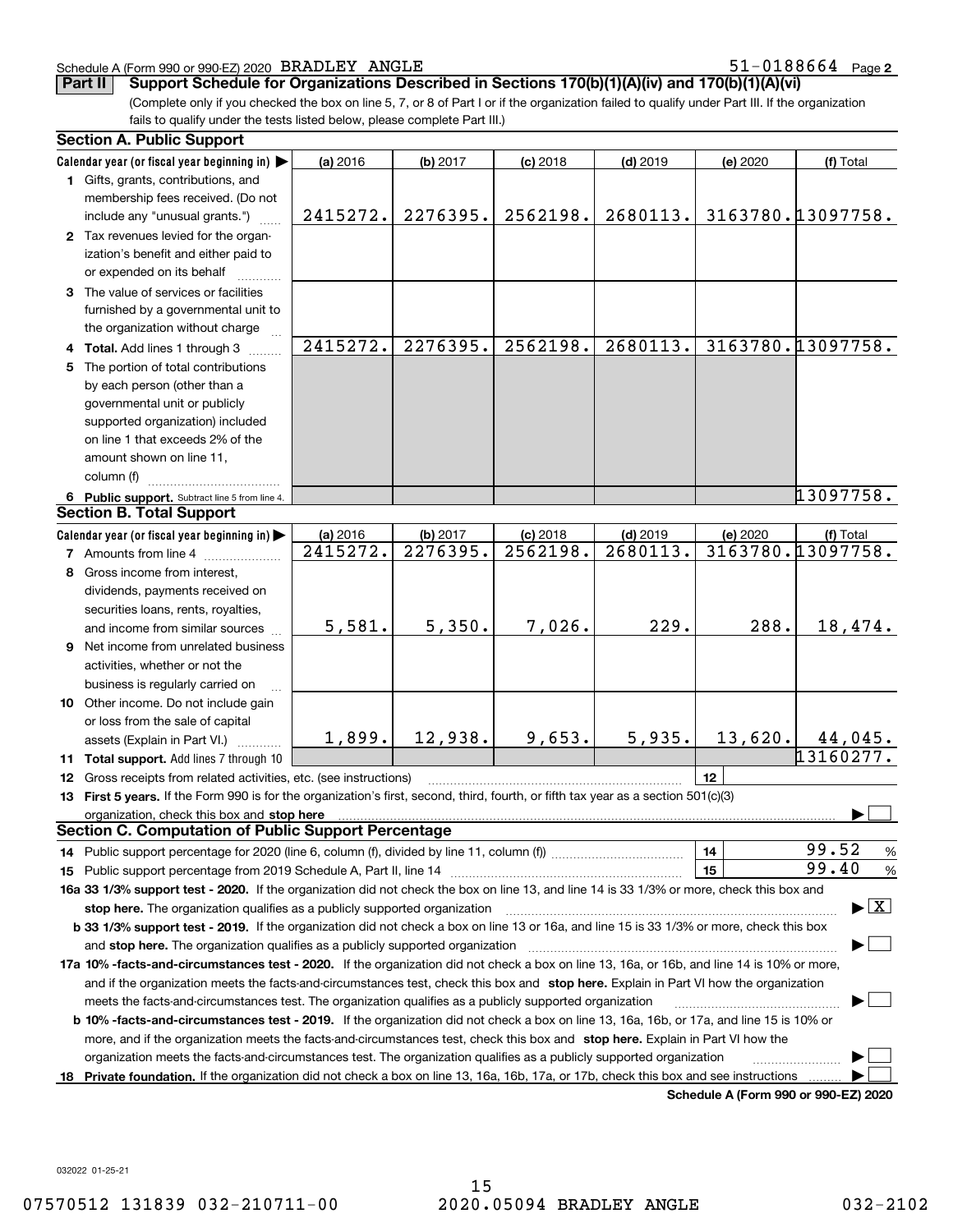#### Schedule A (Form 990 or 990-EZ) 2020 Page BRADLEY ANGLE 51-0188664

### **Part III Support Schedule for Organizations Described in Section 509(a)(2)**

(Complete only if you checked the box on line 10 of Part I or if the organization failed to qualify under Part II. If the organization fails to qualify under the tests listed below, please complete Part II.)

| <b>Section A. Public Support</b>                                                                                                                                                                                                                               |          |          |            |            |          |                                      |
|----------------------------------------------------------------------------------------------------------------------------------------------------------------------------------------------------------------------------------------------------------------|----------|----------|------------|------------|----------|--------------------------------------|
| Calendar year (or fiscal year beginning in) $\blacktriangleright$                                                                                                                                                                                              | (a) 2016 | (b) 2017 | $(c)$ 2018 | $(d)$ 2019 | (e) 2020 | (f) Total                            |
| 1 Gifts, grants, contributions, and                                                                                                                                                                                                                            |          |          |            |            |          |                                      |
| membership fees received. (Do not                                                                                                                                                                                                                              |          |          |            |            |          |                                      |
| include any "unusual grants.")                                                                                                                                                                                                                                 |          |          |            |            |          |                                      |
| 2 Gross receipts from admissions,<br>merchandise sold or services per-<br>formed, or facilities furnished in<br>any activity that is related to the<br>organization's tax-exempt purpose                                                                       |          |          |            |            |          |                                      |
| 3 Gross receipts from activities that<br>are not an unrelated trade or bus-                                                                                                                                                                                    |          |          |            |            |          |                                      |
| iness under section 513                                                                                                                                                                                                                                        |          |          |            |            |          |                                      |
| 4 Tax revenues levied for the organ-<br>ization's benefit and either paid to<br>or expended on its behalf<br>.                                                                                                                                                 |          |          |            |            |          |                                      |
| 5 The value of services or facilities<br>furnished by a governmental unit to<br>the organization without charge                                                                                                                                                |          |          |            |            |          |                                      |
| <b>6 Total.</b> Add lines 1 through 5                                                                                                                                                                                                                          |          |          |            |            |          |                                      |
| 7a Amounts included on lines 1, 2, and<br>3 received from disqualified persons                                                                                                                                                                                 |          |          |            |            |          |                                      |
| <b>b</b> Amounts included on lines 2 and 3 received<br>from other than disqualified persons that<br>exceed the greater of \$5,000 or 1% of the<br>amount on line 13 for the year                                                                               |          |          |            |            |          |                                      |
| c Add lines 7a and 7b                                                                                                                                                                                                                                          |          |          |            |            |          |                                      |
| 8 Public support. (Subtract line 7c from line 6.)<br><b>Section B. Total Support</b>                                                                                                                                                                           |          |          |            |            |          |                                      |
| Calendar year (or fiscal year beginning in) $\blacktriangleright$                                                                                                                                                                                              | (a) 2016 | (b) 2017 | $(c)$ 2018 | $(d)$ 2019 | (e) 2020 | (f) Total                            |
| 9 Amounts from line 6                                                                                                                                                                                                                                          |          |          |            |            |          |                                      |
| 10a Gross income from interest,<br>dividends, payments received on<br>securities loans, rents, royalties,<br>and income from similar sources                                                                                                                   |          |          |            |            |          |                                      |
| <b>b</b> Unrelated business taxable income<br>(less section 511 taxes) from businesses<br>acquired after June 30, 1975<br>1.1.1.1.1.1.1.1.1.1                                                                                                                  |          |          |            |            |          |                                      |
| c Add lines 10a and 10b                                                                                                                                                                                                                                        |          |          |            |            |          |                                      |
| <b>11</b> Net income from unrelated business<br>activities not included in line 10b.<br>whether or not the business is<br>regularly carried on                                                                                                                 |          |          |            |            |          |                                      |
| <b>12</b> Other income. Do not include gain<br>or loss from the sale of capital<br>assets (Explain in Part VI.)                                                                                                                                                |          |          |            |            |          |                                      |
| <b>13</b> Total support. (Add lines 9, 10c, 11, and 12.)                                                                                                                                                                                                       |          |          |            |            |          |                                      |
| 14 First 5 years. If the Form 990 is for the organization's first, second, third, fourth, or fifth tax year as a section 501(c)(3) organization,                                                                                                               |          |          |            |            |          |                                      |
| check this box and stop here <b>contractly contractly and structure and structure of the structure of the structure of the structure of the structure of the structure of the structure of the structure of the structure of the</b>                           |          |          |            |            |          |                                      |
| <b>Section C. Computation of Public Support Percentage</b>                                                                                                                                                                                                     |          |          |            |            |          |                                      |
|                                                                                                                                                                                                                                                                |          |          |            |            | 15       | %                                    |
| 16 Public support percentage from 2019 Schedule A, Part III, line 15                                                                                                                                                                                           |          |          |            |            | 16       | %                                    |
| <b>Section D. Computation of Investment Income Percentage</b>                                                                                                                                                                                                  |          |          |            |            |          |                                      |
| 17 Investment income percentage for 2020 (line 10c, column (f), divided by line 13, column (f))                                                                                                                                                                |          |          |            |            | 17       | %                                    |
| 18 Investment income percentage from 2019 Schedule A, Part III, line 17                                                                                                                                                                                        |          |          |            |            | 18       | %                                    |
| 19a 33 1/3% support tests - 2020. If the organization did not check the box on line 14, and line 15 is more than 33 1/3%, and line 17 is not                                                                                                                   |          |          |            |            |          |                                      |
| more than 33 1/3%, check this box and stop here. The organization qualifies as a publicly supported organization                                                                                                                                               |          |          |            |            |          |                                      |
| b 33 1/3% support tests - 2019. If the organization did not check a box on line 14 or line 19a, and line 16 is more than 33 1/3%, and                                                                                                                          |          |          |            |            |          |                                      |
| line 18 is not more than 33 1/3%, check this box and stop here. The organization qualifies as a publicly supported organization<br>20 Private foundation. If the organization did not check a box on line 14, 19a, or 19b, check this box and see instructions |          |          |            |            |          |                                      |
| 032023 01-25-21                                                                                                                                                                                                                                                |          |          |            |            |          | Schedule A (Form 990 or 990-EZ) 2020 |
|                                                                                                                                                                                                                                                                |          | 16       |            |            |          |                                      |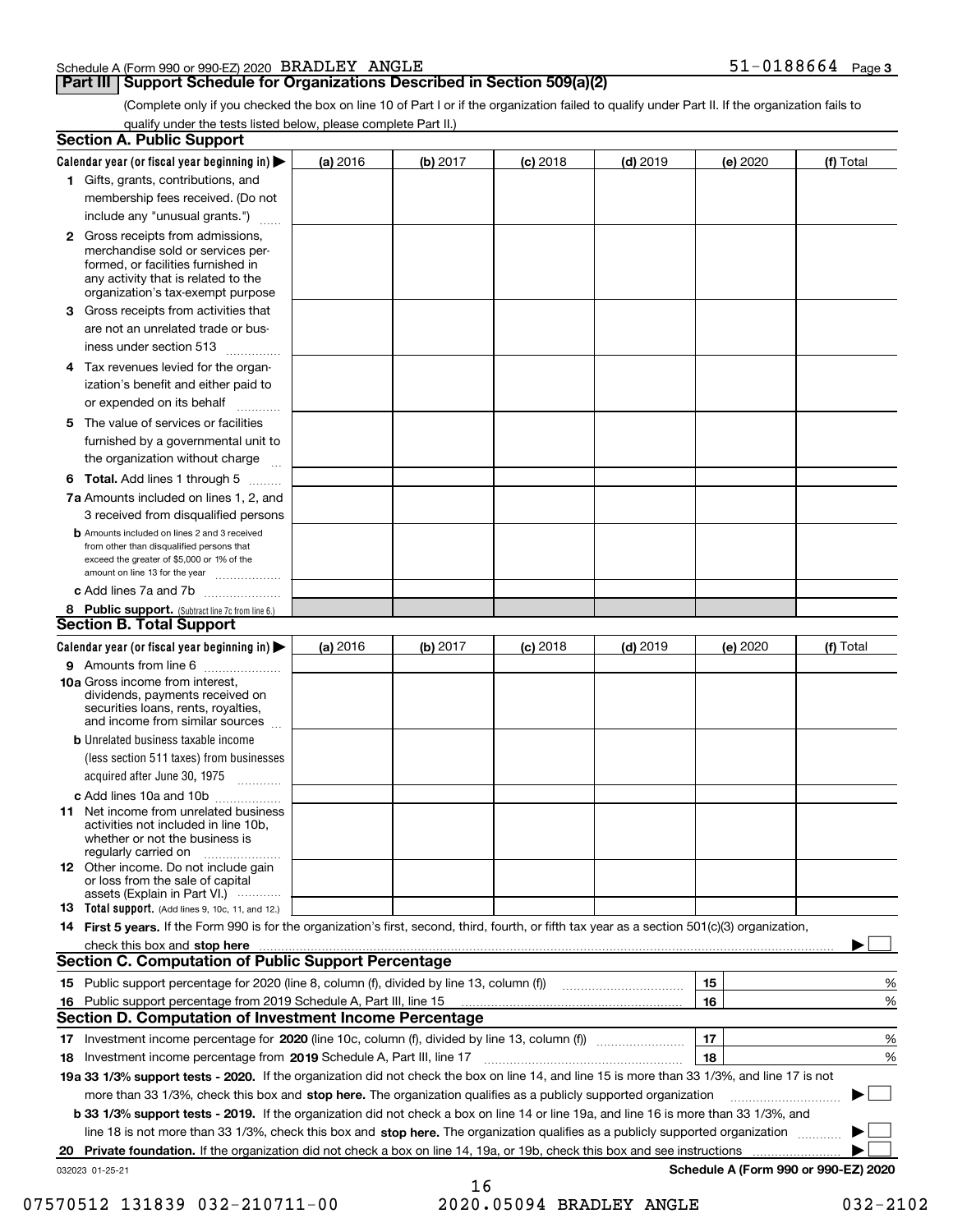**1**

**YesNo**

### **Part IV Supporting Organizations**

(Complete only if you checked a box in line 12 on Part I. If you checked box 12a, Part I, complete Sections A and B. If you checked box 12b, Part I, complete Sections A and C. If you checked box 12c, Part I, complete Sections A, D, and E. If you checked box 12d, Part I, complete Sections A and D, and complete Part V.)

#### **Section A. All Supporting Organizations**

- **1** Are all of the organization's supported organizations listed by name in the organization's governing documents? If "No," describe in **Part VI** how the supported organizations are designated. If designated by *class or purpose, describe the designation. If historic and continuing relationship, explain.*
- **2** Did the organization have any supported organization that does not have an IRS determination of status under section 509(a)(1) or (2)? If "Yes," explain in Part VI how the organization determined that the supported *organization was described in section 509(a)(1) or (2).*
- **3a** Did the organization have a supported organization described in section 501(c)(4), (5), or (6)? If "Yes," answer *lines 3b and 3c below.*
- **b** Did the organization confirm that each supported organization qualified under section 501(c)(4), (5), or (6) and satisfied the public support tests under section 509(a)(2)? If "Yes," describe in **Part VI** when and how the *organization made the determination.*
- **c**Did the organization ensure that all support to such organizations was used exclusively for section 170(c)(2)(B) purposes? If "Yes," explain in **Part VI** what controls the organization put in place to ensure such use.
- **4a***If* Was any supported organization not organized in the United States ("foreign supported organization")? *"Yes," and if you checked box 12a or 12b in Part I, answer lines 4b and 4c below.*
- **b** Did the organization have ultimate control and discretion in deciding whether to make grants to the foreign supported organization? If "Yes," describe in **Part VI** how the organization had such control and discretion *despite being controlled or supervised by or in connection with its supported organizations.*
- **c** Did the organization support any foreign supported organization that does not have an IRS determination under sections 501(c)(3) and 509(a)(1) or (2)? If "Yes," explain in **Part VI** what controls the organization used *to ensure that all support to the foreign supported organization was used exclusively for section 170(c)(2)(B) purposes.*
- **5a** Did the organization add, substitute, or remove any supported organizations during the tax year? If "Yes," answer lines 5b and 5c below (if applicable). Also, provide detail in **Part VI,** including (i) the names and EIN *numbers of the supported organizations added, substituted, or removed; (ii) the reasons for each such action; (iii) the authority under the organization's organizing document authorizing such action; and (iv) how the action was accomplished (such as by amendment to the organizing document).*
- **b** Type I or Type II only. Was any added or substituted supported organization part of a class already designated in the organization's organizing document?
- **cSubstitutions only.**  Was the substitution the result of an event beyond the organization's control?
- **6** Did the organization provide support (whether in the form of grants or the provision of services or facilities) to **Part VI.** *If "Yes," provide detail in* support or benefit one or more of the filing organization's supported organizations? anyone other than (i) its supported organizations, (ii) individuals that are part of the charitable class benefited by one or more of its supported organizations, or (iii) other supporting organizations that also
- **7**Did the organization provide a grant, loan, compensation, or other similar payment to a substantial contributor *If "Yes," complete Part I of Schedule L (Form 990 or 990-EZ).* regard to a substantial contributor? (as defined in section 4958(c)(3)(C)), a family member of a substantial contributor, or a 35% controlled entity with
- **8** Did the organization make a loan to a disqualified person (as defined in section 4958) not described in line 7? *If "Yes," complete Part I of Schedule L (Form 990 or 990-EZ).*
- **9a** Was the organization controlled directly or indirectly at any time during the tax year by one or more in section 509(a)(1) or (2))? If "Yes," *provide detail in* <code>Part VI.</code> disqualified persons, as defined in section 4946 (other than foundation managers and organizations described
- **b** Did one or more disqualified persons (as defined in line 9a) hold a controlling interest in any entity in which the supporting organization had an interest? If "Yes," provide detail in P**art VI**.
- **c**Did a disqualified person (as defined in line 9a) have an ownership interest in, or derive any personal benefit from, assets in which the supporting organization also had an interest? If "Yes," provide detail in P**art VI.**
- **10a** Was the organization subject to the excess business holdings rules of section 4943 because of section supporting organizations)? If "Yes," answer line 10b below. 4943(f) (regarding certain Type II supporting organizations, and all Type III non-functionally integrated
- **b** Did the organization have any excess business holdings in the tax year? (Use Schedule C, Form 4720, to *determine whether the organization had excess business holdings.)*

032024 01-25-21

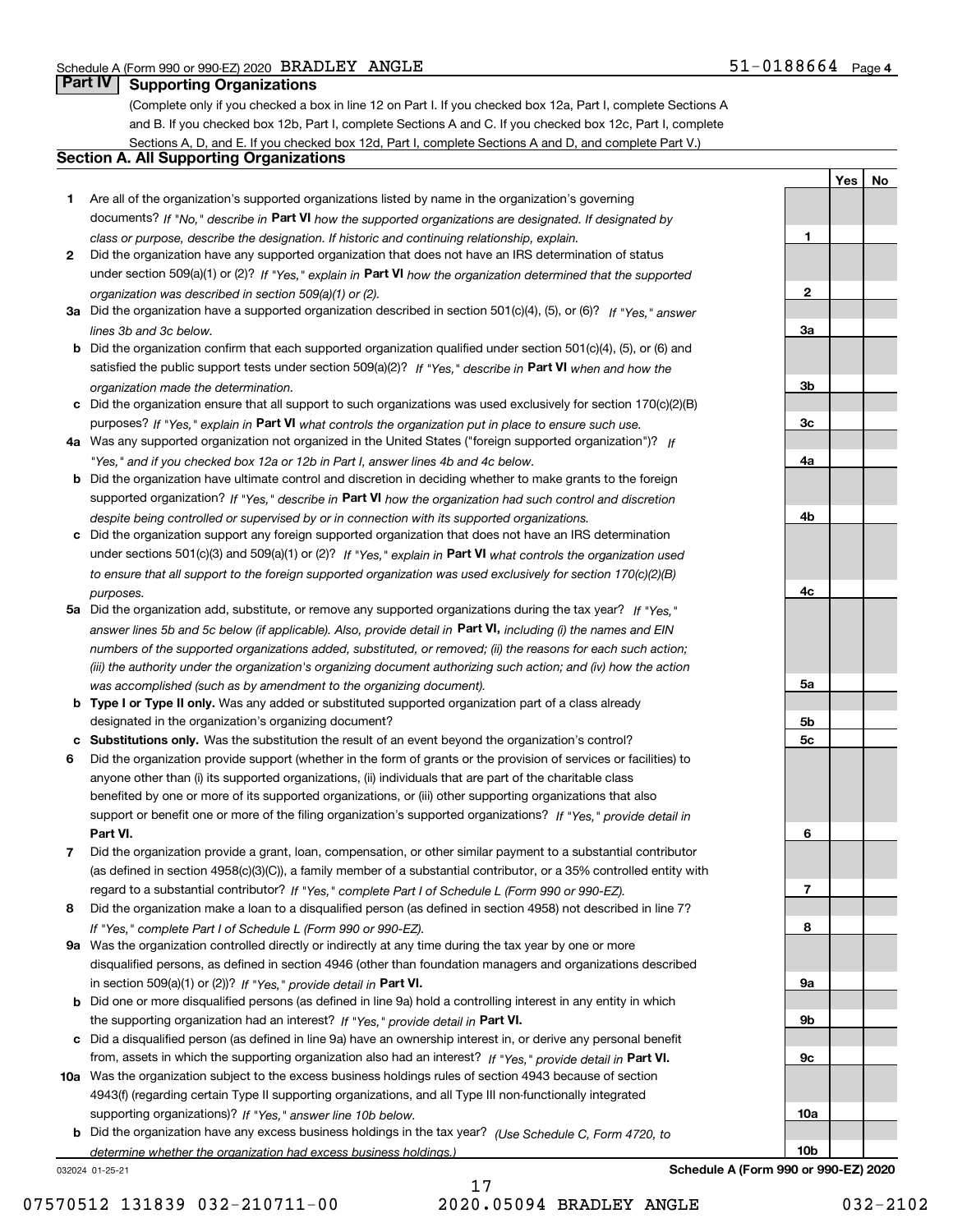|              |                                                                                                                                                                                                                                                                                                                                                                                                                                                                                                                                                                                                                                                      |              | Yes | No |
|--------------|------------------------------------------------------------------------------------------------------------------------------------------------------------------------------------------------------------------------------------------------------------------------------------------------------------------------------------------------------------------------------------------------------------------------------------------------------------------------------------------------------------------------------------------------------------------------------------------------------------------------------------------------------|--------------|-----|----|
| 11           | Has the organization accepted a gift or contribution from any of the following persons?                                                                                                                                                                                                                                                                                                                                                                                                                                                                                                                                                              |              |     |    |
|              | a A person who directly or indirectly controls, either alone or together with persons described in lines 11b and                                                                                                                                                                                                                                                                                                                                                                                                                                                                                                                                     |              |     |    |
|              | 11c below, the governing body of a supported organization?                                                                                                                                                                                                                                                                                                                                                                                                                                                                                                                                                                                           | 11a          |     |    |
|              | <b>b</b> A family member of a person described in line 11a above?                                                                                                                                                                                                                                                                                                                                                                                                                                                                                                                                                                                    | 11b          |     |    |
|              | c A 35% controlled entity of a person described in line 11a or 11b above? If "Yes" to line 11a, 11b, or 11c, provide                                                                                                                                                                                                                                                                                                                                                                                                                                                                                                                                 |              |     |    |
|              | detail in Part VI.                                                                                                                                                                                                                                                                                                                                                                                                                                                                                                                                                                                                                                   | 11c          |     |    |
|              | <b>Section B. Type I Supporting Organizations</b>                                                                                                                                                                                                                                                                                                                                                                                                                                                                                                                                                                                                    |              |     |    |
|              |                                                                                                                                                                                                                                                                                                                                                                                                                                                                                                                                                                                                                                                      |              | Yes | No |
| 1.           | Did the governing body, members of the governing body, officers acting in their official capacity, or membership of one or<br>more supported organizations have the power to regularly appoint or elect at least a majority of the organization's officers,<br>directors, or trustees at all times during the tax year? If "No," describe in Part VI how the supported organization(s)<br>effectively operated, supervised, or controlled the organization's activities. If the organization had more than one supported<br>organization, describe how the powers to appoint and/or remove officers, directors, or trustees were allocated among the |              |     |    |
|              | supported organizations and what conditions or restrictions, if any, applied to such powers during the tax year.                                                                                                                                                                                                                                                                                                                                                                                                                                                                                                                                     | 1            |     |    |
| 2            | Did the organization operate for the benefit of any supported organization other than the supported                                                                                                                                                                                                                                                                                                                                                                                                                                                                                                                                                  |              |     |    |
|              | organization(s) that operated, supervised, or controlled the supporting organization? If "Yes," explain in                                                                                                                                                                                                                                                                                                                                                                                                                                                                                                                                           |              |     |    |
|              | Part VI how providing such benefit carried out the purposes of the supported organization(s) that operated,<br>supervised, or controlled the supporting organization.                                                                                                                                                                                                                                                                                                                                                                                                                                                                                | $\mathbf{2}$ |     |    |
|              | <b>Section C. Type II Supporting Organizations</b>                                                                                                                                                                                                                                                                                                                                                                                                                                                                                                                                                                                                   |              |     |    |
|              |                                                                                                                                                                                                                                                                                                                                                                                                                                                                                                                                                                                                                                                      |              | Yes | No |
| 1.           | Were a majority of the organization's directors or trustees during the tax year also a majority of the directors                                                                                                                                                                                                                                                                                                                                                                                                                                                                                                                                     |              |     |    |
|              | or trustees of each of the organization's supported organization(s)? If "No," describe in Part VI how control                                                                                                                                                                                                                                                                                                                                                                                                                                                                                                                                        |              |     |    |
|              | or management of the supporting organization was vested in the same persons that controlled or managed                                                                                                                                                                                                                                                                                                                                                                                                                                                                                                                                               |              |     |    |
|              | the supported organization(s).                                                                                                                                                                                                                                                                                                                                                                                                                                                                                                                                                                                                                       | 1            |     |    |
|              | Section D. All Type III Supporting Organizations                                                                                                                                                                                                                                                                                                                                                                                                                                                                                                                                                                                                     |              |     |    |
|              |                                                                                                                                                                                                                                                                                                                                                                                                                                                                                                                                                                                                                                                      |              | Yes | No |
| 1.           | Did the organization provide to each of its supported organizations, by the last day of the fifth month of the                                                                                                                                                                                                                                                                                                                                                                                                                                                                                                                                       |              |     |    |
|              | organization's tax year, (i) a written notice describing the type and amount of support provided during the prior tax                                                                                                                                                                                                                                                                                                                                                                                                                                                                                                                                |              |     |    |
|              | year, (ii) a copy of the Form 990 that was most recently filed as of the date of notification, and (iii) copies of the                                                                                                                                                                                                                                                                                                                                                                                                                                                                                                                               |              |     |    |
|              | organization's governing documents in effect on the date of notification, to the extent not previously provided?                                                                                                                                                                                                                                                                                                                                                                                                                                                                                                                                     | 1            |     |    |
| 2            | Were any of the organization's officers, directors, or trustees either (i) appointed or elected by the supported                                                                                                                                                                                                                                                                                                                                                                                                                                                                                                                                     |              |     |    |
|              | organization(s) or (ii) serving on the governing body of a supported organization? If "No," explain in Part VI how                                                                                                                                                                                                                                                                                                                                                                                                                                                                                                                                   |              |     |    |
|              | the organization maintained a close and continuous working relationship with the supported organization(s).                                                                                                                                                                                                                                                                                                                                                                                                                                                                                                                                          | $\mathbf{2}$ |     |    |
| 3            | By reason of the relationship described in line 2, above, did the organization's supported organizations have a                                                                                                                                                                                                                                                                                                                                                                                                                                                                                                                                      |              |     |    |
|              | significant voice in the organization's investment policies and in directing the use of the organization's                                                                                                                                                                                                                                                                                                                                                                                                                                                                                                                                           |              |     |    |
|              | income or assets at all times during the tax year? If "Yes," describe in Part VI the role the organization's                                                                                                                                                                                                                                                                                                                                                                                                                                                                                                                                         |              |     |    |
|              | supported organizations played in this regard.                                                                                                                                                                                                                                                                                                                                                                                                                                                                                                                                                                                                       | з            |     |    |
|              | Section E. Type III Functionally Integrated Supporting Organizations                                                                                                                                                                                                                                                                                                                                                                                                                                                                                                                                                                                 |              |     |    |
| 1.<br>a<br>b | Check the box next to the method that the organization used to satisfy the Integral Part Test during the year (see instructions).<br>The organization satisfied the Activities Test. Complete line 2 below.<br>The organization is the parent of each of its supported organizations. Complete line 3 below.                                                                                                                                                                                                                                                                                                                                         |              |     |    |
| c<br>2       | The organization supported a governmental entity. Describe in Part VI how you supported a governmental entity (see instructions).<br>Activities Test. Answer lines 2a and 2b below.                                                                                                                                                                                                                                                                                                                                                                                                                                                                  |              | Yes | No |
| a            | Did substantially all of the organization's activities during the tax year directly further the exempt purposes of                                                                                                                                                                                                                                                                                                                                                                                                                                                                                                                                   |              |     |    |
|              | the supported organization(s) to which the organization was responsive? If "Yes," then in Part VI identify                                                                                                                                                                                                                                                                                                                                                                                                                                                                                                                                           |              |     |    |
|              | those supported organizations and explain how these activities directly furthered their exempt purposes,                                                                                                                                                                                                                                                                                                                                                                                                                                                                                                                                             |              |     |    |
|              | how the organization was responsive to those supported organizations, and how the organization determined                                                                                                                                                                                                                                                                                                                                                                                                                                                                                                                                            |              |     |    |
|              | that these activities constituted substantially all of its activities.                                                                                                                                                                                                                                                                                                                                                                                                                                                                                                                                                                               | 2a           |     |    |
|              | <b>b</b> Did the activities described in line 2a, above, constitute activities that, but for the organization's involvement,                                                                                                                                                                                                                                                                                                                                                                                                                                                                                                                         |              |     |    |
|              | one or more of the organization's supported organization(s) would have been engaged in? If "Yes," explain in                                                                                                                                                                                                                                                                                                                                                                                                                                                                                                                                         |              |     |    |
|              | <b>Part VI</b> the reasons for the organization's position that its supported organization(s) would have engaged in                                                                                                                                                                                                                                                                                                                                                                                                                                                                                                                                  |              |     |    |
|              | these activities but for the organization's involvement.                                                                                                                                                                                                                                                                                                                                                                                                                                                                                                                                                                                             | 2b           |     |    |
| з            | Parent of Supported Organizations. Answer lines 3a and 3b below.                                                                                                                                                                                                                                                                                                                                                                                                                                                                                                                                                                                     |              |     |    |
|              | a Did the organization have the power to regularly appoint or elect a majority of the officers, directors, or                                                                                                                                                                                                                                                                                                                                                                                                                                                                                                                                        |              |     |    |
|              | trustees of each of the supported organizations? If "Yes" or "No" provide details in Part VI.                                                                                                                                                                                                                                                                                                                                                                                                                                                                                                                                                        | За           |     |    |

**b** Did the organization exercise a substantial degree of direction over the policies, programs, and activities of each of its supported organizations? If "Yes," describe in Part VI the role played by the organization in this regard.

032025 01-25-21

**Schedule A (Form 990 or 990-EZ) 2020**

**3b**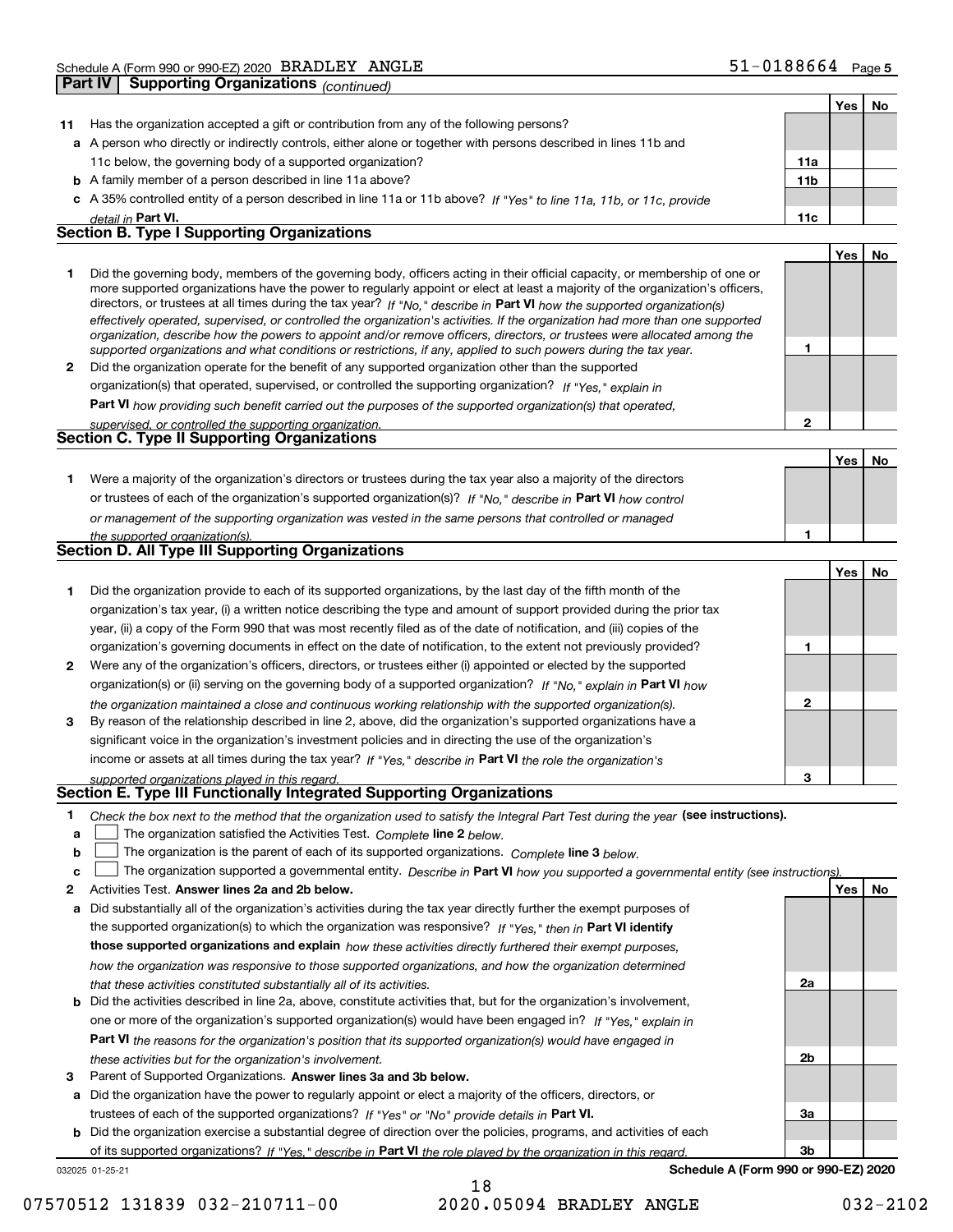|  | Schedule A (Form 990 or 990-EZ) 2020 BRADLEY ANGLE |                                                                                       | $51 - 0188664$ Page 6 |  |
|--|----------------------------------------------------|---------------------------------------------------------------------------------------|-----------------------|--|
|  |                                                    | <b>Part V</b> Type III Non-Functionally Integrated 509(a)(3) Supporting Organizations |                       |  |

**1**

1 Check here if the organization satisfied the Integral Part Test as a qualifying trust on Nov. 20, 1970 (explain in Part VI). See instructions. All other Type III non-functionally integrated supporting organizations must complete Sections A through E.

|              | Section A - Adjusted Net Income                                                                                                   |                | (A) Prior Year | (B) Current Year<br>(optional) |
|--------------|-----------------------------------------------------------------------------------------------------------------------------------|----------------|----------------|--------------------------------|
| 1.           | Net short-term capital gain                                                                                                       | 1              |                |                                |
| $\mathbf{2}$ | Recoveries of prior-year distributions                                                                                            | $\mathbf{2}$   |                |                                |
| 3            | Other gross income (see instructions)                                                                                             | 3              |                |                                |
| 4            | Add lines 1 through 3.                                                                                                            | 4              |                |                                |
| 5            | Depreciation and depletion                                                                                                        | 5              |                |                                |
| 6            | Portion of operating expenses paid or incurred for production or                                                                  |                |                |                                |
|              | collection of gross income or for management, conservation, or                                                                    |                |                |                                |
|              | maintenance of property held for production of income (see instructions)                                                          | 6              |                |                                |
| 7            | Other expenses (see instructions)                                                                                                 | $\overline{7}$ |                |                                |
| 8            | Adjusted Net Income (subtract lines 5, 6, and 7 from line 4)                                                                      | 8              |                |                                |
|              | <b>Section B - Minimum Asset Amount</b>                                                                                           |                | (A) Prior Year | (B) Current Year<br>(optional) |
| 1            | Aggregate fair market value of all non-exempt-use assets (see                                                                     |                |                |                                |
|              | instructions for short tax year or assets held for part of year):                                                                 |                |                |                                |
|              | <b>a</b> Average monthly value of securities                                                                                      | 1a             |                |                                |
|              | <b>b</b> Average monthly cash balances                                                                                            | 1b             |                |                                |
|              | c Fair market value of other non-exempt-use assets                                                                                | 1c             |                |                                |
|              | d Total (add lines 1a, 1b, and 1c)                                                                                                | 1d             |                |                                |
|              | e Discount claimed for blockage or other factors                                                                                  |                |                |                                |
|              | (explain in detail in Part VI):                                                                                                   |                |                |                                |
| $\mathbf{2}$ | Acquisition indebtedness applicable to non-exempt-use assets                                                                      | $\mathbf{2}$   |                |                                |
| 3            | Subtract line 2 from line 1d.                                                                                                     | 3              |                |                                |
| 4            | Cash deemed held for exempt use. Enter 0.015 of line 3 (for greater amount,                                                       |                |                |                                |
|              | see instructions)                                                                                                                 | 4              |                |                                |
| 5            | Net value of non-exempt-use assets (subtract line 4 from line 3)                                                                  | 5              |                |                                |
| 6            | Multiply line 5 by 0.035.                                                                                                         | 6              |                |                                |
| 7            | Recoveries of prior-year distributions                                                                                            | $\overline{7}$ |                |                                |
| 8            | Minimum Asset Amount (add line 7 to line 6)                                                                                       | 8              |                |                                |
|              | <b>Section C - Distributable Amount</b>                                                                                           |                |                | <b>Current Year</b>            |
| 1            | Adjusted net income for prior year (from Section A, line 8, column A)                                                             | 1              |                |                                |
| 2            | Enter 0.85 of line 1.                                                                                                             | $\overline{2}$ |                |                                |
| 3            | Minimum asset amount for prior year (from Section B, line 8, column A)                                                            | 3              |                |                                |
| 4            | Enter greater of line 2 or line 3.                                                                                                | 4              |                |                                |
| 5            | Income tax imposed in prior year                                                                                                  | 5              |                |                                |
| 6            | <b>Distributable Amount.</b> Subtract line 5 from line 4, unless subject to                                                       |                |                |                                |
|              | emergency temporary reduction (see instructions).                                                                                 | 6              |                |                                |
| 7            | Check here if the current year is the organization's first as a non-functionally integrated Type III supporting organization (see |                |                |                                |

**7**instructions).

**Schedule A (Form 990 or 990-EZ) 2020**

032026 01-25-21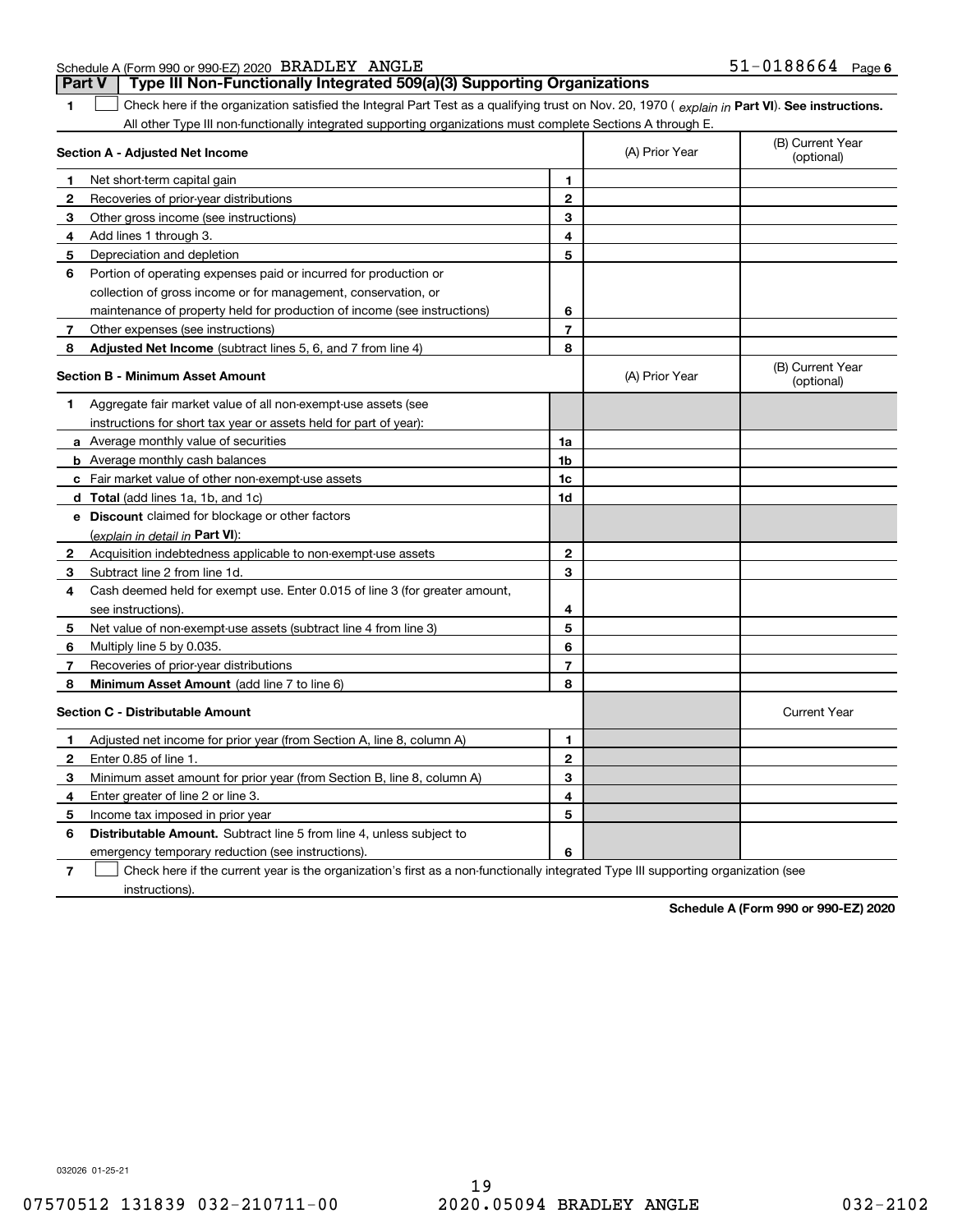| Schedule A (Form 990 or 990-EZ) 2020 $\,$ BRADLEY $\,$ ANGLE |  | 51-0188664 | Page, |
|--------------------------------------------------------------|--|------------|-------|
|                                                              |  |            |       |

| <b>Part V</b> | Type III Non-Functionally Integrated 509(a)(3) Supporting Organizations                    |                             | (continued)                           |    |                                         |
|---------------|--------------------------------------------------------------------------------------------|-----------------------------|---------------------------------------|----|-----------------------------------------|
|               | <b>Section D - Distributions</b>                                                           |                             |                                       |    | <b>Current Year</b>                     |
| 1             | Amounts paid to supported organizations to accomplish exempt purposes                      |                             |                                       | 1  |                                         |
| 2             | Amounts paid to perform activity that directly furthers exempt purposes of supported       |                             |                                       |    |                                         |
|               | organizations, in excess of income from activity                                           |                             |                                       | 2  |                                         |
| 3             | Administrative expenses paid to accomplish exempt purposes of supported organizations      |                             |                                       | 3  |                                         |
| 4             | Amounts paid to acquire exempt-use assets                                                  |                             |                                       | 4  |                                         |
| 5             | Qualified set-aside amounts (prior IRS approval required - provide details in Part VI)     |                             |                                       | 5  |                                         |
| 6             | Other distributions (describe in Part VI). See instructions.                               |                             |                                       | 6  |                                         |
| 7             | Total annual distributions. Add lines 1 through 6.                                         |                             |                                       | 7  |                                         |
| 8             | Distributions to attentive supported organizations to which the organization is responsive |                             |                                       |    |                                         |
|               | (provide details in Part VI). See instructions.                                            |                             |                                       | 8  |                                         |
| 9             | Distributable amount for 2020 from Section C, line 6                                       |                             |                                       | 9  |                                         |
| 10            | Line 8 amount divided by line 9 amount                                                     |                             |                                       | 10 |                                         |
|               |                                                                                            | (i)                         | (ii)                                  |    | (iii)                                   |
|               | <b>Section E - Distribution Allocations</b> (see instructions)                             | <b>Excess Distributions</b> | <b>Underdistributions</b><br>Pre-2020 |    | <b>Distributable</b><br>Amount for 2020 |
| 1             | Distributable amount for 2020 from Section C, line 6                                       |                             |                                       |    |                                         |
| 2             | Underdistributions, if any, for years prior to 2020 (reason-                               |                             |                                       |    |                                         |
|               | able cause required - explain in Part VI). See instructions.                               |                             |                                       |    |                                         |
| 3             | Excess distributions carryover, if any, to 2020                                            |                             |                                       |    |                                         |
|               | <b>a</b> From 2015                                                                         |                             |                                       |    |                                         |
|               | <b>b</b> From 2016                                                                         |                             |                                       |    |                                         |
|               | c From 2017                                                                                |                             |                                       |    |                                         |
|               | <b>d</b> From 2018                                                                         |                             |                                       |    |                                         |
|               | e From 2019                                                                                |                             |                                       |    |                                         |
|               | f Total of lines 3a through 3e                                                             |                             |                                       |    |                                         |
|               | g Applied to underdistributions of prior years                                             |                             |                                       |    |                                         |
|               | <b>h</b> Applied to 2020 distributable amount                                              |                             |                                       |    |                                         |
|               | Carryover from 2015 not applied (see instructions)                                         |                             |                                       |    |                                         |
|               | Remainder. Subtract lines 3g, 3h, and 3i from line 3f.                                     |                             |                                       |    |                                         |
| 4             | Distributions for 2020 from Section D,                                                     |                             |                                       |    |                                         |
|               | line $7:$                                                                                  |                             |                                       |    |                                         |
|               | a Applied to underdistributions of prior years                                             |                             |                                       |    |                                         |
|               | <b>b</b> Applied to 2020 distributable amount                                              |                             |                                       |    |                                         |
|               | c Remainder. Subtract lines 4a and 4b from line 4.                                         |                             |                                       |    |                                         |
| 5             | Remaining underdistributions for years prior to 2020, if                                   |                             |                                       |    |                                         |
|               | any. Subtract lines 3g and 4a from line 2. For result greater                              |                             |                                       |    |                                         |
|               | than zero, explain in Part VI. See instructions.                                           |                             |                                       |    |                                         |
| 6             | Remaining underdistributions for 2020. Subtract lines 3h                                   |                             |                                       |    |                                         |
|               | and 4b from line 1. For result greater than zero, explain in                               |                             |                                       |    |                                         |
|               | Part VI. See instructions.                                                                 |                             |                                       |    |                                         |
| 7             | Excess distributions carryover to 2021. Add lines 3j                                       |                             |                                       |    |                                         |
|               | and 4c.                                                                                    |                             |                                       |    |                                         |
| 8             | Breakdown of line 7:                                                                       |                             |                                       |    |                                         |
|               | a Excess from 2016                                                                         |                             |                                       |    |                                         |
|               | <b>b</b> Excess from 2017                                                                  |                             |                                       |    |                                         |
|               | c Excess from 2018                                                                         |                             |                                       |    |                                         |
|               | d Excess from 2019                                                                         |                             |                                       |    |                                         |
|               | e Excess from 2020                                                                         |                             |                                       |    |                                         |

**Schedule A (Form 990 or 990-EZ) 2020**

032027 01-25-21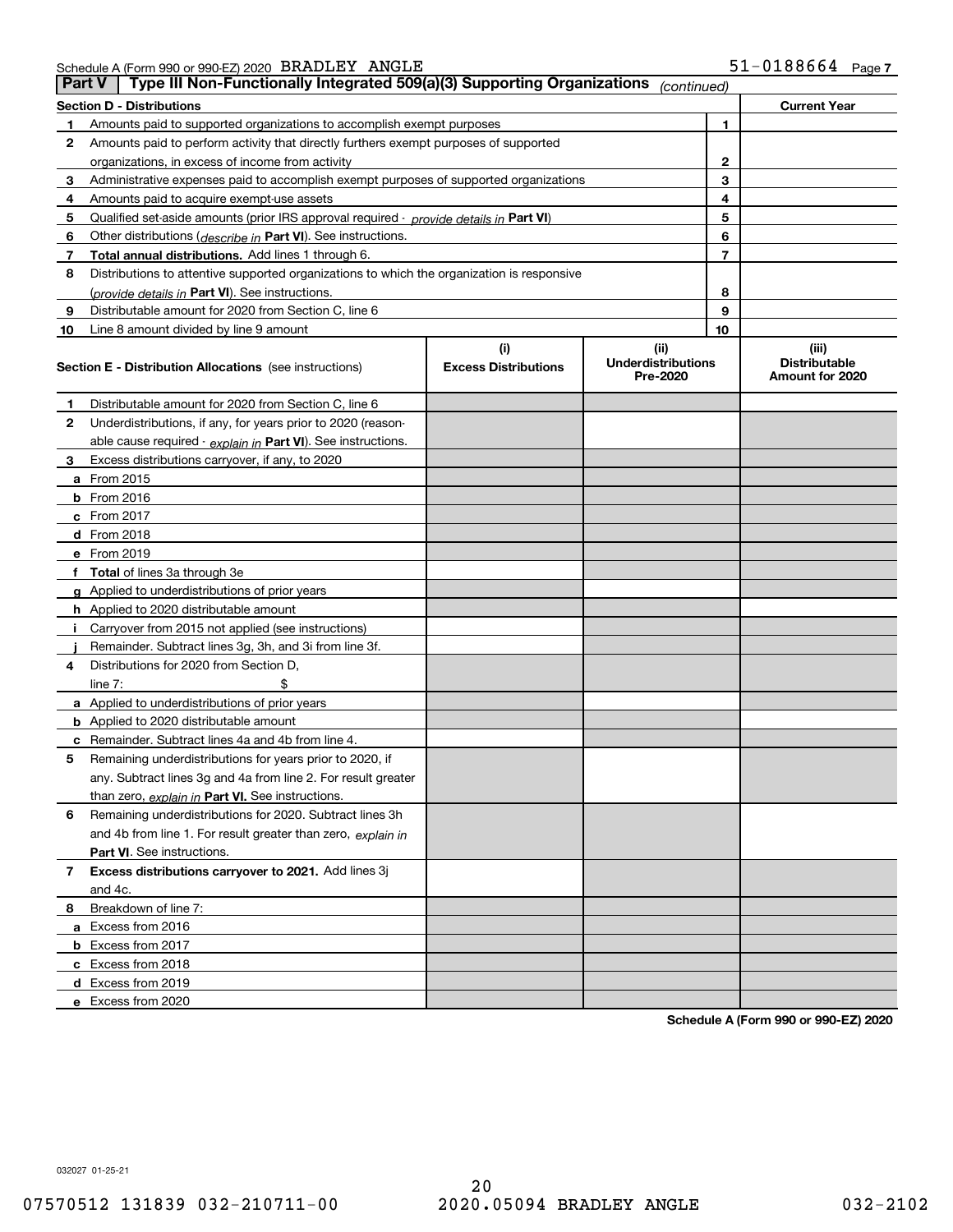#### Schedule A (Form 990 or 990-EZ) 2020 BRADLEY ANGLE 51−UI88664 Page  $\texttt{BRADLEY}$  angle

| <b>Part VI</b>  | Supplemental Information. Provide the explanations required by Part II, line 10; Part II, line 17a or 17b; Part III, line 12;<br>Part IV, Section A, lines 1, 2, 3b, 3c, 4b, 4c, 5a, 6, 9a, 9b, 9c, 11a, 11b, and 11c; Part IV, Section B, lines 1 and 2; Part IV, Section C, line 1; Part IV, Section D, lines 2 and 3; Part IV, Section E, lines 1c, 2a, 2b,<br>Section D, lines 5, 6, and 8; and Part V, Section E, lines 2, 5, and 6. Also complete this part for any additional information.<br>(See instructions.) |
|-----------------|--------------------------------------------------------------------------------------------------------------------------------------------------------------------------------------------------------------------------------------------------------------------------------------------------------------------------------------------------------------------------------------------------------------------------------------------------------------------------------------------------------------------------|
|                 |                                                                                                                                                                                                                                                                                                                                                                                                                                                                                                                          |
|                 |                                                                                                                                                                                                                                                                                                                                                                                                                                                                                                                          |
|                 |                                                                                                                                                                                                                                                                                                                                                                                                                                                                                                                          |
|                 |                                                                                                                                                                                                                                                                                                                                                                                                                                                                                                                          |
|                 |                                                                                                                                                                                                                                                                                                                                                                                                                                                                                                                          |
|                 |                                                                                                                                                                                                                                                                                                                                                                                                                                                                                                                          |
|                 |                                                                                                                                                                                                                                                                                                                                                                                                                                                                                                                          |
|                 |                                                                                                                                                                                                                                                                                                                                                                                                                                                                                                                          |
|                 |                                                                                                                                                                                                                                                                                                                                                                                                                                                                                                                          |
|                 |                                                                                                                                                                                                                                                                                                                                                                                                                                                                                                                          |
|                 |                                                                                                                                                                                                                                                                                                                                                                                                                                                                                                                          |
|                 |                                                                                                                                                                                                                                                                                                                                                                                                                                                                                                                          |
|                 |                                                                                                                                                                                                                                                                                                                                                                                                                                                                                                                          |
|                 |                                                                                                                                                                                                                                                                                                                                                                                                                                                                                                                          |
|                 |                                                                                                                                                                                                                                                                                                                                                                                                                                                                                                                          |
|                 |                                                                                                                                                                                                                                                                                                                                                                                                                                                                                                                          |
|                 |                                                                                                                                                                                                                                                                                                                                                                                                                                                                                                                          |
|                 |                                                                                                                                                                                                                                                                                                                                                                                                                                                                                                                          |
|                 |                                                                                                                                                                                                                                                                                                                                                                                                                                                                                                                          |
|                 |                                                                                                                                                                                                                                                                                                                                                                                                                                                                                                                          |
|                 |                                                                                                                                                                                                                                                                                                                                                                                                                                                                                                                          |
|                 |                                                                                                                                                                                                                                                                                                                                                                                                                                                                                                                          |
|                 |                                                                                                                                                                                                                                                                                                                                                                                                                                                                                                                          |
|                 |                                                                                                                                                                                                                                                                                                                                                                                                                                                                                                                          |
|                 |                                                                                                                                                                                                                                                                                                                                                                                                                                                                                                                          |
|                 |                                                                                                                                                                                                                                                                                                                                                                                                                                                                                                                          |
|                 |                                                                                                                                                                                                                                                                                                                                                                                                                                                                                                                          |
|                 |                                                                                                                                                                                                                                                                                                                                                                                                                                                                                                                          |
|                 |                                                                                                                                                                                                                                                                                                                                                                                                                                                                                                                          |
|                 |                                                                                                                                                                                                                                                                                                                                                                                                                                                                                                                          |
|                 |                                                                                                                                                                                                                                                                                                                                                                                                                                                                                                                          |
|                 |                                                                                                                                                                                                                                                                                                                                                                                                                                                                                                                          |
|                 |                                                                                                                                                                                                                                                                                                                                                                                                                                                                                                                          |
|                 |                                                                                                                                                                                                                                                                                                                                                                                                                                                                                                                          |
|                 |                                                                                                                                                                                                                                                                                                                                                                                                                                                                                                                          |
|                 |                                                                                                                                                                                                                                                                                                                                                                                                                                                                                                                          |
| 032028 01-25-21 | Schedule A (Form 990 or 990-EZ) 2020                                                                                                                                                                                                                                                                                                                                                                                                                                                                                     |
|                 | 21                                                                                                                                                                                                                                                                                                                                                                                                                                                                                                                       |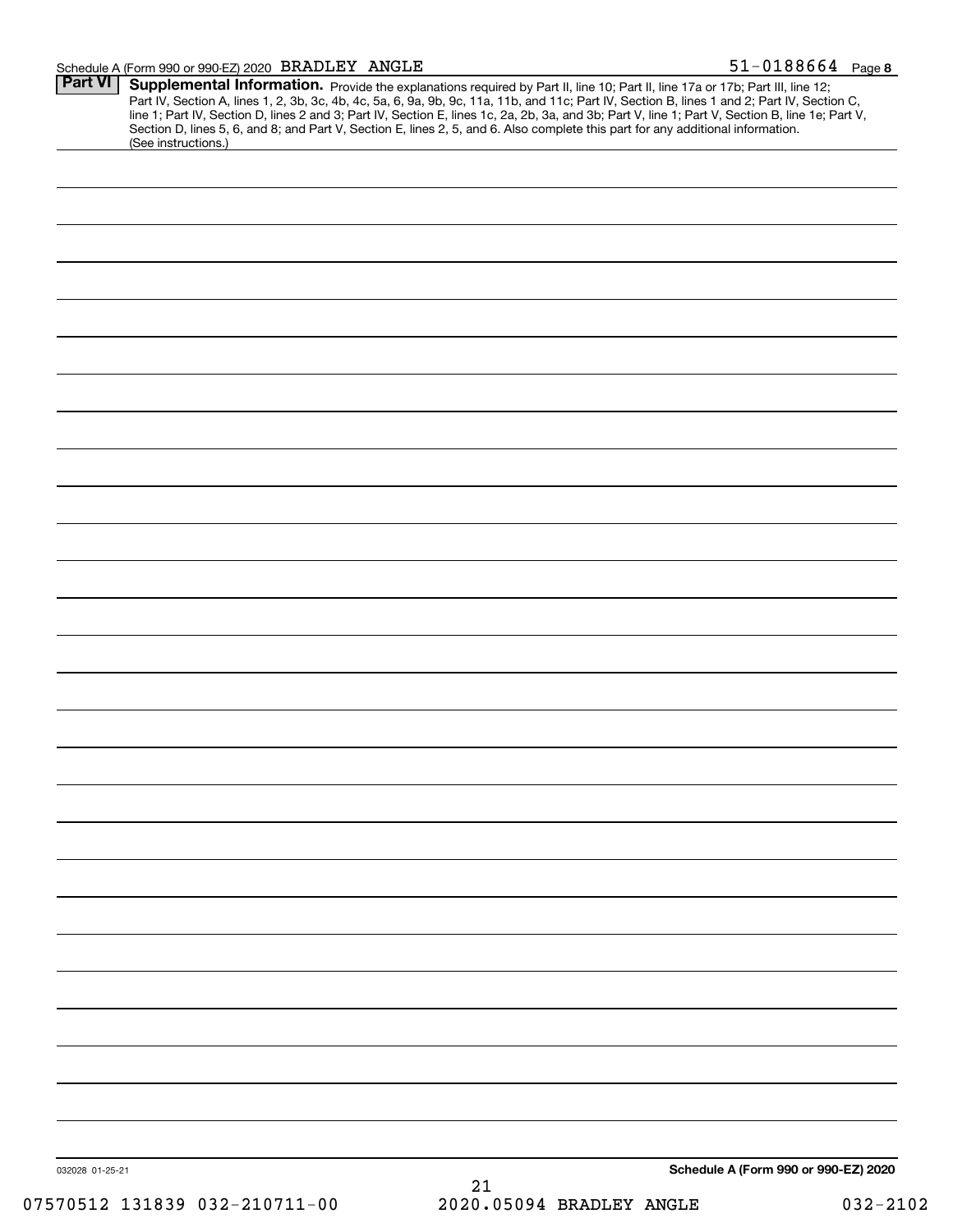Department of the Treasury Internal Revenue Service **(Form 990, 990-EZ, or 990-PF)**

Name of the organization

**Organization type** (check one):

#### \*\* PUBLIC DISCLOSURE COPY \*\*

# **Schedule B Schedule of Contributors**

**| Attach to Form 990, Form 990-EZ, or Form 990-PF. | Go to www.irs.gov/Form990 for the latest information.** OMB No. 1545-0047

**2020**

**Employer identification number**

| <b>BRADLEY ANGLE</b> | 51-0188664 |
|----------------------|------------|
|----------------------|------------|

| Filers of:         | Section:                                                                    |
|--------------------|-----------------------------------------------------------------------------|
| Form 990 or 990-EZ | $X$ 501(c)( 3) (enter number) organization                                  |
|                    | $4947(a)(1)$ nonexempt charitable trust not treated as a private foundation |
|                    | 527 political organization                                                  |
| Form 990-PF        | 501(c)(3) exempt private foundation                                         |
|                    | 4947(a)(1) nonexempt charitable trust treated as a private foundation       |
|                    | 501(c)(3) taxable private foundation                                        |

Check if your organization is covered by the **General Rule** or a **Special Rule. Note:**  Only a section 501(c)(7), (8), or (10) organization can check boxes for both the General Rule and a Special Rule. See instructions.

#### **General Rule**

 $\mathcal{L}^{\text{max}}$ 

For an organization filing Form 990, 990-EZ, or 990-PF that received, during the year, contributions totaling \$5,000 or more (in money or property) from any one contributor. Complete Parts I and II. See instructions for determining a contributor's total contributions.

#### **Special Rules**

any one contributor, during the year, total contributions of the greater of  $\,$  (1) \$5,000; or **(2)** 2% of the amount on (i) Form 990, Part VIII, line 1h;  $\boxed{\textbf{X}}$  For an organization described in section 501(c)(3) filing Form 990 or 990-EZ that met the 33 1/3% support test of the regulations under sections 509(a)(1) and 170(b)(1)(A)(vi), that checked Schedule A (Form 990 or 990-EZ), Part II, line 13, 16a, or 16b, and that received from or (ii) Form 990-EZ, line 1. Complete Parts I and II.

For an organization described in section 501(c)(7), (8), or (10) filing Form 990 or 990-EZ that received from any one contributor, during the year, total contributions of more than \$1,000 exclusively for religious, charitable, scientific, literary, or educational purposes, or for the prevention of cruelty to children or animals. Complete Parts I (entering "N/A" in column (b) instead of the contributor name and address), II, and III.  $\mathcal{L}^{\text{max}}$ 

purpose. Don't complete any of the parts unless the **General Rule** applies to this organization because it received *nonexclusively* year, contributions <sub>exclusively</sub> for religious, charitable, etc., purposes, but no such contributions totaled more than \$1,000. If this box is checked, enter here the total contributions that were received during the year for an  $\;$ exclusively religious, charitable, etc., For an organization described in section 501(c)(7), (8), or (10) filing Form 990 or 990-EZ that received from any one contributor, during the religious, charitable, etc., contributions totaling \$5,000 or more during the year  $\Box$ — $\Box$   $\Box$  $\mathcal{L}^{\text{max}}$ 

**Caution:**  An organization that isn't covered by the General Rule and/or the Special Rules doesn't file Schedule B (Form 990, 990-EZ, or 990-PF),  **must** but it answer "No" on Part IV, line 2, of its Form 990; or check the box on line H of its Form 990-EZ or on its Form 990-PF, Part I, line 2, to certify that it doesn't meet the filing requirements of Schedule B (Form 990, 990-EZ, or 990-PF).

**For Paperwork Reduction Act Notice, see the instructions for Form 990, 990-EZ, or 990-PF. Schedule B (Form 990, 990-EZ, or 990-PF) (2020)** LHA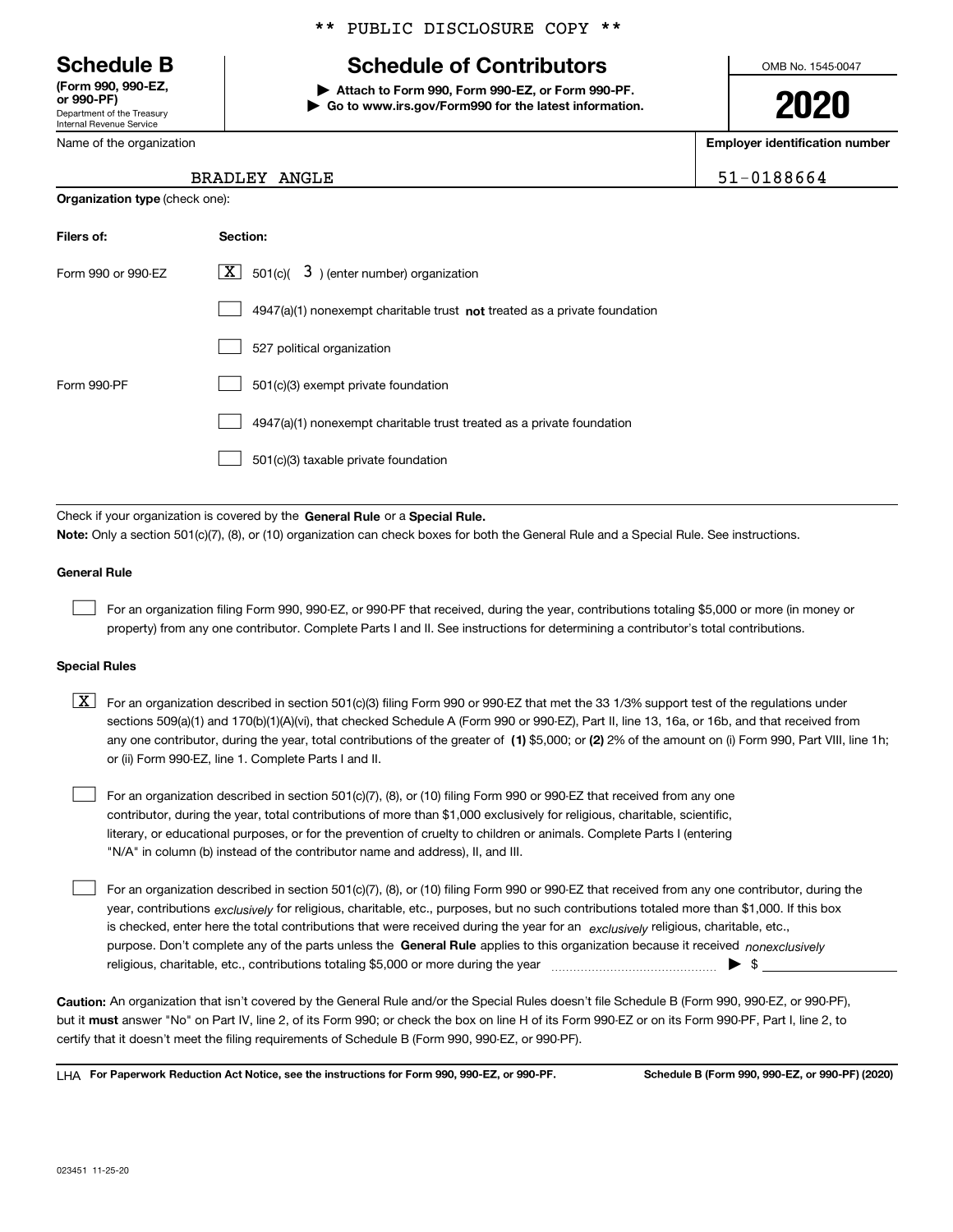#### Schedule B (Form 990, 990-EZ, or 990-PF) (2020) **Page 2** Page 2 and the state of the state of the state of the state of the state of the state of the state of the state of the state of the state of the state of the state o

Name of organization

**Employer identification number**

**PersonPayrollNoncash**

**PersonPayrollNoncash**

**PersonPayrollNoncash**

**PersonPayrollNoncash**

**PersonPayrollNoncash**

**(d)Type of contribution**

**(d)Type of contribution**

**(d)Type of contribution**

**(d) Type of contribution**

**(d) Type of contribution**

**(d)Type of contribution**

noncash contributions.)

BRADLEY ANGLE 51-0188664

#### **(a)No.(b)Name, address, and ZIP + 4 (c)Total contributions (a)No.(b)Name, address, and ZIP + 4 (c)Total contributions (a)No.(b)Name, address, and ZIP + 4 (c)Total contributions (a) No.(b) Name, address, and ZIP + 4 (c) Total contributions (a) No.(b) Name, address, and ZIP + 4 (c) Total contributions (a) No.(b)Name, address, and ZIP + 4 (c) Total contributions Contributors** (see instructions). Use duplicate copies of Part I if additional space is needed. \$(Complete Part II for noncash contributions.) \$(Complete Part II for noncash contributions.) \$(Complete Part II for noncash contributions.) \$(Complete Part II for noncash contributions.) \$(Complete Part II for noncash contributions.) \$(Complete Part II for **2Page 2** Chedule B (Form 990, 990-EZ, or 990-PF) (2020)<br>
Jame of organization<br> **2Part I 2Part I Contributors** (see instructions). Use duplicate copies of Part I if additional space is needed.  $\begin{array}{c|c|c|c|c|c} 1 & \hspace{1.5cm} & \hspace{1.5cm} & \hspace{1.5cm} & \hspace{1.5cm} & \hspace{1.5cm} & \hspace{1.5cm} & \hspace{1.5cm} & \hspace{1.5cm} & \hspace{1.5cm} & \hspace{1.5cm} & \hspace{1.5cm} & \hspace{1.5cm} & \hspace{1.5cm} & \hspace{1.5cm} & \hspace{1.5cm} & \hspace{1.5cm} & \hspace{1.5cm} & \hspace{1.5cm} & \hspace{1.5cm} & \hspace{1.5cm} &$ 903,242.  $2$  | Person  $\overline{\text{X}}$ 495,591.  $\overline{3}$  | Person  $\overline{X}$ 256,025.  $4$  | Person  $\overline{\text{X}}$ 210,712.  $\sim$  5 | Person X 196,553.  $\sim$  6 | Person X 87,693.

023452 11-25-20 **Schedule B (Form 990, 990-EZ, or 990-PF) (2020)**

**PersonPayrollNoncash**

 $|X|$  $\mathcal{L}^{\text{max}}$  $\mathcal{L}^{\text{max}}$ 

 $\boxed{\text{X}}$  $\mathcal{L}^{\text{max}}$  $\mathcal{L}^{\text{max}}$ 

 $|X|$  $\mathcal{L}^{\text{max}}$  $\mathcal{L}^{\text{max}}$ 

 $\boxed{\text{X}}$  $\mathcal{L}^{\text{max}}$  $\mathcal{L}^{\text{max}}$ 

 $\boxed{\text{X}}$  $\mathcal{L}^{\text{max}}$  $\mathcal{L}^{\text{max}}$ 

 $\boxed{\text{X}}$  $\mathcal{L}^{\text{max}}$  $\mathcal{L}^{\text{max}}$ 

### 07570512 131839 032-210711-00 2020.05094 BRADLEY ANGLE 032-2102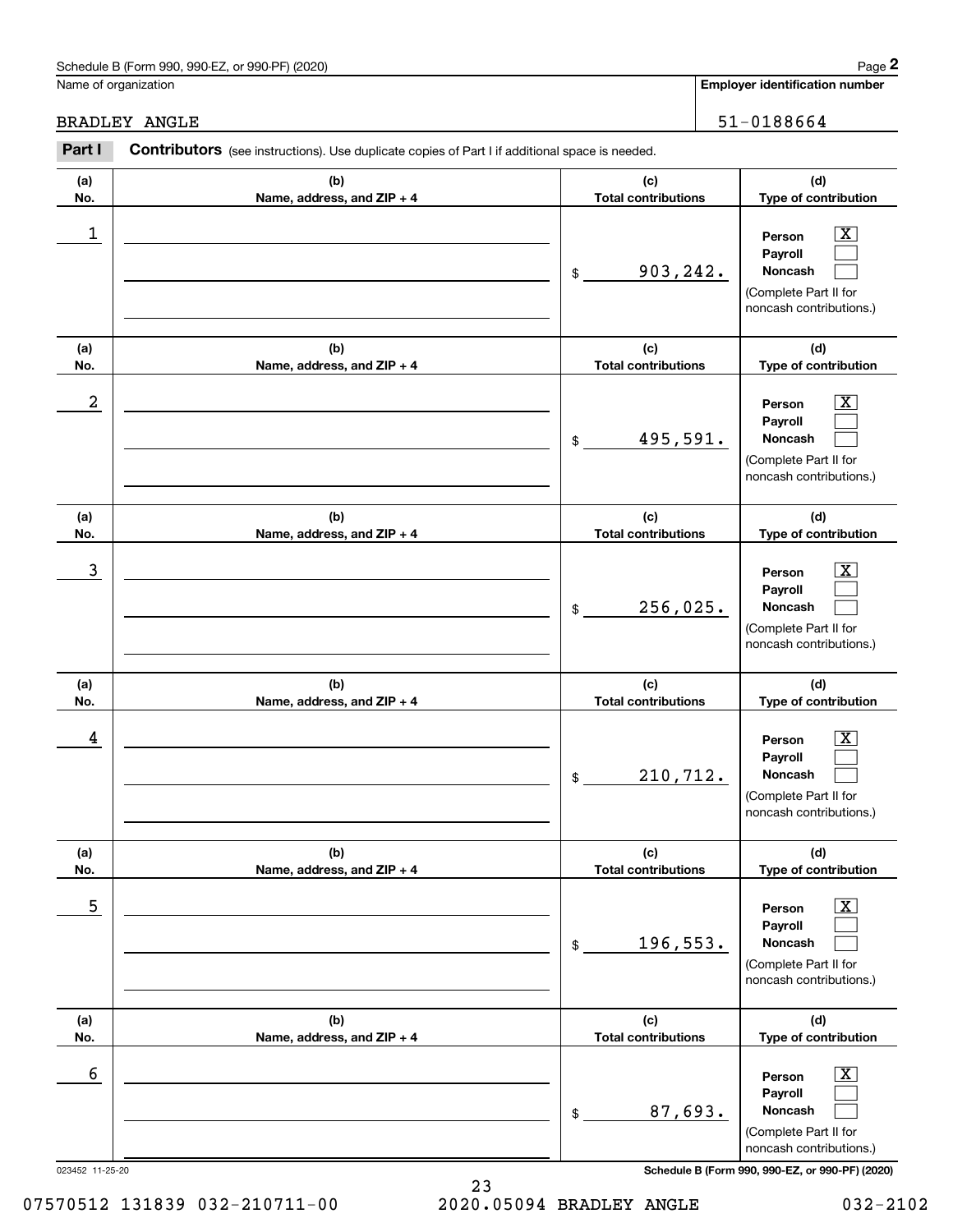#### Schedule B (Form 990, 990-EZ, or 990-PF) (2020) **Page 2** Page 2 and the state of the state of the state of the state of the state of the state of the state of the state of the state of the state of the state of the state o

Name of organization

**Employer identification number**

BRADLEY ANGLE 51-0188664

#### **(a)No.(b)Name, address, and ZIP + 4 (c)Total contributions (d)Type of contribution PersonPayrollNoncash (a)No.(b)Name, address, and ZIP + 4 (c)Total contributions (d)Type of contribution PersonPayrollNoncash (a)No.(b)Name, address, and ZIP + 4 (c)Total contributions (d)Type of contribution PersonPayrollNoncash (a) No.(b) Name, address, and ZIP + 4 (c) Total contributions (d) Type of contribution PersonPayrollNoncash(a) No.(b) Name, address, and ZIP + 4 (c) Total contributions (d) Type of contribution PersonPayrollNoncash(a) No.(b)Name, address, and ZIP + 4 (c) Total contributions (d)Type of contribution PersonPayrollNoncash Contributors** (see instructions). Use duplicate copies of Part I if additional space is needed. \$(Complete Part II for noncash contributions.) \$(Complete Part II for noncash contributions.) \$(Complete Part II for noncash contributions.) \$(Complete Part II for noncash contributions.) \$(Complete Part II for noncash contributions.) \$(Complete Part II for noncash contributions.) **2Page 2** Chedule B (Form 990, 990-EZ, or 990-PF) (2020)<br>
Jame of organization<br> **2Part I 2Part I Contributors** (see instructions). Use duplicate copies of Part I if additional space is needed.  $|X|$  $\mathcal{L}^{\text{max}}$  $\mathcal{L}^{\text{max}}$  $\mathcal{L}^{\text{max}}$  $\mathcal{L}^{\text{max}}$  $\mathcal{L}^{\text{max}}$  $\mathcal{L}^{\text{max}}$  $\mathcal{L}^{\text{max}}$  $\mathcal{L}^{\text{max}}$  $\mathcal{L}^{\text{max}}$  $\mathcal{L}^{\text{max}}$  $\mathcal{L}^{\text{max}}$  $\mathcal{L}^{\text{max}}$  $\mathcal{L}^{\text{max}}$  $\mathcal{L}^{\text{max}}$  $\mathcal{L}^{\text{max}}$  $\mathcal{L}^{\text{max}}$  $\mathcal{L}^{\text{max}}$ 7 X 85,100.

023452 11-25-20 **Schedule B (Form 990, 990-EZ, or 990-PF) (2020)**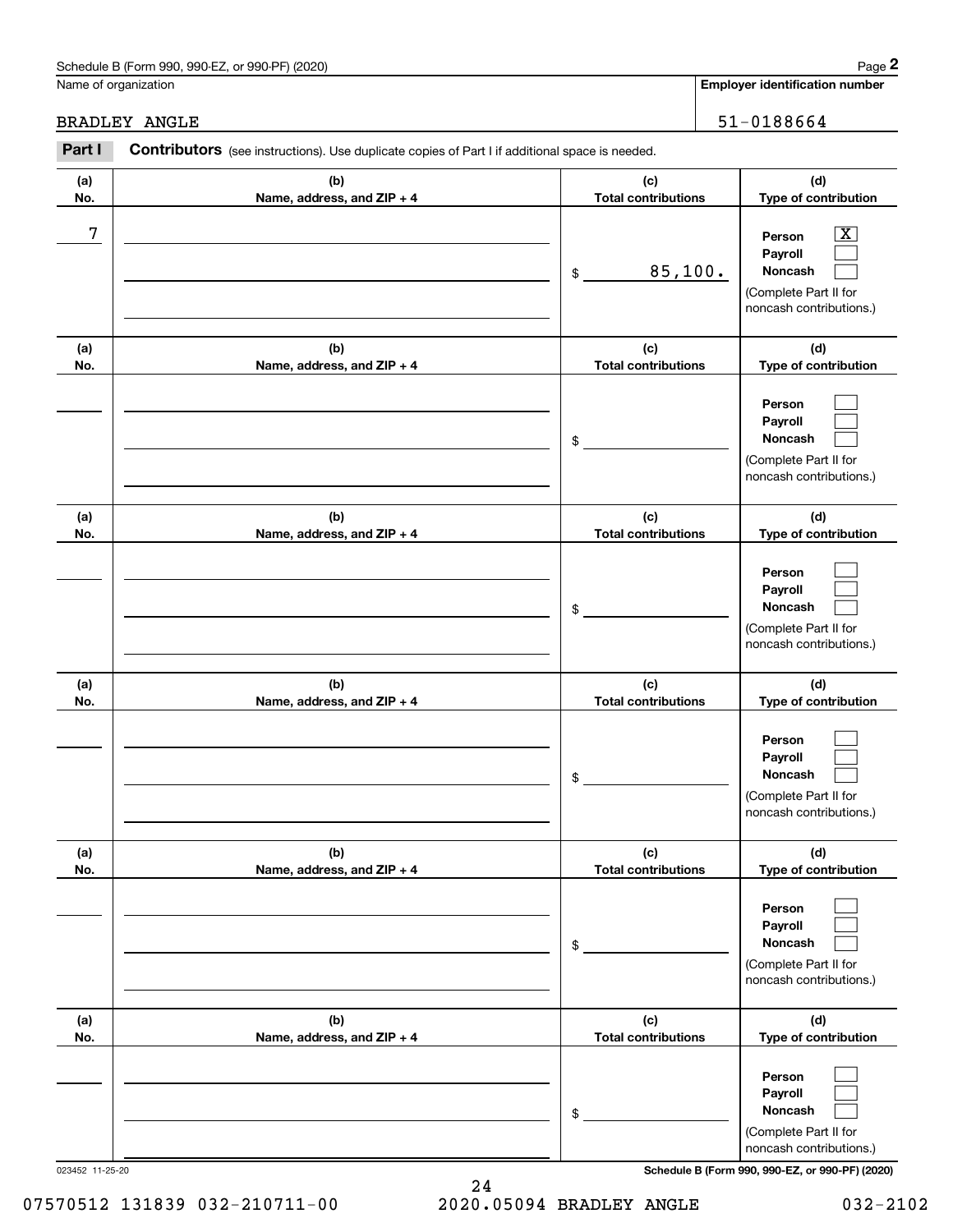| or 990-PF)<br>Schedule B (Form 990.<br>990-EZ<br>(2020) | Page |
|---------------------------------------------------------|------|
|                                                         |      |

|                              | Schedule B (Form 990, 990-EZ, or 990-PF) (2020)                                                     |                                                 | Page 3                                          |
|------------------------------|-----------------------------------------------------------------------------------------------------|-------------------------------------------------|-------------------------------------------------|
|                              | Name of organization                                                                                |                                                 | <b>Employer identification number</b>           |
|                              | BRADLEY ANGLE                                                                                       | 51-0188664                                      |                                                 |
| Part II                      | Noncash Property (see instructions). Use duplicate copies of Part II if additional space is needed. |                                                 |                                                 |
| (a)<br>No.<br>from<br>Part I | (c)<br>(b)<br>FMV (or estimate)<br>Description of noncash property given<br>(See instructions.)     |                                                 | (d)<br>Date received                            |
|                              |                                                                                                     | \$                                              |                                                 |
| (a)<br>No.<br>from<br>Part I | (b)<br>Description of noncash property given                                                        | (c)<br>FMV (or estimate)<br>(See instructions.) | (d)<br>Date received                            |
|                              |                                                                                                     | \$                                              |                                                 |
| (a)<br>No.<br>from<br>Part I | (b)<br>Description of noncash property given                                                        | (c)<br>FMV (or estimate)<br>(See instructions.) | (d)<br>Date received                            |
|                              |                                                                                                     | \$                                              |                                                 |
| (a)<br>No.<br>from<br>Part I | (b)<br>Description of noncash property given                                                        | (c)<br>FMV (or estimate)<br>(See instructions.) | (d)<br>Date received                            |
|                              |                                                                                                     | \$                                              |                                                 |
| (a)<br>No.<br>from<br>Part I | (b)<br>Description of noncash property given                                                        | (c)<br>FMV (or estimate)<br>(See instructions.) | (d)<br>Date received                            |
|                              |                                                                                                     | \$                                              |                                                 |
| (a)<br>No.<br>from<br>Part I | (b)<br>Description of noncash property given                                                        | (c)<br>FMV (or estimate)<br>(See instructions.) | (d)<br>Date received                            |
|                              |                                                                                                     | \$                                              |                                                 |
| 023453 11-25-20              |                                                                                                     |                                                 | Schedule B (Form 990, 990-EZ, or 990-PF) (2020) |

07570512 131839 032-210711-00 2020.05094 BRADLEY ANGLE 032-2102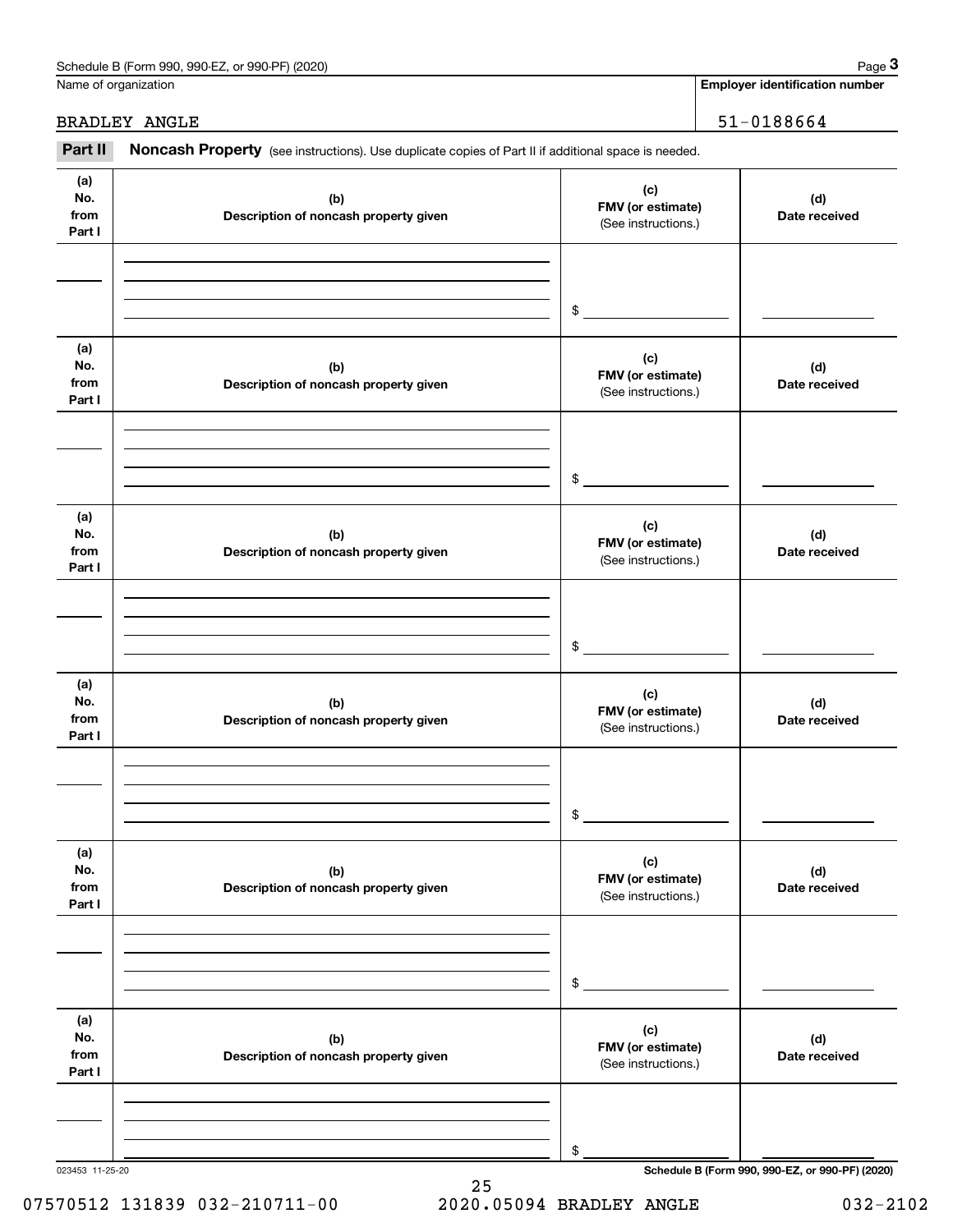|                           | Schedule B (Form 990, 990-EZ, or 990-PF) (2020)                                                                                                                                                                                                                                                 |                      | Page 4                                                                                                                                                         |  |  |  |
|---------------------------|-------------------------------------------------------------------------------------------------------------------------------------------------------------------------------------------------------------------------------------------------------------------------------------------------|----------------------|----------------------------------------------------------------------------------------------------------------------------------------------------------------|--|--|--|
|                           | Name of organization                                                                                                                                                                                                                                                                            |                      | <b>Employer identification number</b>                                                                                                                          |  |  |  |
|                           | <b>BRADLEY ANGLE</b>                                                                                                                                                                                                                                                                            |                      | 51-0188664                                                                                                                                                     |  |  |  |
| Part III                  |                                                                                                                                                                                                                                                                                                 |                      | Exclusively religious, charitable, etc., contributions to organizations described in section 501(c)(7), (8), or (10) that total more than \$1,000 for the year |  |  |  |
|                           | from any one contributor. Complete columns (a) through (e) and the following line entry. For organizations<br>completing Part III, enter the total of exclusively religious, charitable, etc., contributions of \$1,000 or less for the year. (Enter this info. once.) $\blacktriangleright$ \$ |                      |                                                                                                                                                                |  |  |  |
|                           | Use duplicate copies of Part III if additional space is needed.                                                                                                                                                                                                                                 |                      |                                                                                                                                                                |  |  |  |
| (a) No.<br>from<br>Part I | (b) Purpose of gift<br>(c) Use of gift                                                                                                                                                                                                                                                          |                      | (d) Description of how gift is held                                                                                                                            |  |  |  |
|                           |                                                                                                                                                                                                                                                                                                 |                      |                                                                                                                                                                |  |  |  |
|                           |                                                                                                                                                                                                                                                                                                 |                      |                                                                                                                                                                |  |  |  |
|                           |                                                                                                                                                                                                                                                                                                 | (e) Transfer of gift |                                                                                                                                                                |  |  |  |
|                           | Transferee's name, address, and ZIP + 4                                                                                                                                                                                                                                                         |                      | Relationship of transferor to transferee                                                                                                                       |  |  |  |
|                           |                                                                                                                                                                                                                                                                                                 |                      |                                                                                                                                                                |  |  |  |
| (a) No.<br>from<br>Part I | (b) Purpose of gift                                                                                                                                                                                                                                                                             | (c) Use of gift      | (d) Description of how gift is held                                                                                                                            |  |  |  |
|                           |                                                                                                                                                                                                                                                                                                 |                      |                                                                                                                                                                |  |  |  |
|                           |                                                                                                                                                                                                                                                                                                 |                      |                                                                                                                                                                |  |  |  |
|                           | (e) Transfer of gift                                                                                                                                                                                                                                                                            |                      |                                                                                                                                                                |  |  |  |
|                           | Transferee's name, address, and ZIP + 4                                                                                                                                                                                                                                                         |                      | Relationship of transferor to transferee                                                                                                                       |  |  |  |
|                           |                                                                                                                                                                                                                                                                                                 |                      |                                                                                                                                                                |  |  |  |
| (a) No.                   |                                                                                                                                                                                                                                                                                                 |                      |                                                                                                                                                                |  |  |  |
| from<br>Part I            | (b) Purpose of gift                                                                                                                                                                                                                                                                             | (c) Use of gift      | (d) Description of how gift is held                                                                                                                            |  |  |  |
|                           |                                                                                                                                                                                                                                                                                                 |                      |                                                                                                                                                                |  |  |  |
|                           | (e) Transfer of gift                                                                                                                                                                                                                                                                            |                      |                                                                                                                                                                |  |  |  |
|                           | Transferee's name, address, and ZIP + 4                                                                                                                                                                                                                                                         |                      | Relationship of transferor to transferee                                                                                                                       |  |  |  |
|                           |                                                                                                                                                                                                                                                                                                 |                      |                                                                                                                                                                |  |  |  |
|                           |                                                                                                                                                                                                                                                                                                 |                      |                                                                                                                                                                |  |  |  |
| (a) No.<br>from<br>Part I | (b) Purpose of gift                                                                                                                                                                                                                                                                             | (c) Use of gift      | (d) Description of how gift is held                                                                                                                            |  |  |  |
|                           |                                                                                                                                                                                                                                                                                                 |                      |                                                                                                                                                                |  |  |  |
|                           |                                                                                                                                                                                                                                                                                                 |                      |                                                                                                                                                                |  |  |  |
|                           | (e) Transfer of gift                                                                                                                                                                                                                                                                            |                      |                                                                                                                                                                |  |  |  |
|                           | Transferee's name, address, and ZIP + 4                                                                                                                                                                                                                                                         |                      | Relationship of transferor to transferee                                                                                                                       |  |  |  |
|                           |                                                                                                                                                                                                                                                                                                 |                      |                                                                                                                                                                |  |  |  |
| 023454 11-25-20           |                                                                                                                                                                                                                                                                                                 |                      | Schedule B (Form 990, 990-EZ, or 990-PF) (2020)                                                                                                                |  |  |  |

07570512 131839 032-210711-00 2020.05094 BRADLEY ANGLE 032-2102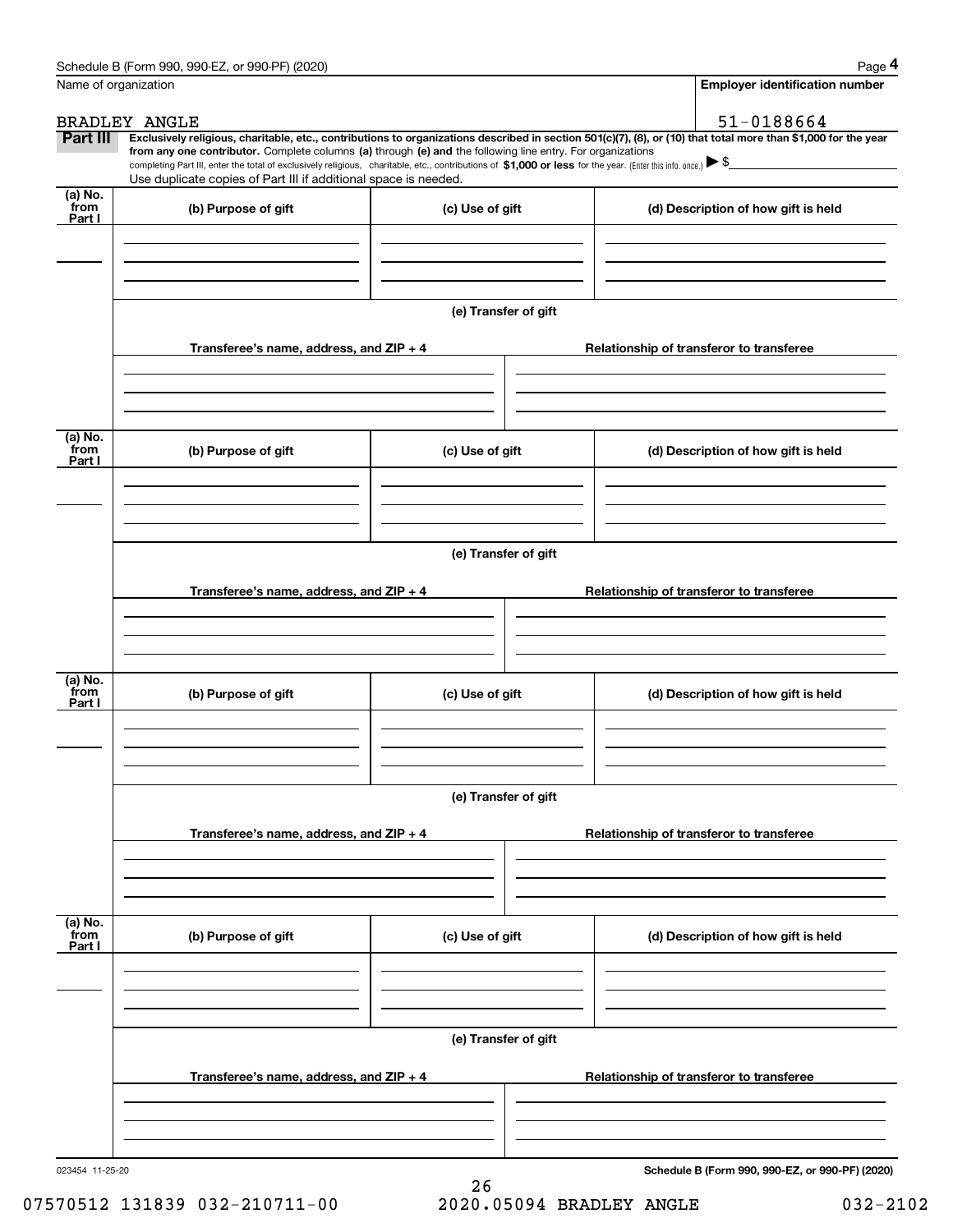| <b>SCHEDULE D</b> |
|-------------------|
|                   |

Department of the Treasury Internal Revenue Service

### **SCHEDULE D Supplemental Financial Statements**

(Form 990)<br>
Pepartment of the Treasury<br>
Department of the Treasury<br>
Department of the Treasury<br>
Department of the Treasury<br> **Co to www.irs.gov/Form990 for instructions and the latest information.**<br> **Co to www.irs.gov/Form9** 



|              | Name of the organization<br><b>BRADLEY ANGLE</b>                                                                                               |                                                |                              | <b>Employer identification number</b><br>51-0188664                                                                                                                                                                                                                                                                 |
|--------------|------------------------------------------------------------------------------------------------------------------------------------------------|------------------------------------------------|------------------------------|---------------------------------------------------------------------------------------------------------------------------------------------------------------------------------------------------------------------------------------------------------------------------------------------------------------------|
| Part I       | Organizations Maintaining Donor Advised Funds or Other Similar Funds or Accounts. Complete if the                                              |                                                |                              |                                                                                                                                                                                                                                                                                                                     |
|              | organization answered "Yes" on Form 990, Part IV, line 6.                                                                                      |                                                |                              |                                                                                                                                                                                                                                                                                                                     |
|              |                                                                                                                                                | (a) Donor advised funds                        |                              | (b) Funds and other accounts                                                                                                                                                                                                                                                                                        |
| 1.           |                                                                                                                                                |                                                |                              |                                                                                                                                                                                                                                                                                                                     |
| 2            | Aggregate value of contributions to (during year)                                                                                              |                                                |                              |                                                                                                                                                                                                                                                                                                                     |
| з            |                                                                                                                                                |                                                |                              |                                                                                                                                                                                                                                                                                                                     |
| 4            |                                                                                                                                                |                                                |                              |                                                                                                                                                                                                                                                                                                                     |
| 5            | Did the organization inform all donors and donor advisors in writing that the assets held in donor advised funds                               |                                                |                              |                                                                                                                                                                                                                                                                                                                     |
|              |                                                                                                                                                |                                                |                              | <b>No</b><br>Yes                                                                                                                                                                                                                                                                                                    |
| 6            | Did the organization inform all grantees, donors, and donor advisors in writing that grant funds can be used only                              |                                                |                              |                                                                                                                                                                                                                                                                                                                     |
|              | for charitable purposes and not for the benefit of the donor or donor advisor, or for any other purpose conferring                             |                                                |                              |                                                                                                                                                                                                                                                                                                                     |
|              |                                                                                                                                                |                                                |                              | Yes<br>No                                                                                                                                                                                                                                                                                                           |
| Part II      | Conservation Easements. Complete if the organization answered "Yes" on Form 990, Part IV, line 7.                                              |                                                |                              |                                                                                                                                                                                                                                                                                                                     |
| 1            | Purpose(s) of conservation easements held by the organization (check all that apply).                                                          |                                                |                              |                                                                                                                                                                                                                                                                                                                     |
|              | Preservation of land for public use (for example, recreation or education)                                                                     |                                                |                              | Preservation of a historically important land area                                                                                                                                                                                                                                                                  |
|              | Protection of natural habitat                                                                                                                  | Preservation of a certified historic structure |                              |                                                                                                                                                                                                                                                                                                                     |
|              | Preservation of open space                                                                                                                     |                                                |                              |                                                                                                                                                                                                                                                                                                                     |
| 2            | Complete lines 2a through 2d if the organization held a qualified conservation contribution in the form of a conservation easement on the last |                                                |                              |                                                                                                                                                                                                                                                                                                                     |
|              | day of the tax year.                                                                                                                           |                                                |                              | Held at the End of the Tax Year                                                                                                                                                                                                                                                                                     |
| а            |                                                                                                                                                |                                                | 2a                           |                                                                                                                                                                                                                                                                                                                     |
| b            | Total acreage restricted by conservation easements                                                                                             |                                                | 2 <sub>b</sub>               |                                                                                                                                                                                                                                                                                                                     |
| с            |                                                                                                                                                |                                                | 2c                           |                                                                                                                                                                                                                                                                                                                     |
|              | d Number of conservation easements included in (c) acquired after 7/25/06, and not on a historic structure                                     |                                                |                              |                                                                                                                                                                                                                                                                                                                     |
|              |                                                                                                                                                |                                                | 2d                           |                                                                                                                                                                                                                                                                                                                     |
| З.           | Number of conservation easements modified, transferred, released, extinguished, or terminated by the organization during the tax               |                                                |                              |                                                                                                                                                                                                                                                                                                                     |
|              | $year \blacktriangleright$                                                                                                                     |                                                |                              |                                                                                                                                                                                                                                                                                                                     |
| 4            | Number of states where property subject to conservation easement is located >                                                                  |                                                |                              |                                                                                                                                                                                                                                                                                                                     |
| 5            | Does the organization have a written policy regarding the periodic monitoring, inspection, handling of                                         |                                                |                              |                                                                                                                                                                                                                                                                                                                     |
|              | violations, and enforcement of the conservation easements it holds?                                                                            |                                                |                              | Yes<br><b>No</b>                                                                                                                                                                                                                                                                                                    |
| 6            | Staff and volunteer hours devoted to monitoring, inspecting, handling of violations, and enforcing conservation easements during the year      |                                                |                              |                                                                                                                                                                                                                                                                                                                     |
|              |                                                                                                                                                |                                                |                              |                                                                                                                                                                                                                                                                                                                     |
| 7            | Amount of expenses incurred in monitoring, inspecting, handling of violations, and enforcing conservation easements during the year            |                                                |                              |                                                                                                                                                                                                                                                                                                                     |
|              | $\blacktriangleright$ \$                                                                                                                       |                                                |                              |                                                                                                                                                                                                                                                                                                                     |
| 8            | Does each conservation easement reported on line 2(d) above satisfy the requirements of section 170(h)(4)(B)(i)                                |                                                |                              |                                                                                                                                                                                                                                                                                                                     |
|              |                                                                                                                                                |                                                |                              | Yes<br>No                                                                                                                                                                                                                                                                                                           |
|              | In Part XIII, describe how the organization reports conservation easements in its revenue and expense statement and                            |                                                |                              |                                                                                                                                                                                                                                                                                                                     |
|              | balance sheet, and include, if applicable, the text of the footnote to the organization's financial statements that describes the              |                                                |                              |                                                                                                                                                                                                                                                                                                                     |
|              | organization's accounting for conservation easements.                                                                                          |                                                |                              |                                                                                                                                                                                                                                                                                                                     |
| Part III     | Organizations Maintaining Collections of Art, Historical Treasures, or Other Similar Assets.                                                   |                                                |                              |                                                                                                                                                                                                                                                                                                                     |
|              | Complete if the organization answered "Yes" on Form 990, Part IV, line 8.                                                                      |                                                |                              |                                                                                                                                                                                                                                                                                                                     |
|              | 1a If the organization elected, as permitted under FASB ASC 958, not to report in its revenue statement and balance sheet works                |                                                |                              |                                                                                                                                                                                                                                                                                                                     |
|              | of art, historical treasures, or other similar assets held for public exhibition, education, or research in furtherance of public              |                                                |                              |                                                                                                                                                                                                                                                                                                                     |
|              | service, provide in Part XIII the text of the footnote to its financial statements that describes these items.                                 |                                                |                              |                                                                                                                                                                                                                                                                                                                     |
| b            | If the organization elected, as permitted under FASB ASC 958, to report in its revenue statement and balance sheet works of                    |                                                |                              |                                                                                                                                                                                                                                                                                                                     |
|              | art, historical treasures, or other similar assets held for public exhibition, education, or research in furtherance of public service,        |                                                |                              |                                                                                                                                                                                                                                                                                                                     |
|              | provide the following amounts relating to these items:                                                                                         |                                                |                              |                                                                                                                                                                                                                                                                                                                     |
|              |                                                                                                                                                |                                                |                              |                                                                                                                                                                                                                                                                                                                     |
|              | (ii) Assets included in Form 990, Part X                                                                                                       |                                                |                              | $\frac{1}{2}$ $\frac{1}{2}$ $\frac{1}{2}$ $\frac{1}{2}$ $\frac{1}{2}$ $\frac{1}{2}$ $\frac{1}{2}$ $\frac{1}{2}$ $\frac{1}{2}$ $\frac{1}{2}$ $\frac{1}{2}$ $\frac{1}{2}$ $\frac{1}{2}$ $\frac{1}{2}$ $\frac{1}{2}$ $\frac{1}{2}$ $\frac{1}{2}$ $\frac{1}{2}$ $\frac{1}{2}$ $\frac{1}{2}$ $\frac{1}{2}$ $\frac{1}{2}$ |
| $\mathbf{2}$ | If the organization received or held works of art, historical treasures, or other similar assets for financial gain, provide                   |                                                |                              |                                                                                                                                                                                                                                                                                                                     |
|              | the following amounts required to be reported under FASB ASC 958 relating to these items:                                                      |                                                |                              |                                                                                                                                                                                                                                                                                                                     |
|              |                                                                                                                                                |                                                |                              | <b>S</b>                                                                                                                                                                                                                                                                                                            |
| a            | Revenue included on Form 990, Part VIII, line 1 [2000] [2000] [2000] [2000] [3000] [3000] [3000] [3000] [3000                                  |                                                | ▶<br>$\blacktriangleright$ s |                                                                                                                                                                                                                                                                                                                     |
|              | LHA For Paperwork Reduction Act Notice, see the Instructions for Form 990.                                                                     |                                                |                              | Schedule D (Form 990) 2020                                                                                                                                                                                                                                                                                          |
|              |                                                                                                                                                |                                                |                              |                                                                                                                                                                                                                                                                                                                     |
|              | 032051 12-01-20                                                                                                                                | 27                                             |                              |                                                                                                                                                                                                                                                                                                                     |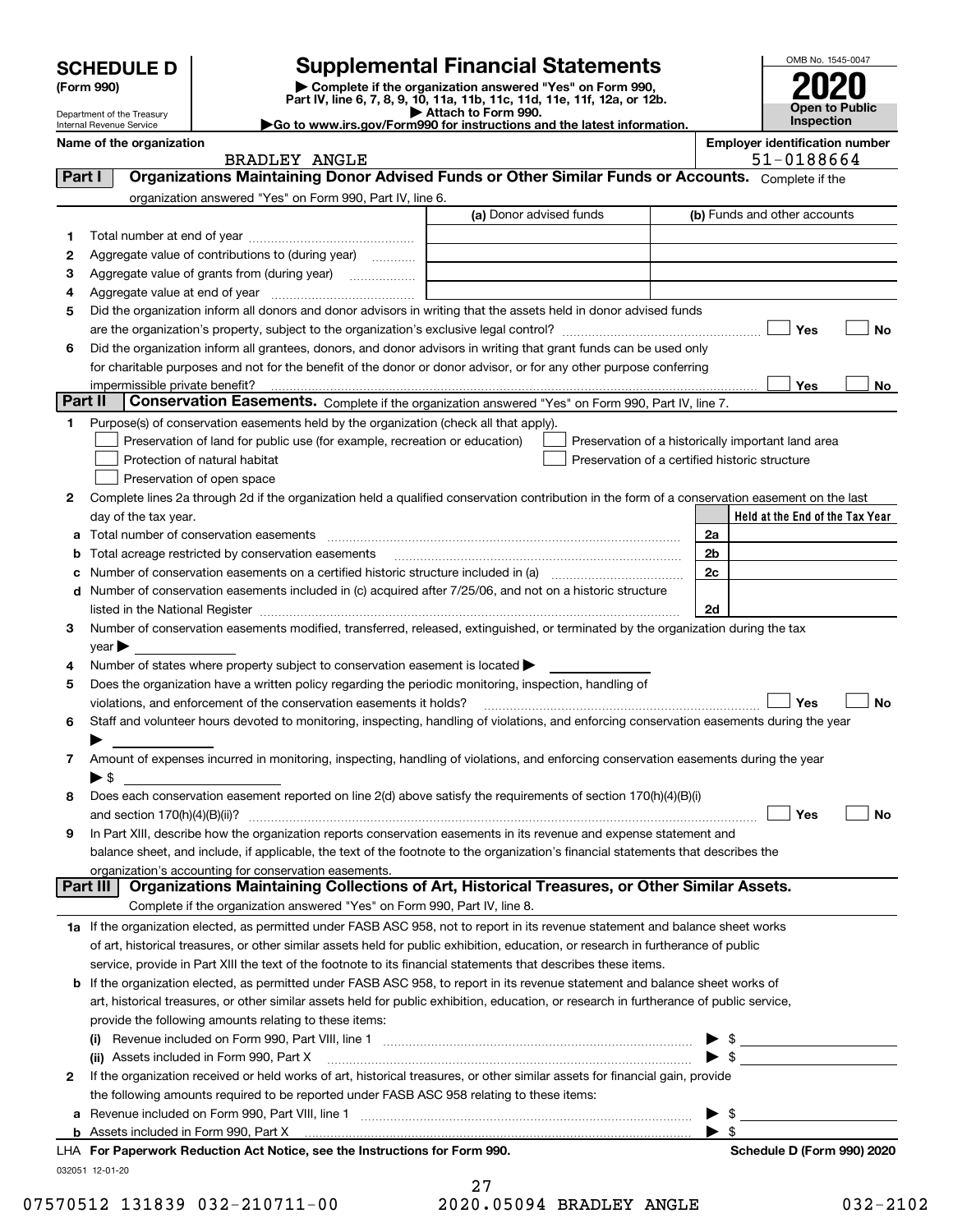| Organizations Maintaining Collections of Art, Historical Treasures, or Other Similar Assets (continued)<br>Part III<br>Using the organization's acquisition, accession, and other records, check any of the following that make significant use of its<br>3<br>collection items (check all that apply):<br>Public exhibition<br>Loan or exchange program<br>a<br>Other and the control of the control of the control of the control of the control of the control of the control of the control of the control of the control of the control of the control of the control of the control of th<br>Scholarly research<br>b<br>е<br>Preservation for future generations<br>c<br>Provide a description of the organization's collections and explain how they further the organization's exempt purpose in Part XIII.<br>4<br>During the year, did the organization solicit or receive donations of art, historical treasures, or other similar assets<br>5<br>to be sold to raise funds rather than to be maintained as part of the organization's collection?<br>Yes<br>No<br><b>Part IV</b><br>Escrow and Custodial Arrangements. Complete if the organization answered "Yes" on Form 990, Part IV, line 9, or<br>reported an amount on Form 990, Part X, line 21.<br>1a Is the organization an agent, trustee, custodian or other intermediary for contributions or other assets not included<br>Yes<br>No<br>b If "Yes," explain the arrangement in Part XIII and complete the following table:<br>Amount<br>Beginning balance<br>1c<br>Additions during the year manufactured and an anti-manufactured and the year manufactured and all the year manufactured and all the year manufactured and all the year manufactured and all the year manufactured and all the<br>1d<br>Distributions during the year manufactured and continuum and contact the year manufactured and contact the year<br>1e<br>1f<br>Yes<br>2a Did the organization include an amount on Form 990, Part X, line 21, for escrow or custodial account liability?<br>No<br><b>b</b> If "Yes," explain the arrangement in Part XIII. Check here if the explanation has been provided on Part XIII<br>Part V<br><b>Endowment Funds.</b> Complete if the organization answered "Yes" on Form 990, Part IV, line 10.<br>(d) Three years back<br>(a) Current year<br>(c) Two years back<br>(e) Four years back<br>(b) Prior year<br>Beginning of year balance<br>1a<br>Net investment earnings, gains, and losses<br>Other expenditures for facilities<br>е<br>and programs<br>End of year balance<br>g<br>Provide the estimated percentage of the current year end balance (line 1g, column (a)) held as:<br>2<br>Board designated or quasi-endowment<br>%<br>Permanent endowment<br>%<br>%<br>Term endowment ><br>с<br>The percentages on lines 2a, 2b, and 2c should equal 100%.<br>3a Are there endowment funds not in the possession of the organization that are held and administered for the organization<br>Yes<br>No<br>by:<br>3a(i)<br>(i)<br>3a(ii)<br>3b<br>Describe in Part XIII the intended uses of the organization's endowment funds.<br>Land, Buildings, and Equipment.<br>Part VI<br>Complete if the organization answered "Yes" on Form 990, Part IV, line 11a. See Form 990, Part X, line 10.<br>(a) Cost or other<br>(b) Cost or other<br>(c) Accumulated<br>(d) Book value | <b>BRADLEY ANGLE</b><br>Schedule D (Form 990) 2020 |  |  |  | $51 - 0188664$ Page 2 |  |
|------------------------------------------------------------------------------------------------------------------------------------------------------------------------------------------------------------------------------------------------------------------------------------------------------------------------------------------------------------------------------------------------------------------------------------------------------------------------------------------------------------------------------------------------------------------------------------------------------------------------------------------------------------------------------------------------------------------------------------------------------------------------------------------------------------------------------------------------------------------------------------------------------------------------------------------------------------------------------------------------------------------------------------------------------------------------------------------------------------------------------------------------------------------------------------------------------------------------------------------------------------------------------------------------------------------------------------------------------------------------------------------------------------------------------------------------------------------------------------------------------------------------------------------------------------------------------------------------------------------------------------------------------------------------------------------------------------------------------------------------------------------------------------------------------------------------------------------------------------------------------------------------------------------------------------------------------------------------------------------------------------------------------------------------------------------------------------------------------------------------------------------------------------------------------------------------------------------------------------------------------------------------------------------------------------------------------------------------------------------------------------------------------------------------------------------------------------------------------------------------------------------------------------------------------------------------------------------------------------------------------------------------------------------------------------------------------------------------------------------------------------------------------------------------------------------------------------------------------------------------------------------------------------------------------------------------------------------------------------------------------------------------------------------------------------------------------------------------------------------------------------------------------------------------------------------------------------------------------------------------------------------------------------------------------------------------------------------------------------------------|----------------------------------------------------|--|--|--|-----------------------|--|
|                                                                                                                                                                                                                                                                                                                                                                                                                                                                                                                                                                                                                                                                                                                                                                                                                                                                                                                                                                                                                                                                                                                                                                                                                                                                                                                                                                                                                                                                                                                                                                                                                                                                                                                                                                                                                                                                                                                                                                                                                                                                                                                                                                                                                                                                                                                                                                                                                                                                                                                                                                                                                                                                                                                                                                                                                                                                                                                                                                                                                                                                                                                                                                                                                                                                                                                                                                        |                                                    |  |  |  |                       |  |
|                                                                                                                                                                                                                                                                                                                                                                                                                                                                                                                                                                                                                                                                                                                                                                                                                                                                                                                                                                                                                                                                                                                                                                                                                                                                                                                                                                                                                                                                                                                                                                                                                                                                                                                                                                                                                                                                                                                                                                                                                                                                                                                                                                                                                                                                                                                                                                                                                                                                                                                                                                                                                                                                                                                                                                                                                                                                                                                                                                                                                                                                                                                                                                                                                                                                                                                                                                        |                                                    |  |  |  |                       |  |
|                                                                                                                                                                                                                                                                                                                                                                                                                                                                                                                                                                                                                                                                                                                                                                                                                                                                                                                                                                                                                                                                                                                                                                                                                                                                                                                                                                                                                                                                                                                                                                                                                                                                                                                                                                                                                                                                                                                                                                                                                                                                                                                                                                                                                                                                                                                                                                                                                                                                                                                                                                                                                                                                                                                                                                                                                                                                                                                                                                                                                                                                                                                                                                                                                                                                                                                                                                        |                                                    |  |  |  |                       |  |
|                                                                                                                                                                                                                                                                                                                                                                                                                                                                                                                                                                                                                                                                                                                                                                                                                                                                                                                                                                                                                                                                                                                                                                                                                                                                                                                                                                                                                                                                                                                                                                                                                                                                                                                                                                                                                                                                                                                                                                                                                                                                                                                                                                                                                                                                                                                                                                                                                                                                                                                                                                                                                                                                                                                                                                                                                                                                                                                                                                                                                                                                                                                                                                                                                                                                                                                                                                        |                                                    |  |  |  |                       |  |
|                                                                                                                                                                                                                                                                                                                                                                                                                                                                                                                                                                                                                                                                                                                                                                                                                                                                                                                                                                                                                                                                                                                                                                                                                                                                                                                                                                                                                                                                                                                                                                                                                                                                                                                                                                                                                                                                                                                                                                                                                                                                                                                                                                                                                                                                                                                                                                                                                                                                                                                                                                                                                                                                                                                                                                                                                                                                                                                                                                                                                                                                                                                                                                                                                                                                                                                                                                        |                                                    |  |  |  |                       |  |
|                                                                                                                                                                                                                                                                                                                                                                                                                                                                                                                                                                                                                                                                                                                                                                                                                                                                                                                                                                                                                                                                                                                                                                                                                                                                                                                                                                                                                                                                                                                                                                                                                                                                                                                                                                                                                                                                                                                                                                                                                                                                                                                                                                                                                                                                                                                                                                                                                                                                                                                                                                                                                                                                                                                                                                                                                                                                                                                                                                                                                                                                                                                                                                                                                                                                                                                                                                        |                                                    |  |  |  |                       |  |
|                                                                                                                                                                                                                                                                                                                                                                                                                                                                                                                                                                                                                                                                                                                                                                                                                                                                                                                                                                                                                                                                                                                                                                                                                                                                                                                                                                                                                                                                                                                                                                                                                                                                                                                                                                                                                                                                                                                                                                                                                                                                                                                                                                                                                                                                                                                                                                                                                                                                                                                                                                                                                                                                                                                                                                                                                                                                                                                                                                                                                                                                                                                                                                                                                                                                                                                                                                        |                                                    |  |  |  |                       |  |
|                                                                                                                                                                                                                                                                                                                                                                                                                                                                                                                                                                                                                                                                                                                                                                                                                                                                                                                                                                                                                                                                                                                                                                                                                                                                                                                                                                                                                                                                                                                                                                                                                                                                                                                                                                                                                                                                                                                                                                                                                                                                                                                                                                                                                                                                                                                                                                                                                                                                                                                                                                                                                                                                                                                                                                                                                                                                                                                                                                                                                                                                                                                                                                                                                                                                                                                                                                        |                                                    |  |  |  |                       |  |
|                                                                                                                                                                                                                                                                                                                                                                                                                                                                                                                                                                                                                                                                                                                                                                                                                                                                                                                                                                                                                                                                                                                                                                                                                                                                                                                                                                                                                                                                                                                                                                                                                                                                                                                                                                                                                                                                                                                                                                                                                                                                                                                                                                                                                                                                                                                                                                                                                                                                                                                                                                                                                                                                                                                                                                                                                                                                                                                                                                                                                                                                                                                                                                                                                                                                                                                                                                        |                                                    |  |  |  |                       |  |
|                                                                                                                                                                                                                                                                                                                                                                                                                                                                                                                                                                                                                                                                                                                                                                                                                                                                                                                                                                                                                                                                                                                                                                                                                                                                                                                                                                                                                                                                                                                                                                                                                                                                                                                                                                                                                                                                                                                                                                                                                                                                                                                                                                                                                                                                                                                                                                                                                                                                                                                                                                                                                                                                                                                                                                                                                                                                                                                                                                                                                                                                                                                                                                                                                                                                                                                                                                        |                                                    |  |  |  |                       |  |
|                                                                                                                                                                                                                                                                                                                                                                                                                                                                                                                                                                                                                                                                                                                                                                                                                                                                                                                                                                                                                                                                                                                                                                                                                                                                                                                                                                                                                                                                                                                                                                                                                                                                                                                                                                                                                                                                                                                                                                                                                                                                                                                                                                                                                                                                                                                                                                                                                                                                                                                                                                                                                                                                                                                                                                                                                                                                                                                                                                                                                                                                                                                                                                                                                                                                                                                                                                        |                                                    |  |  |  |                       |  |
|                                                                                                                                                                                                                                                                                                                                                                                                                                                                                                                                                                                                                                                                                                                                                                                                                                                                                                                                                                                                                                                                                                                                                                                                                                                                                                                                                                                                                                                                                                                                                                                                                                                                                                                                                                                                                                                                                                                                                                                                                                                                                                                                                                                                                                                                                                                                                                                                                                                                                                                                                                                                                                                                                                                                                                                                                                                                                                                                                                                                                                                                                                                                                                                                                                                                                                                                                                        |                                                    |  |  |  |                       |  |
|                                                                                                                                                                                                                                                                                                                                                                                                                                                                                                                                                                                                                                                                                                                                                                                                                                                                                                                                                                                                                                                                                                                                                                                                                                                                                                                                                                                                                                                                                                                                                                                                                                                                                                                                                                                                                                                                                                                                                                                                                                                                                                                                                                                                                                                                                                                                                                                                                                                                                                                                                                                                                                                                                                                                                                                                                                                                                                                                                                                                                                                                                                                                                                                                                                                                                                                                                                        |                                                    |  |  |  |                       |  |
|                                                                                                                                                                                                                                                                                                                                                                                                                                                                                                                                                                                                                                                                                                                                                                                                                                                                                                                                                                                                                                                                                                                                                                                                                                                                                                                                                                                                                                                                                                                                                                                                                                                                                                                                                                                                                                                                                                                                                                                                                                                                                                                                                                                                                                                                                                                                                                                                                                                                                                                                                                                                                                                                                                                                                                                                                                                                                                                                                                                                                                                                                                                                                                                                                                                                                                                                                                        |                                                    |  |  |  |                       |  |
|                                                                                                                                                                                                                                                                                                                                                                                                                                                                                                                                                                                                                                                                                                                                                                                                                                                                                                                                                                                                                                                                                                                                                                                                                                                                                                                                                                                                                                                                                                                                                                                                                                                                                                                                                                                                                                                                                                                                                                                                                                                                                                                                                                                                                                                                                                                                                                                                                                                                                                                                                                                                                                                                                                                                                                                                                                                                                                                                                                                                                                                                                                                                                                                                                                                                                                                                                                        |                                                    |  |  |  |                       |  |
|                                                                                                                                                                                                                                                                                                                                                                                                                                                                                                                                                                                                                                                                                                                                                                                                                                                                                                                                                                                                                                                                                                                                                                                                                                                                                                                                                                                                                                                                                                                                                                                                                                                                                                                                                                                                                                                                                                                                                                                                                                                                                                                                                                                                                                                                                                                                                                                                                                                                                                                                                                                                                                                                                                                                                                                                                                                                                                                                                                                                                                                                                                                                                                                                                                                                                                                                                                        |                                                    |  |  |  |                       |  |
|                                                                                                                                                                                                                                                                                                                                                                                                                                                                                                                                                                                                                                                                                                                                                                                                                                                                                                                                                                                                                                                                                                                                                                                                                                                                                                                                                                                                                                                                                                                                                                                                                                                                                                                                                                                                                                                                                                                                                                                                                                                                                                                                                                                                                                                                                                                                                                                                                                                                                                                                                                                                                                                                                                                                                                                                                                                                                                                                                                                                                                                                                                                                                                                                                                                                                                                                                                        |                                                    |  |  |  |                       |  |
|                                                                                                                                                                                                                                                                                                                                                                                                                                                                                                                                                                                                                                                                                                                                                                                                                                                                                                                                                                                                                                                                                                                                                                                                                                                                                                                                                                                                                                                                                                                                                                                                                                                                                                                                                                                                                                                                                                                                                                                                                                                                                                                                                                                                                                                                                                                                                                                                                                                                                                                                                                                                                                                                                                                                                                                                                                                                                                                                                                                                                                                                                                                                                                                                                                                                                                                                                                        |                                                    |  |  |  |                       |  |
|                                                                                                                                                                                                                                                                                                                                                                                                                                                                                                                                                                                                                                                                                                                                                                                                                                                                                                                                                                                                                                                                                                                                                                                                                                                                                                                                                                                                                                                                                                                                                                                                                                                                                                                                                                                                                                                                                                                                                                                                                                                                                                                                                                                                                                                                                                                                                                                                                                                                                                                                                                                                                                                                                                                                                                                                                                                                                                                                                                                                                                                                                                                                                                                                                                                                                                                                                                        |                                                    |  |  |  |                       |  |
|                                                                                                                                                                                                                                                                                                                                                                                                                                                                                                                                                                                                                                                                                                                                                                                                                                                                                                                                                                                                                                                                                                                                                                                                                                                                                                                                                                                                                                                                                                                                                                                                                                                                                                                                                                                                                                                                                                                                                                                                                                                                                                                                                                                                                                                                                                                                                                                                                                                                                                                                                                                                                                                                                                                                                                                                                                                                                                                                                                                                                                                                                                                                                                                                                                                                                                                                                                        |                                                    |  |  |  |                       |  |
|                                                                                                                                                                                                                                                                                                                                                                                                                                                                                                                                                                                                                                                                                                                                                                                                                                                                                                                                                                                                                                                                                                                                                                                                                                                                                                                                                                                                                                                                                                                                                                                                                                                                                                                                                                                                                                                                                                                                                                                                                                                                                                                                                                                                                                                                                                                                                                                                                                                                                                                                                                                                                                                                                                                                                                                                                                                                                                                                                                                                                                                                                                                                                                                                                                                                                                                                                                        |                                                    |  |  |  |                       |  |
|                                                                                                                                                                                                                                                                                                                                                                                                                                                                                                                                                                                                                                                                                                                                                                                                                                                                                                                                                                                                                                                                                                                                                                                                                                                                                                                                                                                                                                                                                                                                                                                                                                                                                                                                                                                                                                                                                                                                                                                                                                                                                                                                                                                                                                                                                                                                                                                                                                                                                                                                                                                                                                                                                                                                                                                                                                                                                                                                                                                                                                                                                                                                                                                                                                                                                                                                                                        |                                                    |  |  |  |                       |  |
|                                                                                                                                                                                                                                                                                                                                                                                                                                                                                                                                                                                                                                                                                                                                                                                                                                                                                                                                                                                                                                                                                                                                                                                                                                                                                                                                                                                                                                                                                                                                                                                                                                                                                                                                                                                                                                                                                                                                                                                                                                                                                                                                                                                                                                                                                                                                                                                                                                                                                                                                                                                                                                                                                                                                                                                                                                                                                                                                                                                                                                                                                                                                                                                                                                                                                                                                                                        |                                                    |  |  |  |                       |  |
|                                                                                                                                                                                                                                                                                                                                                                                                                                                                                                                                                                                                                                                                                                                                                                                                                                                                                                                                                                                                                                                                                                                                                                                                                                                                                                                                                                                                                                                                                                                                                                                                                                                                                                                                                                                                                                                                                                                                                                                                                                                                                                                                                                                                                                                                                                                                                                                                                                                                                                                                                                                                                                                                                                                                                                                                                                                                                                                                                                                                                                                                                                                                                                                                                                                                                                                                                                        |                                                    |  |  |  |                       |  |
|                                                                                                                                                                                                                                                                                                                                                                                                                                                                                                                                                                                                                                                                                                                                                                                                                                                                                                                                                                                                                                                                                                                                                                                                                                                                                                                                                                                                                                                                                                                                                                                                                                                                                                                                                                                                                                                                                                                                                                                                                                                                                                                                                                                                                                                                                                                                                                                                                                                                                                                                                                                                                                                                                                                                                                                                                                                                                                                                                                                                                                                                                                                                                                                                                                                                                                                                                                        |                                                    |  |  |  |                       |  |
|                                                                                                                                                                                                                                                                                                                                                                                                                                                                                                                                                                                                                                                                                                                                                                                                                                                                                                                                                                                                                                                                                                                                                                                                                                                                                                                                                                                                                                                                                                                                                                                                                                                                                                                                                                                                                                                                                                                                                                                                                                                                                                                                                                                                                                                                                                                                                                                                                                                                                                                                                                                                                                                                                                                                                                                                                                                                                                                                                                                                                                                                                                                                                                                                                                                                                                                                                                        |                                                    |  |  |  |                       |  |
|                                                                                                                                                                                                                                                                                                                                                                                                                                                                                                                                                                                                                                                                                                                                                                                                                                                                                                                                                                                                                                                                                                                                                                                                                                                                                                                                                                                                                                                                                                                                                                                                                                                                                                                                                                                                                                                                                                                                                                                                                                                                                                                                                                                                                                                                                                                                                                                                                                                                                                                                                                                                                                                                                                                                                                                                                                                                                                                                                                                                                                                                                                                                                                                                                                                                                                                                                                        |                                                    |  |  |  |                       |  |
|                                                                                                                                                                                                                                                                                                                                                                                                                                                                                                                                                                                                                                                                                                                                                                                                                                                                                                                                                                                                                                                                                                                                                                                                                                                                                                                                                                                                                                                                                                                                                                                                                                                                                                                                                                                                                                                                                                                                                                                                                                                                                                                                                                                                                                                                                                                                                                                                                                                                                                                                                                                                                                                                                                                                                                                                                                                                                                                                                                                                                                                                                                                                                                                                                                                                                                                                                                        |                                                    |  |  |  |                       |  |
|                                                                                                                                                                                                                                                                                                                                                                                                                                                                                                                                                                                                                                                                                                                                                                                                                                                                                                                                                                                                                                                                                                                                                                                                                                                                                                                                                                                                                                                                                                                                                                                                                                                                                                                                                                                                                                                                                                                                                                                                                                                                                                                                                                                                                                                                                                                                                                                                                                                                                                                                                                                                                                                                                                                                                                                                                                                                                                                                                                                                                                                                                                                                                                                                                                                                                                                                                                        |                                                    |  |  |  |                       |  |
|                                                                                                                                                                                                                                                                                                                                                                                                                                                                                                                                                                                                                                                                                                                                                                                                                                                                                                                                                                                                                                                                                                                                                                                                                                                                                                                                                                                                                                                                                                                                                                                                                                                                                                                                                                                                                                                                                                                                                                                                                                                                                                                                                                                                                                                                                                                                                                                                                                                                                                                                                                                                                                                                                                                                                                                                                                                                                                                                                                                                                                                                                                                                                                                                                                                                                                                                                                        |                                                    |  |  |  |                       |  |
|                                                                                                                                                                                                                                                                                                                                                                                                                                                                                                                                                                                                                                                                                                                                                                                                                                                                                                                                                                                                                                                                                                                                                                                                                                                                                                                                                                                                                                                                                                                                                                                                                                                                                                                                                                                                                                                                                                                                                                                                                                                                                                                                                                                                                                                                                                                                                                                                                                                                                                                                                                                                                                                                                                                                                                                                                                                                                                                                                                                                                                                                                                                                                                                                                                                                                                                                                                        |                                                    |  |  |  |                       |  |
|                                                                                                                                                                                                                                                                                                                                                                                                                                                                                                                                                                                                                                                                                                                                                                                                                                                                                                                                                                                                                                                                                                                                                                                                                                                                                                                                                                                                                                                                                                                                                                                                                                                                                                                                                                                                                                                                                                                                                                                                                                                                                                                                                                                                                                                                                                                                                                                                                                                                                                                                                                                                                                                                                                                                                                                                                                                                                                                                                                                                                                                                                                                                                                                                                                                                                                                                                                        |                                                    |  |  |  |                       |  |
|                                                                                                                                                                                                                                                                                                                                                                                                                                                                                                                                                                                                                                                                                                                                                                                                                                                                                                                                                                                                                                                                                                                                                                                                                                                                                                                                                                                                                                                                                                                                                                                                                                                                                                                                                                                                                                                                                                                                                                                                                                                                                                                                                                                                                                                                                                                                                                                                                                                                                                                                                                                                                                                                                                                                                                                                                                                                                                                                                                                                                                                                                                                                                                                                                                                                                                                                                                        |                                                    |  |  |  |                       |  |
|                                                                                                                                                                                                                                                                                                                                                                                                                                                                                                                                                                                                                                                                                                                                                                                                                                                                                                                                                                                                                                                                                                                                                                                                                                                                                                                                                                                                                                                                                                                                                                                                                                                                                                                                                                                                                                                                                                                                                                                                                                                                                                                                                                                                                                                                                                                                                                                                                                                                                                                                                                                                                                                                                                                                                                                                                                                                                                                                                                                                                                                                                                                                                                                                                                                                                                                                                                        |                                                    |  |  |  |                       |  |
|                                                                                                                                                                                                                                                                                                                                                                                                                                                                                                                                                                                                                                                                                                                                                                                                                                                                                                                                                                                                                                                                                                                                                                                                                                                                                                                                                                                                                                                                                                                                                                                                                                                                                                                                                                                                                                                                                                                                                                                                                                                                                                                                                                                                                                                                                                                                                                                                                                                                                                                                                                                                                                                                                                                                                                                                                                                                                                                                                                                                                                                                                                                                                                                                                                                                                                                                                                        |                                                    |  |  |  |                       |  |
|                                                                                                                                                                                                                                                                                                                                                                                                                                                                                                                                                                                                                                                                                                                                                                                                                                                                                                                                                                                                                                                                                                                                                                                                                                                                                                                                                                                                                                                                                                                                                                                                                                                                                                                                                                                                                                                                                                                                                                                                                                                                                                                                                                                                                                                                                                                                                                                                                                                                                                                                                                                                                                                                                                                                                                                                                                                                                                                                                                                                                                                                                                                                                                                                                                                                                                                                                                        |                                                    |  |  |  |                       |  |
|                                                                                                                                                                                                                                                                                                                                                                                                                                                                                                                                                                                                                                                                                                                                                                                                                                                                                                                                                                                                                                                                                                                                                                                                                                                                                                                                                                                                                                                                                                                                                                                                                                                                                                                                                                                                                                                                                                                                                                                                                                                                                                                                                                                                                                                                                                                                                                                                                                                                                                                                                                                                                                                                                                                                                                                                                                                                                                                                                                                                                                                                                                                                                                                                                                                                                                                                                                        |                                                    |  |  |  |                       |  |
|                                                                                                                                                                                                                                                                                                                                                                                                                                                                                                                                                                                                                                                                                                                                                                                                                                                                                                                                                                                                                                                                                                                                                                                                                                                                                                                                                                                                                                                                                                                                                                                                                                                                                                                                                                                                                                                                                                                                                                                                                                                                                                                                                                                                                                                                                                                                                                                                                                                                                                                                                                                                                                                                                                                                                                                                                                                                                                                                                                                                                                                                                                                                                                                                                                                                                                                                                                        |                                                    |  |  |  |                       |  |
|                                                                                                                                                                                                                                                                                                                                                                                                                                                                                                                                                                                                                                                                                                                                                                                                                                                                                                                                                                                                                                                                                                                                                                                                                                                                                                                                                                                                                                                                                                                                                                                                                                                                                                                                                                                                                                                                                                                                                                                                                                                                                                                                                                                                                                                                                                                                                                                                                                                                                                                                                                                                                                                                                                                                                                                                                                                                                                                                                                                                                                                                                                                                                                                                                                                                                                                                                                        |                                                    |  |  |  |                       |  |
|                                                                                                                                                                                                                                                                                                                                                                                                                                                                                                                                                                                                                                                                                                                                                                                                                                                                                                                                                                                                                                                                                                                                                                                                                                                                                                                                                                                                                                                                                                                                                                                                                                                                                                                                                                                                                                                                                                                                                                                                                                                                                                                                                                                                                                                                                                                                                                                                                                                                                                                                                                                                                                                                                                                                                                                                                                                                                                                                                                                                                                                                                                                                                                                                                                                                                                                                                                        |                                                    |  |  |  |                       |  |
|                                                                                                                                                                                                                                                                                                                                                                                                                                                                                                                                                                                                                                                                                                                                                                                                                                                                                                                                                                                                                                                                                                                                                                                                                                                                                                                                                                                                                                                                                                                                                                                                                                                                                                                                                                                                                                                                                                                                                                                                                                                                                                                                                                                                                                                                                                                                                                                                                                                                                                                                                                                                                                                                                                                                                                                                                                                                                                                                                                                                                                                                                                                                                                                                                                                                                                                                                                        |                                                    |  |  |  |                       |  |
|                                                                                                                                                                                                                                                                                                                                                                                                                                                                                                                                                                                                                                                                                                                                                                                                                                                                                                                                                                                                                                                                                                                                                                                                                                                                                                                                                                                                                                                                                                                                                                                                                                                                                                                                                                                                                                                                                                                                                                                                                                                                                                                                                                                                                                                                                                                                                                                                                                                                                                                                                                                                                                                                                                                                                                                                                                                                                                                                                                                                                                                                                                                                                                                                                                                                                                                                                                        |                                                    |  |  |  |                       |  |
|                                                                                                                                                                                                                                                                                                                                                                                                                                                                                                                                                                                                                                                                                                                                                                                                                                                                                                                                                                                                                                                                                                                                                                                                                                                                                                                                                                                                                                                                                                                                                                                                                                                                                                                                                                                                                                                                                                                                                                                                                                                                                                                                                                                                                                                                                                                                                                                                                                                                                                                                                                                                                                                                                                                                                                                                                                                                                                                                                                                                                                                                                                                                                                                                                                                                                                                                                                        |                                                    |  |  |  |                       |  |
| basis (investment)<br>basis (other)<br>depreciation                                                                                                                                                                                                                                                                                                                                                                                                                                                                                                                                                                                                                                                                                                                                                                                                                                                                                                                                                                                                                                                                                                                                                                                                                                                                                                                                                                                                                                                                                                                                                                                                                                                                                                                                                                                                                                                                                                                                                                                                                                                                                                                                                                                                                                                                                                                                                                                                                                                                                                                                                                                                                                                                                                                                                                                                                                                                                                                                                                                                                                                                                                                                                                                                                                                                                                                    | Description of property                            |  |  |  |                       |  |
| 15,000.<br>15,000.                                                                                                                                                                                                                                                                                                                                                                                                                                                                                                                                                                                                                                                                                                                                                                                                                                                                                                                                                                                                                                                                                                                                                                                                                                                                                                                                                                                                                                                                                                                                                                                                                                                                                                                                                                                                                                                                                                                                                                                                                                                                                                                                                                                                                                                                                                                                                                                                                                                                                                                                                                                                                                                                                                                                                                                                                                                                                                                                                                                                                                                                                                                                                                                                                                                                                                                                                     |                                                    |  |  |  |                       |  |
| $\overline{252,519}$ .<br>744,349.<br>996,868.<br>b                                                                                                                                                                                                                                                                                                                                                                                                                                                                                                                                                                                                                                                                                                                                                                                                                                                                                                                                                                                                                                                                                                                                                                                                                                                                                                                                                                                                                                                                                                                                                                                                                                                                                                                                                                                                                                                                                                                                                                                                                                                                                                                                                                                                                                                                                                                                                                                                                                                                                                                                                                                                                                                                                                                                                                                                                                                                                                                                                                                                                                                                                                                                                                                                                                                                                                                    |                                                    |  |  |  |                       |  |
| 68,751.<br>39,031.<br>29,720.                                                                                                                                                                                                                                                                                                                                                                                                                                                                                                                                                                                                                                                                                                                                                                                                                                                                                                                                                                                                                                                                                                                                                                                                                                                                                                                                                                                                                                                                                                                                                                                                                                                                                                                                                                                                                                                                                                                                                                                                                                                                                                                                                                                                                                                                                                                                                                                                                                                                                                                                                                                                                                                                                                                                                                                                                                                                                                                                                                                                                                                                                                                                                                                                                                                                                                                                          |                                                    |  |  |  |                       |  |
| 160,588.<br>98,399.<br>62,189.<br>d                                                                                                                                                                                                                                                                                                                                                                                                                                                                                                                                                                                                                                                                                                                                                                                                                                                                                                                                                                                                                                                                                                                                                                                                                                                                                                                                                                                                                                                                                                                                                                                                                                                                                                                                                                                                                                                                                                                                                                                                                                                                                                                                                                                                                                                                                                                                                                                                                                                                                                                                                                                                                                                                                                                                                                                                                                                                                                                                                                                                                                                                                                                                                                                                                                                                                                                                    |                                                    |  |  |  |                       |  |
| e Other.                                                                                                                                                                                                                                                                                                                                                                                                                                                                                                                                                                                                                                                                                                                                                                                                                                                                                                                                                                                                                                                                                                                                                                                                                                                                                                                                                                                                                                                                                                                                                                                                                                                                                                                                                                                                                                                                                                                                                                                                                                                                                                                                                                                                                                                                                                                                                                                                                                                                                                                                                                                                                                                                                                                                                                                                                                                                                                                                                                                                                                                                                                                                                                                                                                                                                                                                                               |                                                    |  |  |  |                       |  |
| 359,428.                                                                                                                                                                                                                                                                                                                                                                                                                                                                                                                                                                                                                                                                                                                                                                                                                                                                                                                                                                                                                                                                                                                                                                                                                                                                                                                                                                                                                                                                                                                                                                                                                                                                                                                                                                                                                                                                                                                                                                                                                                                                                                                                                                                                                                                                                                                                                                                                                                                                                                                                                                                                                                                                                                                                                                                                                                                                                                                                                                                                                                                                                                                                                                                                                                                                                                                                                               |                                                    |  |  |  |                       |  |

**Schedule D (Form 990) 2020**

032052 12-01-20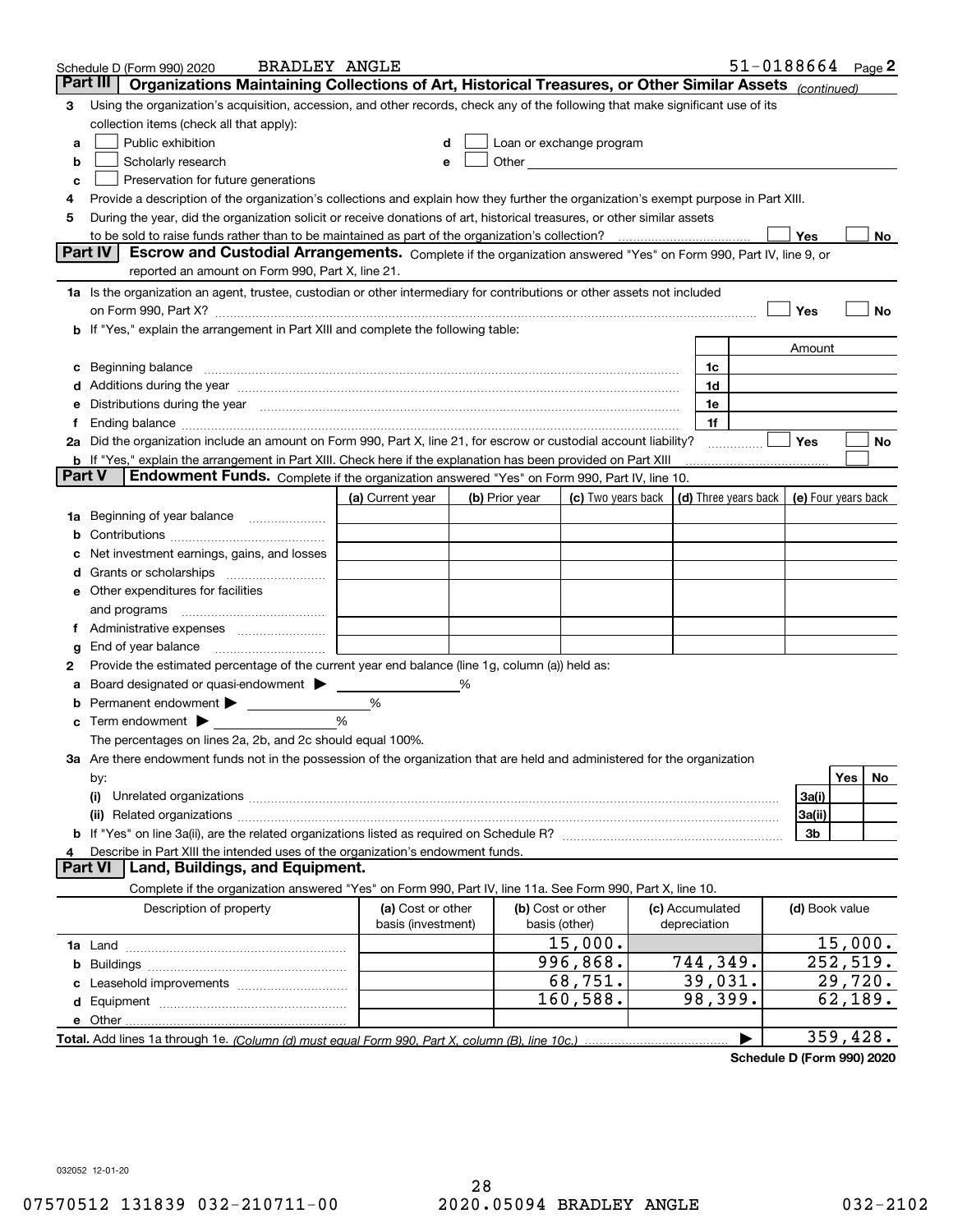| <b>BRADLEY ANGLE</b><br>Schedule D (Form 990) 2020                                                                                                |                 |                                                           | $51 - 0188664$ Page 3 |
|---------------------------------------------------------------------------------------------------------------------------------------------------|-----------------|-----------------------------------------------------------|-----------------------|
| Part VII Investments - Other Securities.                                                                                                          |                 |                                                           |                       |
| Complete if the organization answered "Yes" on Form 990, Part IV, line 11b. See Form 990, Part X, line 12.                                        |                 |                                                           |                       |
| (a) Description of security or category (including name of security)                                                                              | (b) Book value  | (c) Method of valuation: Cost or end-of-year market value |                       |
|                                                                                                                                                   |                 |                                                           |                       |
| (2) Closely held equity interests [111] [2] Closely held equity interests                                                                         |                 |                                                           |                       |
| (3) Other                                                                                                                                         |                 |                                                           |                       |
| (A)                                                                                                                                               |                 |                                                           |                       |
| (B)                                                                                                                                               |                 |                                                           |                       |
| (C)                                                                                                                                               |                 |                                                           |                       |
| (D)                                                                                                                                               |                 |                                                           |                       |
| (E)                                                                                                                                               |                 |                                                           |                       |
| (F)                                                                                                                                               |                 |                                                           |                       |
| (G)                                                                                                                                               |                 |                                                           |                       |
| (H)                                                                                                                                               |                 |                                                           |                       |
| Total. (Col. (b) must equal Form 990, Part X, col. (B) line 12.)                                                                                  |                 |                                                           |                       |
| Part VIII Investments - Program Related.                                                                                                          |                 |                                                           |                       |
| Complete if the organization answered "Yes" on Form 990, Part IV, line 11c. See Form 990, Part X, line 13.                                        |                 |                                                           |                       |
| (a) Description of investment                                                                                                                     | (b) Book value  | (c) Method of valuation: Cost or end-of-year market value |                       |
| (1)                                                                                                                                               |                 |                                                           |                       |
| (2)                                                                                                                                               |                 |                                                           |                       |
| (3)                                                                                                                                               |                 |                                                           |                       |
| (4)                                                                                                                                               |                 |                                                           |                       |
| (5)                                                                                                                                               |                 |                                                           |                       |
| (6)                                                                                                                                               |                 |                                                           |                       |
| (7)                                                                                                                                               |                 |                                                           |                       |
| (8)                                                                                                                                               |                 |                                                           |                       |
| (9)                                                                                                                                               |                 |                                                           |                       |
| Total. (Col. (b) must equal Form 990, Part X, col. (B) line 13.)                                                                                  |                 |                                                           |                       |
| Other Assets.<br>Part IX                                                                                                                          |                 |                                                           |                       |
| Complete if the organization answered "Yes" on Form 990, Part IV, line 11d. See Form 990, Part X, line 15.                                        |                 |                                                           |                       |
|                                                                                                                                                   | (a) Description |                                                           | (b) Book value        |
| (1)                                                                                                                                               |                 |                                                           |                       |
| (2)                                                                                                                                               |                 |                                                           |                       |
|                                                                                                                                                   |                 |                                                           |                       |
| (3)                                                                                                                                               |                 |                                                           |                       |
| (4)                                                                                                                                               |                 |                                                           |                       |
| (5)                                                                                                                                               |                 |                                                           |                       |
| (6)                                                                                                                                               |                 |                                                           |                       |
| (7)                                                                                                                                               |                 |                                                           |                       |
| (8)                                                                                                                                               |                 |                                                           |                       |
| (9)                                                                                                                                               |                 |                                                           |                       |
| Total. (Column (b) must equal Form 990, Part X, col. (B) line 15.)<br>Part X<br><b>Other Liabilities.</b>                                         |                 |                                                           |                       |
|                                                                                                                                                   |                 |                                                           |                       |
| Complete if the organization answered "Yes" on Form 990, Part IV, line 11e or 11f. See Form 990, Part X, line 25.<br>(a) Description of liability |                 |                                                           | (b) Book value        |
| 1.                                                                                                                                                |                 |                                                           |                       |
| (1)<br>Federal income taxes                                                                                                                       |                 |                                                           |                       |
| DEFERRED LEASE LIABILITY<br>(2)                                                                                                                   |                 |                                                           | 39,638.               |
| CAPITAL LEASE OBLIGATION<br>(3)                                                                                                                   |                 |                                                           | 24,040.               |
| (4)                                                                                                                                               |                 |                                                           |                       |
| (5)                                                                                                                                               |                 |                                                           |                       |
| (6)                                                                                                                                               |                 |                                                           |                       |
| (7)                                                                                                                                               |                 |                                                           |                       |
| (8)                                                                                                                                               |                 |                                                           |                       |
| (9)                                                                                                                                               |                 |                                                           |                       |
|                                                                                                                                                   |                 |                                                           | 63,678.               |
|                                                                                                                                                   |                 |                                                           |                       |

**2.** Liability for uncertain tax positions. In Part XIII, provide the text of the footnote to the organization's financial statements that reports the organization's liability for uncertain tax positions under FASB ASC 740. Check here if the text of the footnote has been provided in Part XIII  $\mathcal{L}^{\text{max}}$ 

**Schedule D (Form 990) 2020**

032053 12-01-20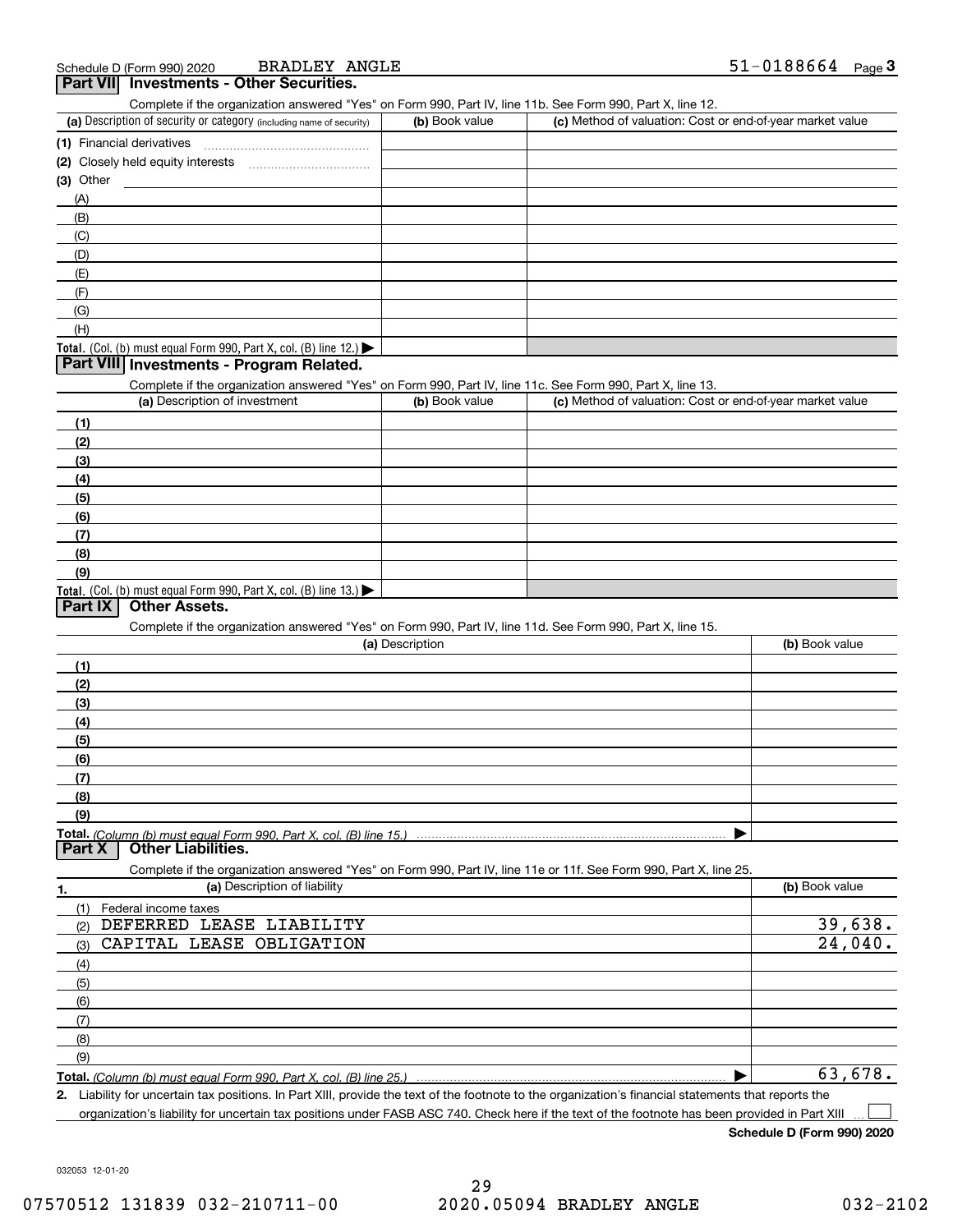|    | <b>BRADLEY ANGLE</b><br>Schedule D (Form 990) 2020                                                                                                                                                                                  |                |         |              | $51 - 0188664$ Page 4 |
|----|-------------------------------------------------------------------------------------------------------------------------------------------------------------------------------------------------------------------------------------|----------------|---------|--------------|-----------------------|
|    | Reconciliation of Revenue per Audited Financial Statements With Revenue per Return.<br><b>Part XI</b>                                                                                                                               |                |         |              |                       |
|    | Complete if the organization answered "Yes" on Form 990, Part IV, line 12a.                                                                                                                                                         |                |         |              |                       |
| 1  | Total revenue, gains, and other support per audited financial statements                                                                                                                                                            |                |         | $\mathbf{1}$ | 3,189,292.            |
| 2  | Amounts included on line 1 but not on Form 990, Part VIII, line 12:                                                                                                                                                                 |                |         |              |                       |
| a  |                                                                                                                                                                                                                                     | 2a             |         |              |                       |
| b  |                                                                                                                                                                                                                                     | 2 <sub>b</sub> | 15,086. |              |                       |
| c  | Recoveries of prior year grants [11] Recoveries of prior year grants [11] Recoveries of prior year grants                                                                                                                           | 2c             |         |              |                       |
| d  | Other (Describe in Part XIII.)                                                                                                                                                                                                      | 2d             |         |              |                       |
| е  | Add lines 2a through 2d                                                                                                                                                                                                             |                |         | 2e           | 15,086.               |
| 3  |                                                                                                                                                                                                                                     |                |         | $\mathbf{3}$ | 3, 174, 206.          |
| 4  | Amounts included on Form 990. Part VIII. line 12, but not on line 1:                                                                                                                                                                |                |         |              |                       |
|    | Investment expenses not included on Form 990, Part VIII, line 7b [100] [100] [100] [100] [100] [100] [100] [10                                                                                                                      | 4a             |         |              |                       |
| b  |                                                                                                                                                                                                                                     | 4 <sub>b</sub> |         |              |                       |
| c. | Add lines 4a and 4b                                                                                                                                                                                                                 |                |         | 4c           | υ.                    |
|    |                                                                                                                                                                                                                                     |                |         | 5            | 3,174,206.            |
|    | Part XII   Reconciliation of Expenses per Audited Financial Statements With Expenses per Return.                                                                                                                                    |                |         |              |                       |
|    | Complete if the organization answered "Yes" on Form 990, Part IV, line 12a.                                                                                                                                                         |                |         |              |                       |
| 1  | Total expenses and losses per audited financial statements [111] [12] content and a supercontent and statements and statements and statements and statements and statements and statements and statements and statements and s      |                |         | $\mathbf{1}$ | 2,945,765.            |
| 2  | Amounts included on line 1 but not on Form 990, Part IX, line 25:                                                                                                                                                                   |                |         |              |                       |
| a  |                                                                                                                                                                                                                                     | 2a             | 15,086. |              |                       |
| b  |                                                                                                                                                                                                                                     | 2 <sub>b</sub> |         |              |                       |
| c  |                                                                                                                                                                                                                                     | 2c             |         |              |                       |
| d  |                                                                                                                                                                                                                                     | 2d             |         |              |                       |
| е  | Add lines 2a through 2d <b>contained a contained a contained a contained a</b> contained a contained a contained a contained a contained a contained a contained a contained a contained a contained a contained a contained a cont |                |         | 2e           | 15,086.               |
| 3  |                                                                                                                                                                                                                                     |                |         | 3            | 2,930,679.            |
| 4  | Amounts included on Form 990, Part IX, line 25, but not on line 1:                                                                                                                                                                  |                |         |              |                       |
| a  | Investment expenses not included on Form 990, Part VIII, line 7b [1000000000000000000000000000000000                                                                                                                                | 4a             |         |              |                       |
| b  | Other (Describe in Part XIII.)                                                                                                                                                                                                      | 4b             |         |              |                       |
|    |                                                                                                                                                                                                                                     |                |         |              |                       |
|    | Add lines 4a and 4b                                                                                                                                                                                                                 |                |         | 4c           |                       |
|    | Part XIII Supplemental Information.                                                                                                                                                                                                 |                |         | 5            | 2,930,679.            |

Provide the descriptions required for Part II, lines 3, 5, and 9; Part III, lines 1a and 4; Part IV, lines 1b and 2b; Part V, line 4; Part X, line 2; Part XI, lines 2d and 4b; and Part XII, lines 2d and 4b. Also complete this part to provide any additional information.

032054 12-01-20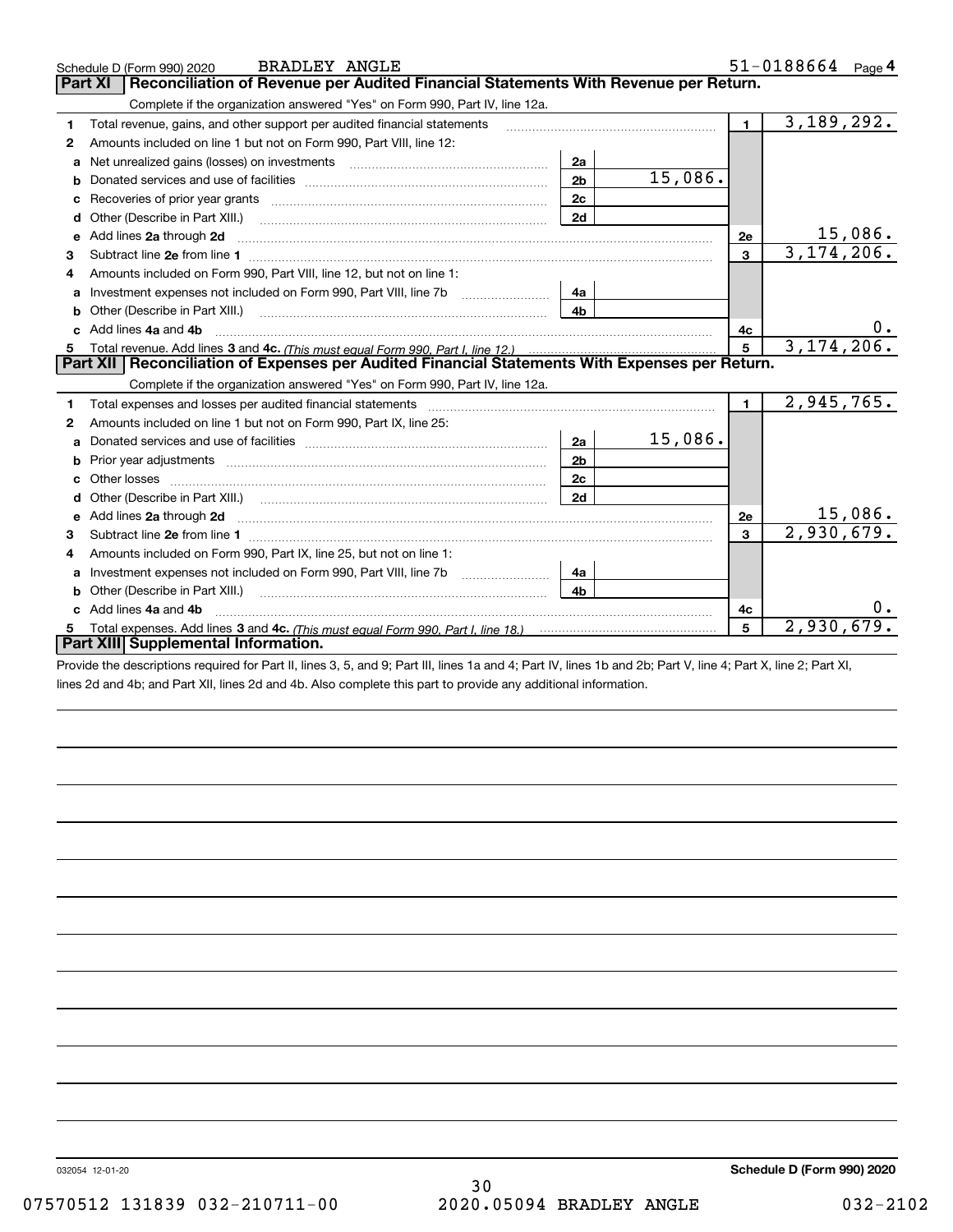| <b>SCHEDULE G</b>                                                                                                                             |                                                                                                                                                                     | <b>Supplemental Information Regarding Fundraising or Gaming Activities</b>                                                                                                                                                                                                                                                                                                                                                                                                                                                                         |                                                                            |           |                                                                            |  |                                                                            | OMB No. 1545-0047                                       |
|-----------------------------------------------------------------------------------------------------------------------------------------------|---------------------------------------------------------------------------------------------------------------------------------------------------------------------|----------------------------------------------------------------------------------------------------------------------------------------------------------------------------------------------------------------------------------------------------------------------------------------------------------------------------------------------------------------------------------------------------------------------------------------------------------------------------------------------------------------------------------------------------|----------------------------------------------------------------------------|-----------|----------------------------------------------------------------------------|--|----------------------------------------------------------------------------|---------------------------------------------------------|
| (Form 990 or 990-EZ)                                                                                                                          | Complete if the organization answered "Yes" on Form 990, Part IV, line 17, 18, or 19, or if the<br>organization entered more than \$15,000 on Form 990-EZ, line 6a. |                                                                                                                                                                                                                                                                                                                                                                                                                                                                                                                                                    |                                                                            |           |                                                                            |  |                                                                            |                                                         |
| Department of the Treasury                                                                                                                    |                                                                                                                                                                     | Attach to Form 990 or Form 990-EZ.                                                                                                                                                                                                                                                                                                                                                                                                                                                                                                                 |                                                                            |           |                                                                            |  |                                                                            | <b>Open to Public</b>                                   |
| Internal Revenue Service                                                                                                                      |                                                                                                                                                                     | ► Go to www.irs.gov/Form990 for instructions and the latest information.                                                                                                                                                                                                                                                                                                                                                                                                                                                                           |                                                                            |           |                                                                            |  |                                                                            | Inspection                                              |
| Name of the organization                                                                                                                      | <b>BRADLEY ANGLE</b>                                                                                                                                                |                                                                                                                                                                                                                                                                                                                                                                                                                                                                                                                                                    |                                                                            |           |                                                                            |  | 51-0188664                                                                 | <b>Employer identification number</b>                   |
| Part I                                                                                                                                        | required to complete this part.                                                                                                                                     | Fundraising Activities. Complete if the organization answered "Yes" on Form 990, Part IV, line 17. Form 990-EZ filers are not                                                                                                                                                                                                                                                                                                                                                                                                                      |                                                                            |           |                                                                            |  |                                                                            |                                                         |
| Mail solicitations<br>a<br>b<br>Phone solicitations<br>с<br>In-person solicitations<br>d<br>compensated at least \$5,000 by the organization. | Internet and email solicitations                                                                                                                                    | 1 Indicate whether the organization raised funds through any of the following activities. Check all that apply.<br>е<br>f<br>Special fundraising events<br>g<br>2 a Did the organization have a written or oral agreement with any individual (including officers, directors, trustees, or<br>key employees listed in Form 990, Part VII) or entity in connection with professional fundraising services?<br>b If "Yes," list the 10 highest paid individuals or entities (fundraisers) pursuant to agreements under which the fundraiser is to be |                                                                            |           | Solicitation of non-government grants<br>Solicitation of government grants |  | Yes                                                                        | <b>No</b>                                               |
| (i) Name and address of individual<br>or entity (fundraiser)                                                                                  |                                                                                                                                                                     | (ii) Activity                                                                                                                                                                                                                                                                                                                                                                                                                                                                                                                                      | (iii) Did<br>fundraiser<br>have custody<br>or control of<br>contributions? |           | (iv) Gross receipts<br>from activity                                       |  | (v) Amount paid<br>to (or retained by)<br>fundraiser<br>listed in col. (i) | (vi) Amount paid<br>to (or retained by)<br>organization |
|                                                                                                                                               |                                                                                                                                                                     |                                                                                                                                                                                                                                                                                                                                                                                                                                                                                                                                                    | Yes                                                                        | <b>No</b> |                                                                            |  |                                                                            |                                                         |
|                                                                                                                                               |                                                                                                                                                                     |                                                                                                                                                                                                                                                                                                                                                                                                                                                                                                                                                    |                                                                            |           |                                                                            |  |                                                                            |                                                         |
|                                                                                                                                               |                                                                                                                                                                     |                                                                                                                                                                                                                                                                                                                                                                                                                                                                                                                                                    |                                                                            |           |                                                                            |  |                                                                            |                                                         |
|                                                                                                                                               |                                                                                                                                                                     |                                                                                                                                                                                                                                                                                                                                                                                                                                                                                                                                                    |                                                                            |           |                                                                            |  |                                                                            |                                                         |
|                                                                                                                                               |                                                                                                                                                                     |                                                                                                                                                                                                                                                                                                                                                                                                                                                                                                                                                    |                                                                            |           |                                                                            |  |                                                                            |                                                         |
|                                                                                                                                               |                                                                                                                                                                     |                                                                                                                                                                                                                                                                                                                                                                                                                                                                                                                                                    |                                                                            |           |                                                                            |  |                                                                            |                                                         |
|                                                                                                                                               |                                                                                                                                                                     |                                                                                                                                                                                                                                                                                                                                                                                                                                                                                                                                                    |                                                                            |           |                                                                            |  |                                                                            |                                                         |
|                                                                                                                                               |                                                                                                                                                                     |                                                                                                                                                                                                                                                                                                                                                                                                                                                                                                                                                    |                                                                            |           |                                                                            |  |                                                                            |                                                         |
|                                                                                                                                               |                                                                                                                                                                     |                                                                                                                                                                                                                                                                                                                                                                                                                                                                                                                                                    |                                                                            |           |                                                                            |  |                                                                            |                                                         |
|                                                                                                                                               |                                                                                                                                                                     |                                                                                                                                                                                                                                                                                                                                                                                                                                                                                                                                                    |                                                                            |           |                                                                            |  |                                                                            |                                                         |
|                                                                                                                                               |                                                                                                                                                                     |                                                                                                                                                                                                                                                                                                                                                                                                                                                                                                                                                    |                                                                            |           |                                                                            |  |                                                                            |                                                         |
|                                                                                                                                               |                                                                                                                                                                     |                                                                                                                                                                                                                                                                                                                                                                                                                                                                                                                                                    |                                                                            |           |                                                                            |  |                                                                            |                                                         |
| Total<br>or licensing.                                                                                                                        |                                                                                                                                                                     | 3 List all states in which the organization is registered or licensed to solicit contributions or has been notified it is exempt from registration                                                                                                                                                                                                                                                                                                                                                                                                 |                                                                            |           |                                                                            |  |                                                                            |                                                         |
|                                                                                                                                               |                                                                                                                                                                     |                                                                                                                                                                                                                                                                                                                                                                                                                                                                                                                                                    |                                                                            |           |                                                                            |  |                                                                            |                                                         |
|                                                                                                                                               |                                                                                                                                                                     |                                                                                                                                                                                                                                                                                                                                                                                                                                                                                                                                                    |                                                                            |           |                                                                            |  |                                                                            |                                                         |
|                                                                                                                                               |                                                                                                                                                                     |                                                                                                                                                                                                                                                                                                                                                                                                                                                                                                                                                    |                                                                            |           |                                                                            |  |                                                                            |                                                         |
|                                                                                                                                               |                                                                                                                                                                     |                                                                                                                                                                                                                                                                                                                                                                                                                                                                                                                                                    |                                                                            |           |                                                                            |  |                                                                            |                                                         |
|                                                                                                                                               |                                                                                                                                                                     |                                                                                                                                                                                                                                                                                                                                                                                                                                                                                                                                                    |                                                                            |           |                                                                            |  |                                                                            |                                                         |
|                                                                                                                                               |                                                                                                                                                                     |                                                                                                                                                                                                                                                                                                                                                                                                                                                                                                                                                    |                                                                            |           |                                                                            |  |                                                                            |                                                         |
|                                                                                                                                               |                                                                                                                                                                     |                                                                                                                                                                                                                                                                                                                                                                                                                                                                                                                                                    |                                                                            |           |                                                                            |  |                                                                            |                                                         |
|                                                                                                                                               |                                                                                                                                                                     |                                                                                                                                                                                                                                                                                                                                                                                                                                                                                                                                                    |                                                                            |           |                                                                            |  |                                                                            |                                                         |
|                                                                                                                                               |                                                                                                                                                                     | LHA For Paperwork Reduction Act Notice, see the Instructions for Form 990 or 990-EZ.                                                                                                                                                                                                                                                                                                                                                                                                                                                               |                                                                            |           |                                                                            |  |                                                                            | Schedule G (Form 990 or 990-EZ) 2020                    |

032081 11-25-20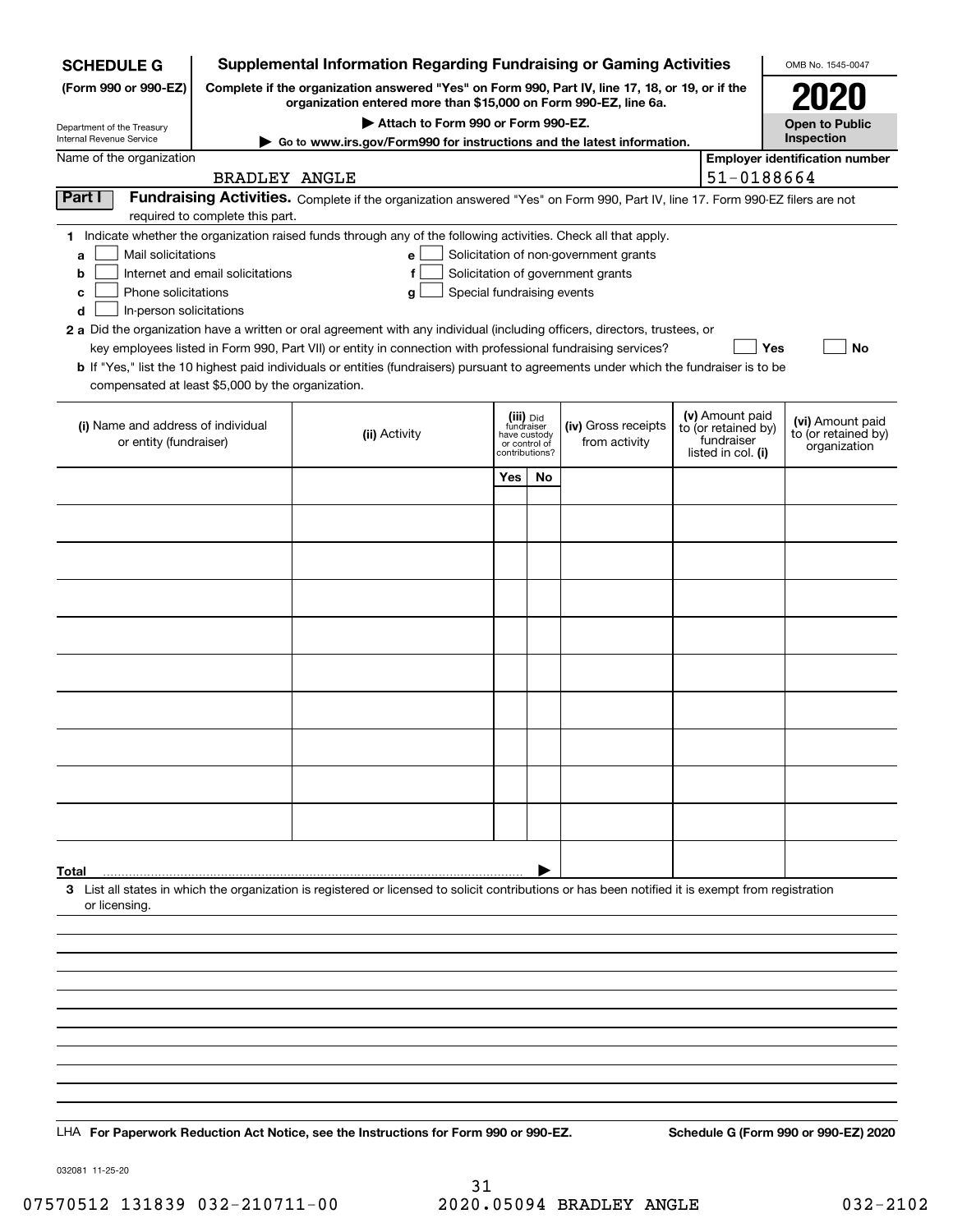#### Schedule G (Form 990 or 990-EZ) 2020 Page BRADLEY ANGLE 51-0188664

**2**

**Part II** | Fundraising Events. Complete if the organization answered "Yes" on Form 990, Part IV, line 18, or reported more than \$15,000

|                 |          | of fundraising event contributions and gross income on Form 990-EZ, lines 1 and 6b. List events with gross receipts greater than \$5,000. |                      |                         |                                 |                            |
|-----------------|----------|-------------------------------------------------------------------------------------------------------------------------------------------|----------------------|-------------------------|---------------------------------|----------------------------|
|                 |          |                                                                                                                                           | (a) Event #1         | (b) Event #2            | (c) Other events<br><b>NONE</b> | (d) Total events           |
|                 |          |                                                                                                                                           | ONLINE GALA          |                         |                                 | (add col. (a) through      |
|                 |          |                                                                                                                                           | (event type)         | (event type)            | (total number)                  | col. (c)                   |
|                 |          |                                                                                                                                           |                      |                         |                                 |                            |
| Revenue         | 1.       |                                                                                                                                           | 18,779.              |                         |                                 | <u>18,779.</u>             |
|                 |          |                                                                                                                                           | 18,779.              |                         |                                 | 18,779.                    |
|                 | 3        | Gross income (line 1 minus line 2)                                                                                                        |                      |                         |                                 |                            |
|                 |          |                                                                                                                                           |                      |                         |                                 |                            |
|                 | 5        |                                                                                                                                           |                      |                         |                                 |                            |
|                 | 6        |                                                                                                                                           |                      |                         |                                 |                            |
| Direct Expenses |          | 7 Food and beverages                                                                                                                      |                      |                         |                                 |                            |
|                 | 8        |                                                                                                                                           |                      |                         |                                 |                            |
|                 | 9        |                                                                                                                                           | $\overline{2,475}$ . |                         |                                 |                            |
|                 | 10       | Direct expense summary. Add lines 4 through 9 in column (d)                                                                               |                      |                         |                                 | $\frac{2,475}{2,475}$      |
|                 |          | 11 Net income summary. Subtract line 10 from line 3, column (d)                                                                           |                      |                         |                                 | $-2,475.$                  |
|                 | Part III | Gaming. Complete if the organization answered "Yes" on Form 990, Part IV, line 19, or reported more than                                  |                      |                         |                                 |                            |
|                 |          | \$15,000 on Form 990-EZ, line 6a.                                                                                                         |                      |                         |                                 |                            |
|                 |          |                                                                                                                                           | (a) Bingo            | (b) Pull tabs/instant   | (c) Other gaming                | (d) Total gaming (add      |
| Revenue         |          |                                                                                                                                           |                      | bingo/progressive bingo |                                 | col. (a) through col. (c)) |
|                 |          |                                                                                                                                           |                      |                         |                                 |                            |
|                 | 1        |                                                                                                                                           |                      |                         |                                 |                            |
|                 |          |                                                                                                                                           |                      |                         |                                 |                            |
|                 |          |                                                                                                                                           |                      |                         |                                 |                            |
|                 |          |                                                                                                                                           |                      |                         |                                 |                            |
| Expenses        | 3        |                                                                                                                                           |                      |                         |                                 |                            |
| <b>Direct</b>   |          |                                                                                                                                           |                      |                         |                                 |                            |
|                 |          |                                                                                                                                           |                      |                         |                                 |                            |
|                 |          | 5 Other direct expenses                                                                                                                   |                      |                         |                                 |                            |
|                 |          |                                                                                                                                           | %<br>Yes             | %<br>Yes                | Yes<br>%                        |                            |
|                 |          | 6 Volunteer labor                                                                                                                         | No                   | No                      | No                              |                            |
|                 | 7        | Direct expense summary. Add lines 2 through 5 in column (d)                                                                               |                      |                         |                                 |                            |
|                 |          |                                                                                                                                           |                      |                         |                                 |                            |
|                 |          |                                                                                                                                           |                      |                         |                                 |                            |
|                 |          |                                                                                                                                           |                      |                         |                                 |                            |
|                 |          | <b>9</b> Enter the state(s) in which the organization conducts gaming activities:                                                         |                      |                         |                                 |                            |
|                 |          |                                                                                                                                           |                      |                         |                                 | Yes<br>No                  |
|                 |          |                                                                                                                                           |                      |                         |                                 |                            |
|                 |          |                                                                                                                                           |                      |                         |                                 |                            |
|                 |          |                                                                                                                                           |                      |                         |                                 |                            |
|                 |          |                                                                                                                                           |                      |                         |                                 | Yes<br>No                  |
|                 |          |                                                                                                                                           |                      |                         |                                 |                            |
|                 |          |                                                                                                                                           |                      |                         |                                 |                            |
|                 |          |                                                                                                                                           |                      |                         |                                 |                            |

**Schedule G (Form 990 or 990-EZ) 2020**

032082 11-25-20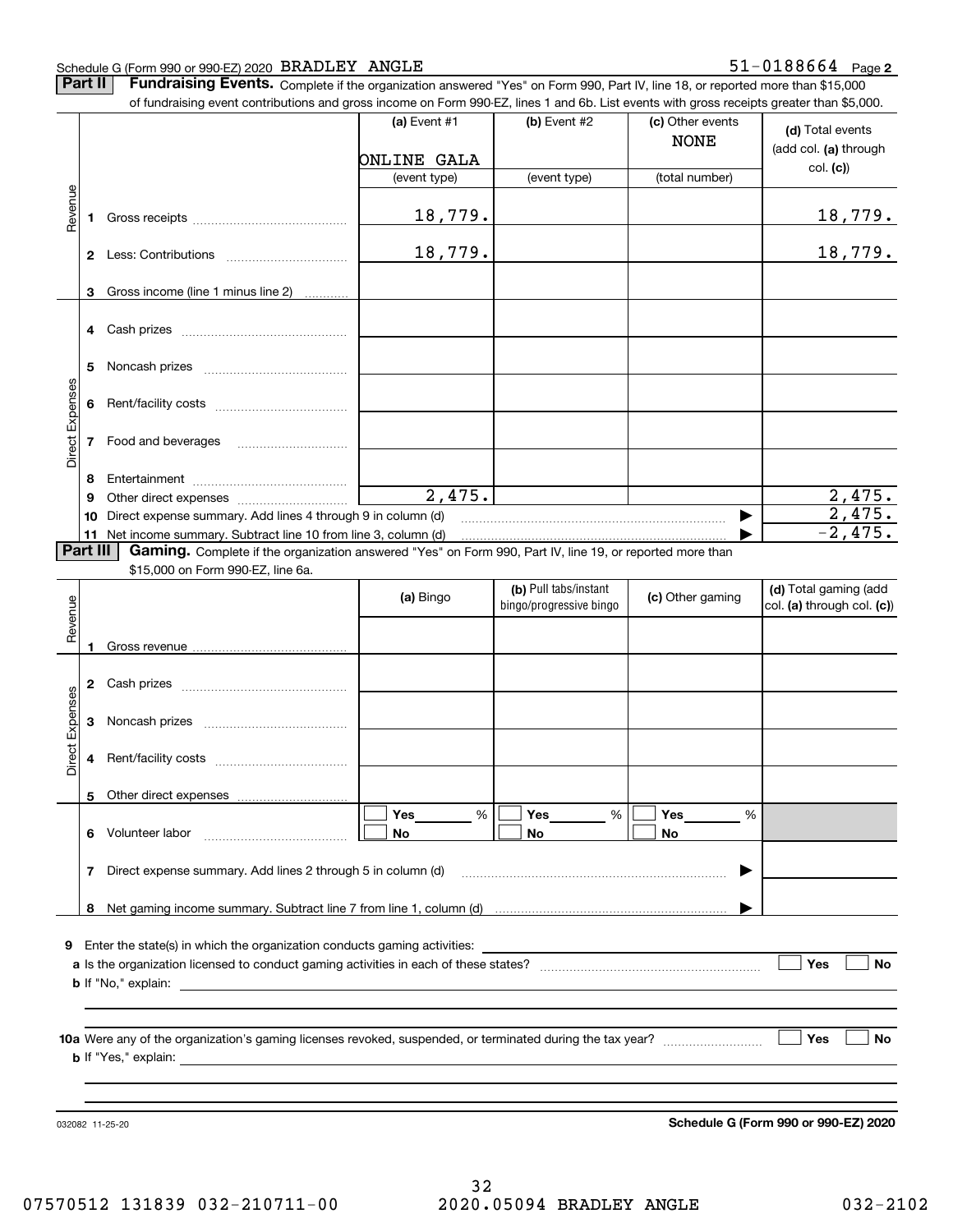|     | Schedule G (Form 990 or 990-EZ) 2020 BRADLEY ANGLE                                                                                                            | $51 - 0188664$ Page 3                |           |
|-----|---------------------------------------------------------------------------------------------------------------------------------------------------------------|--------------------------------------|-----------|
| 11. |                                                                                                                                                               | Yes                                  | No        |
|     | 12 Is the organization a grantor, beneficiary or trustee of a trust, or a member of a partnership or other entity formed                                      |                                      |           |
|     |                                                                                                                                                               | Yes                                  | <b>No</b> |
|     | <b>13</b> Indicate the percentage of gaming activity conducted in:                                                                                            |                                      |           |
|     |                                                                                                                                                               | 13a                                  | %         |
|     | <b>b</b> An outside facility <i>www.communicality www.communicality.communicality www.communicality www.communicality.communicality www.communicality.com</i> | 13 <sub>b</sub>                      | %         |
|     | 14 Enter the name and address of the person who prepares the organization's gaming/special events books and records:                                          |                                      |           |
|     |                                                                                                                                                               |                                      |           |
|     | Name $\triangleright$ $\square$                                                                                                                               |                                      |           |
|     |                                                                                                                                                               |                                      |           |
|     |                                                                                                                                                               |                                      |           |
|     |                                                                                                                                                               |                                      |           |
|     | 15a Does the organization have a contract with a third party from whom the organization receives gaming revenue?                                              | Yes                                  | No        |
|     |                                                                                                                                                               |                                      |           |
|     |                                                                                                                                                               |                                      |           |
|     |                                                                                                                                                               |                                      |           |
|     | c If "Yes," enter name and address of the third party:                                                                                                        |                                      |           |
|     |                                                                                                                                                               |                                      |           |
|     |                                                                                                                                                               |                                      |           |
|     | Name $\blacktriangleright$ $\bot$                                                                                                                             |                                      |           |
|     |                                                                                                                                                               |                                      |           |
|     |                                                                                                                                                               |                                      |           |
|     |                                                                                                                                                               |                                      |           |
|     | 16 Gaming manager information:                                                                                                                                |                                      |           |
|     |                                                                                                                                                               |                                      |           |
|     | Name $\blacktriangleright$ $\frac{1}{\sqrt{1-\frac{1}{2}}\left(1-\frac{1}{2}\right)}$                                                                         |                                      |           |
|     |                                                                                                                                                               |                                      |           |
|     | Gaming manager compensation > \$                                                                                                                              |                                      |           |
|     |                                                                                                                                                               |                                      |           |
|     |                                                                                                                                                               |                                      |           |
|     |                                                                                                                                                               |                                      |           |
|     |                                                                                                                                                               |                                      |           |
|     |                                                                                                                                                               |                                      |           |
|     | Director/officer<br>Employee<br>Independent contractor                                                                                                        |                                      |           |
|     |                                                                                                                                                               |                                      |           |
|     | 17 Mandatory distributions:                                                                                                                                   |                                      |           |
|     | a Is the organization required under state law to make charitable distributions from the gaming proceeds to                                                   |                                      |           |
|     | retain the state gaming license?                                                                                                                              | $\Box$ Yes $\Box$ No                 |           |
|     | <b>b</b> Enter the amount of distributions required under state law to be distributed to other exempt organizations or spent in the                           |                                      |           |
|     | organization's own exempt activities during the tax year $\triangleright$ \$                                                                                  |                                      |           |
|     | <b>Part IV</b><br>Supplemental Information. Provide the explanations required by Part I, line 2b, columns (iii) and (v); and Part III, lines 9, 9b, 10b,      |                                      |           |
|     | 15b, 15c, 16, and 17b, as applicable. Also provide any additional information. See instructions.                                                              |                                      |           |
|     |                                                                                                                                                               |                                      |           |
|     |                                                                                                                                                               |                                      |           |
|     |                                                                                                                                                               |                                      |           |
|     |                                                                                                                                                               |                                      |           |
|     |                                                                                                                                                               |                                      |           |
|     |                                                                                                                                                               |                                      |           |
|     |                                                                                                                                                               |                                      |           |
|     |                                                                                                                                                               |                                      |           |
|     |                                                                                                                                                               |                                      |           |
|     |                                                                                                                                                               |                                      |           |
|     |                                                                                                                                                               |                                      |           |
|     |                                                                                                                                                               |                                      |           |
|     |                                                                                                                                                               |                                      |           |
|     |                                                                                                                                                               |                                      |           |
|     |                                                                                                                                                               |                                      |           |
|     |                                                                                                                                                               |                                      |           |
|     |                                                                                                                                                               |                                      |           |
|     | 032083 11-25-20                                                                                                                                               | Schedule G (Form 990 or 990-EZ) 2020 |           |
|     | 33                                                                                                                                                            |                                      |           |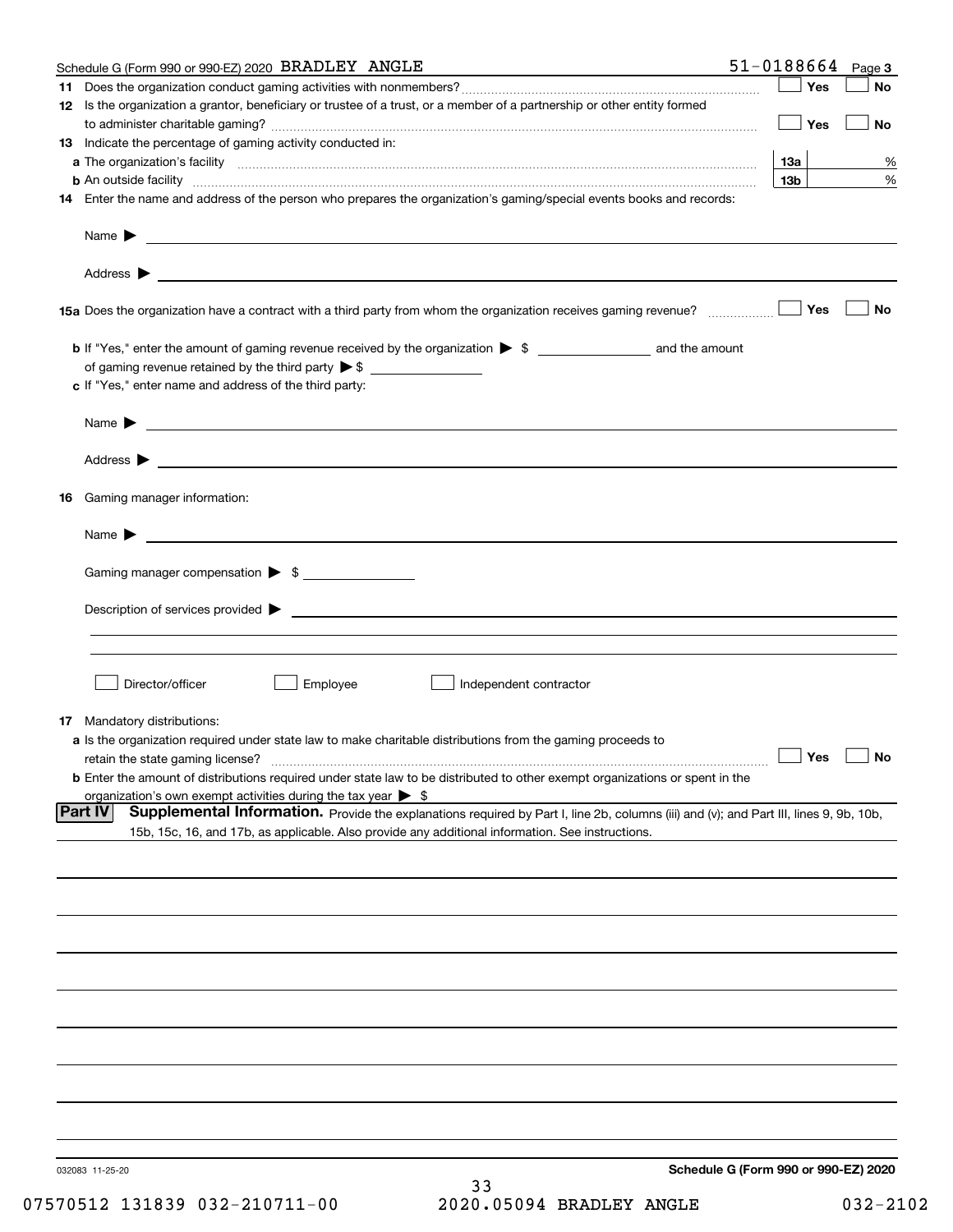| Schedule G (Form 990 or 990-EZ) |
|---------------------------------|

032084 04-01-20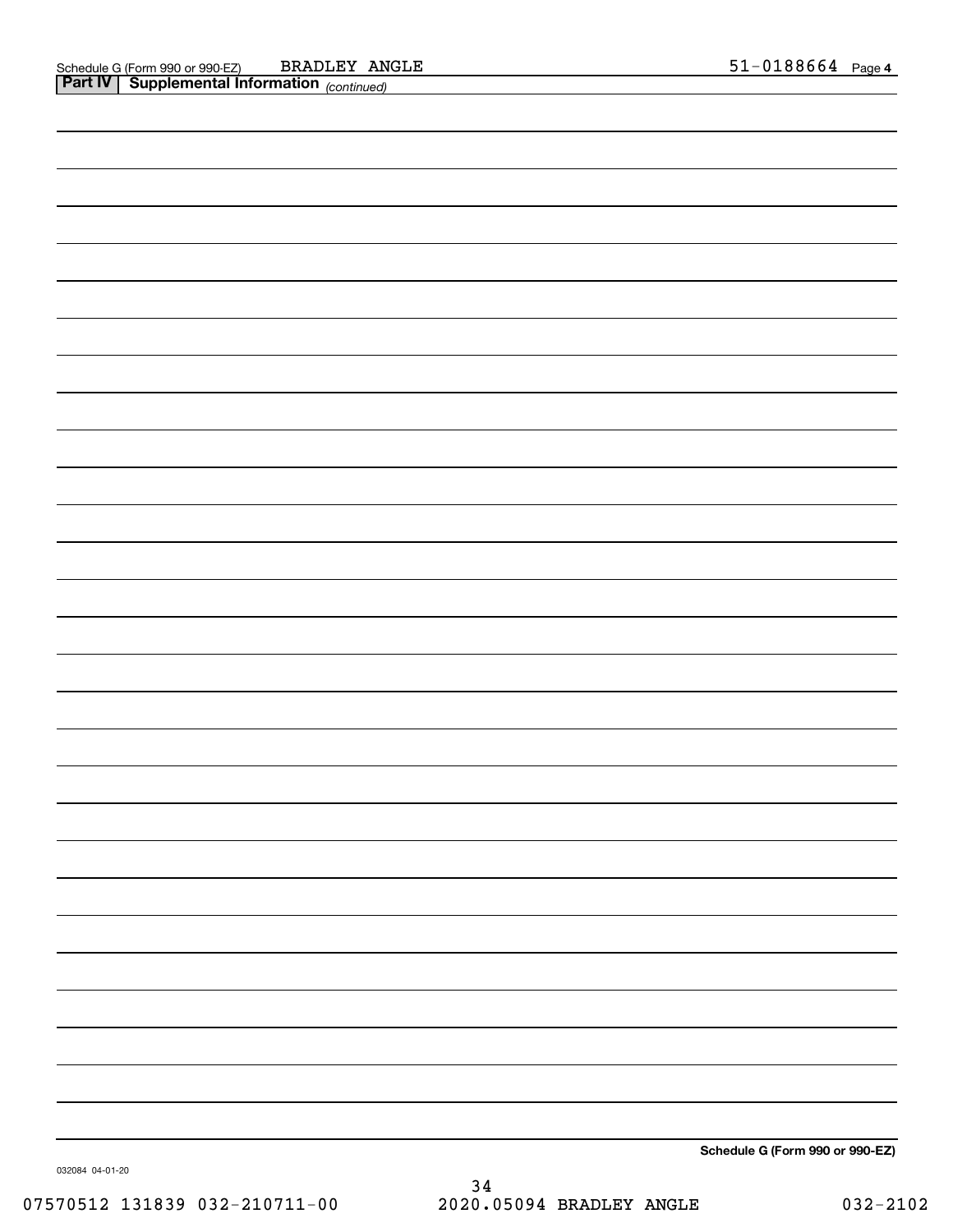| <b>SCHEDULE I</b>                                                                                                                                                                                           |                                                                                                                                                                          |           |                                    |                             |                                                       |                                               |                                          |                                       | OMB No. 1545-0047                     |                       |
|-------------------------------------------------------------------------------------------------------------------------------------------------------------------------------------------------------------|--------------------------------------------------------------------------------------------------------------------------------------------------------------------------|-----------|------------------------------------|-----------------------------|-------------------------------------------------------|-----------------------------------------------|------------------------------------------|---------------------------------------|---------------------------------------|-----------------------|
| <b>Grants and Other Assistance to Organizations,</b><br>(Form 990)<br>Governments, and Individuals in the United States<br>Complete if the organization answered "Yes" on Form 990, Part IV, line 21 or 22. |                                                                                                                                                                          |           |                                    |                             |                                                       |                                               | 2020                                     |                                       |                                       |                       |
| Department of the Treasury                                                                                                                                                                                  |                                                                                                                                                                          |           |                                    | Attach to Form 990.         |                                                       |                                               |                                          |                                       | <b>Open to Public</b>                 |                       |
| Internal Revenue Service                                                                                                                                                                                    |                                                                                                                                                                          |           |                                    |                             | Go to www.irs.gov/Form990 for the latest information. |                                               |                                          |                                       | Inspection                            |                       |
| Name of the organization                                                                                                                                                                                    | <b>BRADLEY ANGLE</b>                                                                                                                                                     |           |                                    |                             |                                                       |                                               |                                          | <b>Employer identification number</b> | 51-0188664                            |                       |
| Part I                                                                                                                                                                                                      | <b>General Information on Grants and Assistance</b>                                                                                                                      |           |                                    |                             |                                                       |                                               |                                          |                                       |                                       |                       |
| $\mathbf 1$                                                                                                                                                                                                 | Does the organization maintain records to substantiate the amount of the grants or assistance, the grantees' eligibility for the grants or assistance, and the selection |           |                                    |                             |                                                       |                                               |                                          |                                       | Yes                                   | $\boxed{\text{X}}$ No |
| $\mathbf{2}$                                                                                                                                                                                                | Describe in Part IV the organization's procedures for monitoring the use of grant funds in the United States.                                                            |           |                                    |                             |                                                       |                                               |                                          |                                       |                                       |                       |
| Part II                                                                                                                                                                                                     | Grants and Other Assistance to Domestic Organizations and Domestic Governments. Complete if the organization answered "Yes" on Form 990, Part IV, line 21, for any       |           |                                    |                             |                                                       |                                               |                                          |                                       |                                       |                       |
|                                                                                                                                                                                                             | recipient that received more than \$5,000. Part II can be duplicated if additional space is needed.                                                                      |           |                                    |                             |                                                       | (f) Method of                                 |                                          |                                       |                                       |                       |
|                                                                                                                                                                                                             | 1 (a) Name and address of organization<br>or government                                                                                                                  | $(b)$ EIN | (c) IRC section<br>(if applicable) | (d) Amount of<br>cash grant | (e) Amount of<br>non-cash<br>assistance               | valuation (book,<br>FMV, appraisal,<br>other) | (g) Description of<br>noncash assistance |                                       | (h) Purpose of grant<br>or assistance |                       |
|                                                                                                                                                                                                             |                                                                                                                                                                          |           |                                    |                             |                                                       |                                               |                                          |                                       |                                       |                       |
|                                                                                                                                                                                                             |                                                                                                                                                                          |           |                                    |                             |                                                       |                                               |                                          |                                       |                                       |                       |
|                                                                                                                                                                                                             |                                                                                                                                                                          |           |                                    |                             |                                                       |                                               |                                          |                                       |                                       |                       |
|                                                                                                                                                                                                             |                                                                                                                                                                          |           |                                    |                             |                                                       |                                               |                                          |                                       |                                       |                       |
|                                                                                                                                                                                                             |                                                                                                                                                                          |           |                                    |                             |                                                       |                                               |                                          |                                       |                                       |                       |
|                                                                                                                                                                                                             |                                                                                                                                                                          |           |                                    |                             |                                                       |                                               |                                          |                                       |                                       |                       |
|                                                                                                                                                                                                             |                                                                                                                                                                          |           |                                    |                             |                                                       |                                               |                                          |                                       |                                       |                       |
|                                                                                                                                                                                                             |                                                                                                                                                                          |           |                                    |                             |                                                       |                                               |                                          |                                       |                                       |                       |
|                                                                                                                                                                                                             |                                                                                                                                                                          |           |                                    |                             |                                                       |                                               |                                          |                                       |                                       |                       |
|                                                                                                                                                                                                             |                                                                                                                                                                          |           |                                    |                             |                                                       |                                               |                                          |                                       |                                       |                       |
|                                                                                                                                                                                                             |                                                                                                                                                                          |           |                                    |                             |                                                       |                                               |                                          |                                       |                                       |                       |
|                                                                                                                                                                                                             |                                                                                                                                                                          |           |                                    |                             |                                                       |                                               |                                          |                                       |                                       |                       |
|                                                                                                                                                                                                             |                                                                                                                                                                          |           |                                    |                             |                                                       |                                               |                                          |                                       |                                       |                       |
|                                                                                                                                                                                                             |                                                                                                                                                                          |           |                                    |                             |                                                       |                                               |                                          |                                       |                                       |                       |
|                                                                                                                                                                                                             |                                                                                                                                                                          |           |                                    |                             |                                                       |                                               |                                          |                                       |                                       |                       |
|                                                                                                                                                                                                             |                                                                                                                                                                          |           |                                    |                             |                                                       |                                               |                                          |                                       |                                       |                       |
|                                                                                                                                                                                                             |                                                                                                                                                                          |           |                                    |                             |                                                       |                                               |                                          |                                       |                                       |                       |
|                                                                                                                                                                                                             |                                                                                                                                                                          |           |                                    |                             |                                                       |                                               |                                          |                                       |                                       |                       |
| $\mathbf{2}$                                                                                                                                                                                                | Enter total number of section $501(c)(3)$ and government organizations listed in the line 1 table                                                                        |           |                                    |                             |                                                       |                                               |                                          |                                       |                                       |                       |
| 3                                                                                                                                                                                                           | Enter total number of other organizations listed in the line 1 table                                                                                                     |           |                                    |                             |                                                       |                                               |                                          |                                       |                                       |                       |
| LHA For Paperwork Reduction Act Notice, see the Instructions for Form 990.                                                                                                                                  |                                                                                                                                                                          |           |                                    |                             |                                                       |                                               |                                          |                                       | Schedule I (Form 990) 2020            |                       |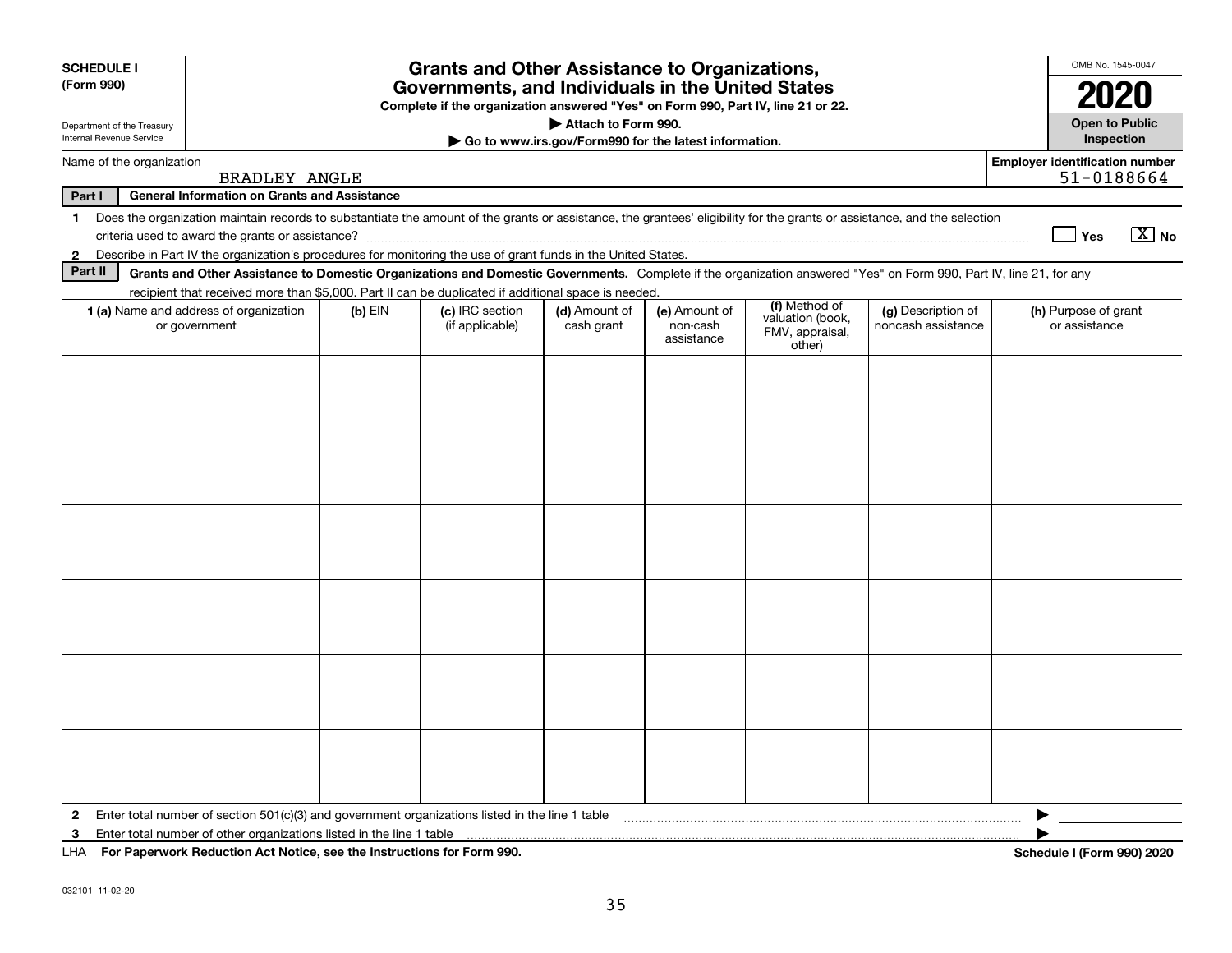**Part III | Grants and Other Assistance to Domestic Individuals. Complete if the organization answered "Yes" on Form 990, Part IV, line 22.** Part III can be duplicated if additional space is needed.

| (a) Type of grant or assistance | (b) Number of<br>recipients | (c) Amount of<br>cash grant | (d) Amount of non-<br>cash assistance | (e) Method of valuation<br>(book, FMV, appraisal, other) | (f) Description of noncash assistance |
|---------------------------------|-----------------------------|-----------------------------|---------------------------------------|----------------------------------------------------------|---------------------------------------|
|                                 |                             |                             |                                       |                                                          |                                       |
|                                 |                             |                             |                                       |                                                          | EMERGENCY SHELTER AND HOUSING         |
| HOUSING ASSISTANCE              | 244                         | $\mathbf{0}$ .              | 463,456.FMV                           |                                                          | ASSISTANCE                            |
|                                 |                             |                             |                                       |                                                          |                                       |
|                                 |                             |                             |                                       |                                                          | YOUTH AND FAMILY SUPPORT              |
| PARTICIPANT ASSISTANCE          | 383                         | $\mathbf{0}$ .              | 188,378.FMV                           |                                                          | SERVICES                              |
|                                 |                             |                             |                                       |                                                          |                                       |
|                                 |                             |                             |                                       |                                                          |                                       |
|                                 |                             |                             |                                       |                                                          |                                       |
|                                 |                             |                             |                                       |                                                          |                                       |
|                                 |                             |                             |                                       |                                                          |                                       |
|                                 |                             |                             |                                       |                                                          |                                       |
|                                 |                             |                             |                                       |                                                          |                                       |
|                                 |                             |                             |                                       |                                                          |                                       |
|                                 |                             |                             |                                       |                                                          |                                       |
|                                 |                             |                             |                                       |                                                          |                                       |

Part IV | Supplemental Information. Provide the information required in Part I, line 2; Part III, column (b); and any other additional information.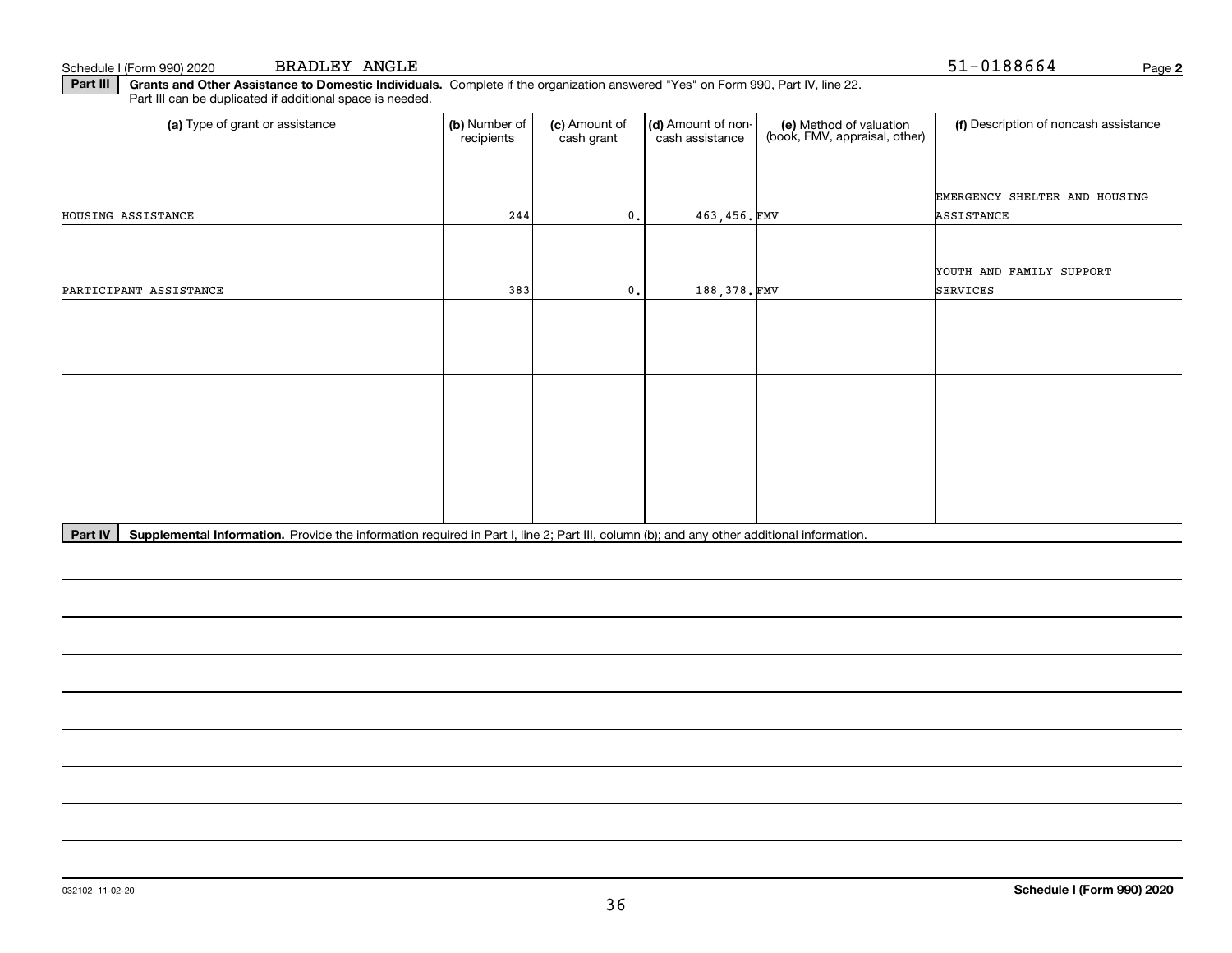#### **SCHEDULE M (Form 990)**

# **Noncash Contributions**

OMB No. 1545-0047

| Department of the Treasury      |  |
|---------------------------------|--|
| <b>Internal Revenue Service</b> |  |

**Complete if the organizations answered "Yes" on Form 990, Part IV, lines 29 or 30.** <sup>J</sup>**2020 Attach to Form 990.**  $\blacktriangleright$ 

**Open to Public Inspection**

|  | Name of the organization |
|--|--------------------------|
|--|--------------------------|

| Go to www.irs.gov/Form990 for instructions and the latest information. |
|------------------------------------------------------------------------|
|                                                                        |

| <b>Employer identification number</b> |  |  |  |  |
|---------------------------------------|--|--|--|--|
| 51-0188664                            |  |  |  |  |

BRADLEY ANGLE

| Part I |                                                                                                                           | <b>Types of Property</b>                                                                                                                                                                                                                                      |                               |                                      |                                                                                                      |                                                              |     |     |    |
|--------|---------------------------------------------------------------------------------------------------------------------------|---------------------------------------------------------------------------------------------------------------------------------------------------------------------------------------------------------------------------------------------------------------|-------------------------------|--------------------------------------|------------------------------------------------------------------------------------------------------|--------------------------------------------------------------|-----|-----|----|
|        |                                                                                                                           |                                                                                                                                                                                                                                                               | (a)<br>Check if<br>applicable | (b)<br>Number of<br>contributions or | (c)<br>Noncash contribution<br>amounts reported on<br>items contributed Form 990, Part VIII, line 1g | (d)<br>Method of determining<br>noncash contribution amounts |     |     |    |
| 1      |                                                                                                                           |                                                                                                                                                                                                                                                               |                               |                                      |                                                                                                      |                                                              |     |     |    |
| 2      |                                                                                                                           |                                                                                                                                                                                                                                                               |                               |                                      |                                                                                                      |                                                              |     |     |    |
| З      |                                                                                                                           |                                                                                                                                                                                                                                                               |                               |                                      |                                                                                                      |                                                              |     |     |    |
| 4      |                                                                                                                           |                                                                                                                                                                                                                                                               |                               |                                      |                                                                                                      |                                                              |     |     |    |
| 5      |                                                                                                                           | Clothing and household goods                                                                                                                                                                                                                                  | $\mathbf x$                   |                                      | 49,599.FMV                                                                                           |                                                              |     |     |    |
| 6      |                                                                                                                           |                                                                                                                                                                                                                                                               |                               |                                      |                                                                                                      |                                                              |     |     |    |
| 7      |                                                                                                                           |                                                                                                                                                                                                                                                               |                               |                                      |                                                                                                      |                                                              |     |     |    |
| 8      |                                                                                                                           | Intellectual property                                                                                                                                                                                                                                         |                               |                                      |                                                                                                      |                                                              |     |     |    |
| 9      |                                                                                                                           |                                                                                                                                                                                                                                                               |                               |                                      |                                                                                                      |                                                              |     |     |    |
| 10     |                                                                                                                           | Securities - Closely held stock                                                                                                                                                                                                                               |                               |                                      |                                                                                                      |                                                              |     |     |    |
| 11     |                                                                                                                           | Securities - Partnership, LLC, or                                                                                                                                                                                                                             |                               |                                      |                                                                                                      |                                                              |     |     |    |
|        |                                                                                                                           | trust interests                                                                                                                                                                                                                                               |                               |                                      |                                                                                                      |                                                              |     |     |    |
| 12     |                                                                                                                           |                                                                                                                                                                                                                                                               |                               |                                      |                                                                                                      |                                                              |     |     |    |
| 13     |                                                                                                                           | Qualified conservation contribution -                                                                                                                                                                                                                         |                               |                                      |                                                                                                      |                                                              |     |     |    |
|        |                                                                                                                           |                                                                                                                                                                                                                                                               |                               |                                      |                                                                                                      |                                                              |     |     |    |
| 14     |                                                                                                                           | Qualified conservation contribution - Other                                                                                                                                                                                                                   |                               |                                      |                                                                                                      |                                                              |     |     |    |
| 15     |                                                                                                                           | Real estate - Residential                                                                                                                                                                                                                                     |                               |                                      |                                                                                                      |                                                              |     |     |    |
| 16     |                                                                                                                           | Real estate - Commercial                                                                                                                                                                                                                                      |                               |                                      |                                                                                                      |                                                              |     |     |    |
| 17     |                                                                                                                           |                                                                                                                                                                                                                                                               |                               |                                      |                                                                                                      |                                                              |     |     |    |
| 18     |                                                                                                                           |                                                                                                                                                                                                                                                               |                               |                                      |                                                                                                      |                                                              |     |     |    |
| 19     |                                                                                                                           |                                                                                                                                                                                                                                                               |                               |                                      |                                                                                                      |                                                              |     |     |    |
| 20     |                                                                                                                           | Drugs and medical supplies                                                                                                                                                                                                                                    |                               |                                      |                                                                                                      |                                                              |     |     |    |
| 21     |                                                                                                                           |                                                                                                                                                                                                                                                               |                               |                                      |                                                                                                      |                                                              |     |     |    |
| 22     |                                                                                                                           |                                                                                                                                                                                                                                                               |                               |                                      |                                                                                                      |                                                              |     |     |    |
| 23     |                                                                                                                           |                                                                                                                                                                                                                                                               |                               |                                      |                                                                                                      |                                                              |     |     |    |
| 24     |                                                                                                                           |                                                                                                                                                                                                                                                               |                               |                                      |                                                                                                      |                                                              |     |     |    |
| 25     |                                                                                                                           | Other $\blacktriangleright$<br>и против се припадни последни представи на селото на селото на селото на селото на селото на селото на селото<br>Селото на селото на селото на селото на селото на селото на селото на селото на селото на селото на селото на |                               |                                      |                                                                                                      |                                                              |     |     |    |
| 26     | Other                                                                                                                     |                                                                                                                                                                                                                                                               |                               |                                      |                                                                                                      |                                                              |     |     |    |
| 27     | Other                                                                                                                     |                                                                                                                                                                                                                                                               |                               |                                      |                                                                                                      |                                                              |     |     |    |
| 28     | Other                                                                                                                     |                                                                                                                                                                                                                                                               |                               |                                      |                                                                                                      |                                                              |     |     |    |
| 29     |                                                                                                                           | Number of Forms 8283 received by the organization during the tax year for contributions                                                                                                                                                                       |                               |                                      |                                                                                                      |                                                              |     |     |    |
|        |                                                                                                                           | for which the organization completed Form 8283, Part V, Donee Acknowledgement                                                                                                                                                                                 |                               |                                      | 29                                                                                                   |                                                              |     | 0   |    |
|        |                                                                                                                           |                                                                                                                                                                                                                                                               |                               |                                      |                                                                                                      |                                                              |     | Yes | No |
|        |                                                                                                                           | 30a During the year, did the organization receive by contribution any property reported in Part I, lines 1 through 28, that it                                                                                                                                |                               |                                      |                                                                                                      |                                                              |     |     |    |
|        |                                                                                                                           | must hold for at least three years from the date of the initial contribution, and which isn't required to be used for                                                                                                                                         |                               |                                      |                                                                                                      |                                                              |     |     |    |
|        |                                                                                                                           | exempt purposes for the entire holding period?                                                                                                                                                                                                                |                               |                                      |                                                                                                      |                                                              | 30a |     | х  |
|        |                                                                                                                           | <b>b</b> If "Yes," describe the arrangement in Part II.                                                                                                                                                                                                       |                               |                                      |                                                                                                      |                                                              |     |     |    |
| 31     | х<br>Does the organization have a gift acceptance policy that requires the review of any nonstandard contributions?<br>31 |                                                                                                                                                                                                                                                               |                               |                                      |                                                                                                      |                                                              |     |     |    |
|        |                                                                                                                           | 32a Does the organization hire or use third parties or related organizations to solicit, process, or sell noncash<br>contributions?                                                                                                                           |                               |                                      |                                                                                                      |                                                              | 32a |     | х  |
| b      |                                                                                                                           | If "Yes," describe in Part II.                                                                                                                                                                                                                                |                               |                                      |                                                                                                      |                                                              |     |     |    |
| 33     |                                                                                                                           | If the organization didn't report an amount in column (c) for a type of property for which column (a) is checked,                                                                                                                                             |                               |                                      |                                                                                                      |                                                              |     |     |    |
|        |                                                                                                                           | describe in Part II.                                                                                                                                                                                                                                          |                               |                                      |                                                                                                      |                                                              |     |     |    |
|        |                                                                                                                           |                                                                                                                                                                                                                                                               |                               |                                      |                                                                                                      |                                                              |     |     |    |

For Paperwork Reduction Act Notice, see the Instructions for Form 990. **Schedule M** (Form 990) 2020 LHA

032141 11-23-20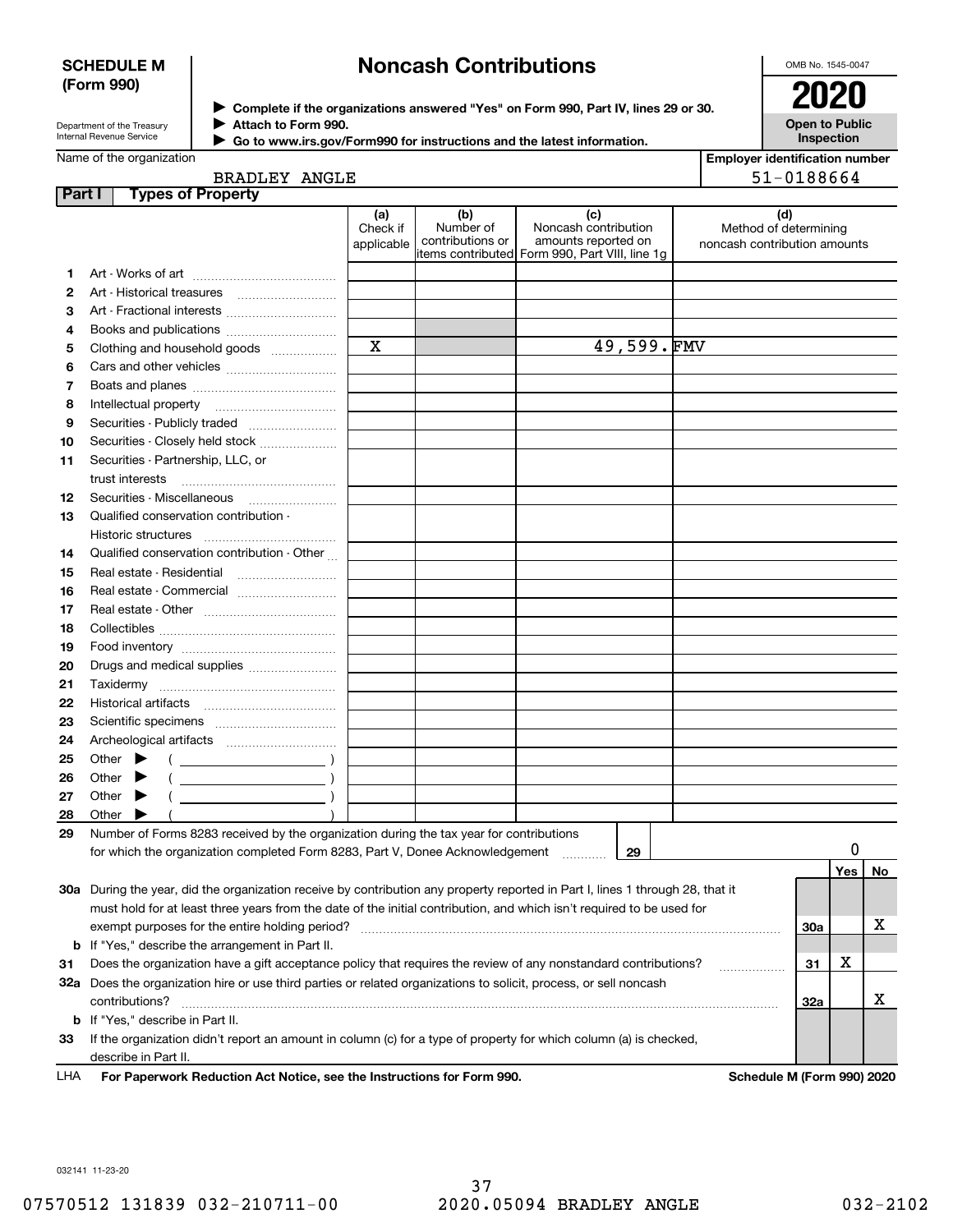| Schedule M (Form 990) 2020 | <b>BRADLEY</b> | ANGLE | 51-0188664 | Page |  |
|----------------------------|----------------|-------|------------|------|--|
|----------------------------|----------------|-------|------------|------|--|

**2**

Part II | Supplemental Information. Provide the information required by Part I, lines 30b, 32b, and 33, and whether the organization is reporting in Part I, column (b), the number of contributions, the number of items received, or a combination of both. Also complete this part for any additional information.

38 07570512 131839 032-210711-00 2020.05094 BRADLEY ANGLE 032-2102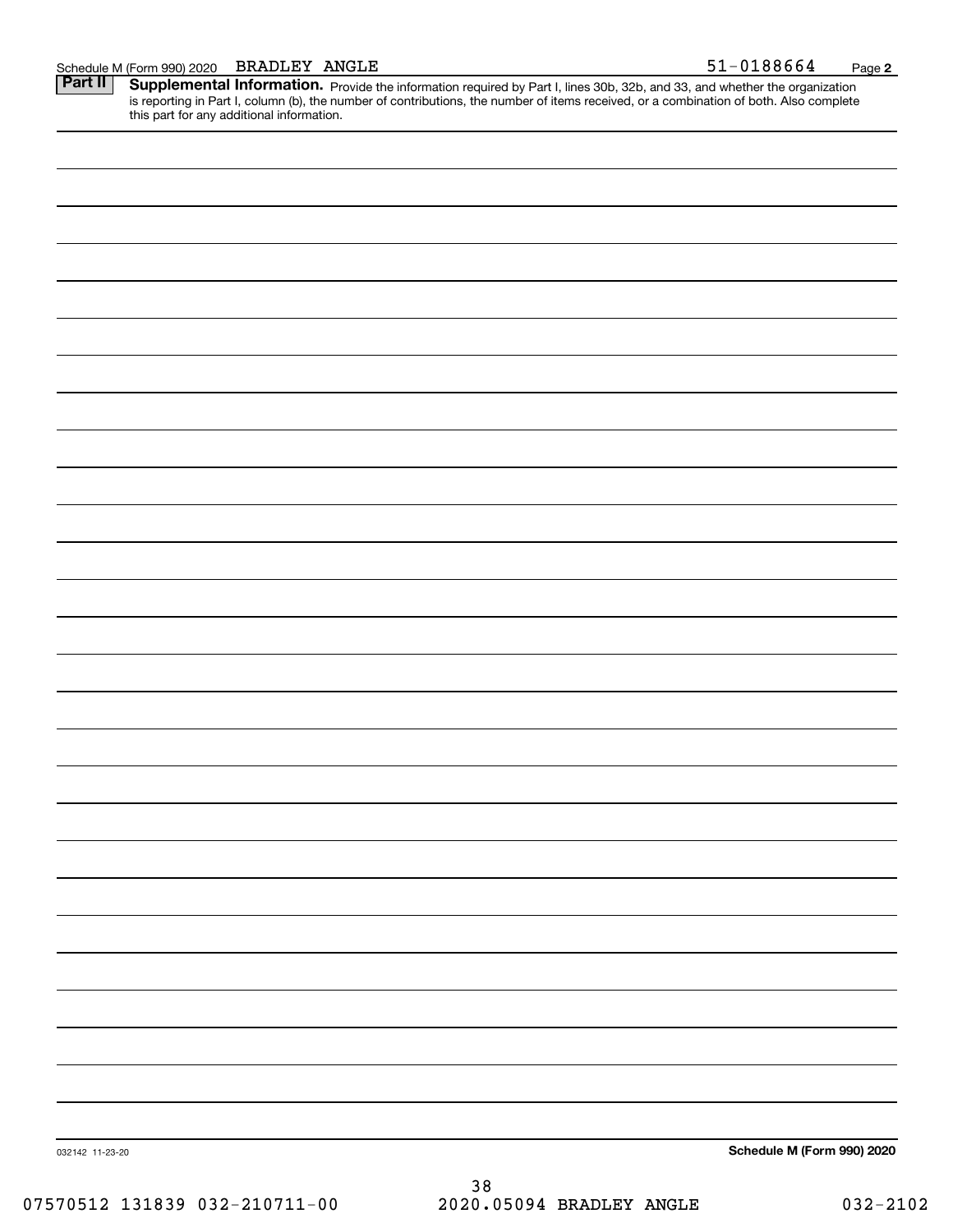**(Form 990 or 990-EZ)**

Department of the Treasury Internal Revenue Service Name of the organization

**Complete to provide information for responses to specific questions on Form 990 or 990-EZ or to provide any additional information. | Attach to Form 990 or 990-EZ. | Go to www.irs.gov/Form990 for the latest information. SCHEDULE O Supplemental Information to Form 990 or 990-EZ**



BRADLEY ANGLE 51-0188664

FORM 990, PART I, LINE 1, DESCRIPTION OF ORGANIZATION MISSION:

BRADLEY ANGLE'S MISSION IS TO SERVE ALL PEOPLE AFFECTED BY DOMESTIC

VIOLENCE. WE PLACE ANY PERSON EXPERIENCING, OR AT RISK OF, DOMESTIC

VIOLENCE AT THE CENTER OF OUR SERVICES AND PROVIDE SUPPORT FOR SAFETY,

EDUCATION, EMPOWERMENT, HEALING, AND HOPE.

FORM 990, PART III, LINE 2, NEW PROGRAM SERVICES:

2020-2021, BRADLEY ANGLE IMPLEMENTED A NEW INITIATIVE DESIGNED TO

INTERRUPT THE CYCLE OF INTERGENERATIONAL VIOLENCE AND TRAUMA

EXPERIENCED BY SURVIVORS FROM THE BLACK AND AFRICAN AMERICAN COMMUNITY.

FORM 990, PART VI, SECTION B, LINE 11B:

THE FORM 990 WILL BE REVIEWED BY THE MEMBERS OF THE FINANCE COMMITTEE PRIOR TO FILING WITH THE IRS.

FORM 990, PART VI, SECTION B, LINE 12C:

THE ORGANIZATION'S CONFLICT OF INTEREST POLICY APPLIES TO DIRECTORS AND

OFFICERS. AS A PART OF EACH BOARD MEETING, ALL BOARD MEMBERS AND DIRECTORS

ARE ASKED TO DISCLOSE ANY CONFLICTS OF INTEREST THAT MAY ARISE. ANY

DIRECTOR OR OFFICER MUST PROMPTLY DISCLOSE ANY POTENTIAL OR ACTUAL

CONFLICTS, AND THE BOARD WILL THEN DETERMINE IF A CONFLICT OF INTEREST

EXISTS. THE BOARD MEMBER WHO HAS THE DIRECT OR INDIRECT INTEREST IS NOT

INCLUDED IN THE DISCUSSION OR VOTING.

FORM 990, PART VI, SECTION B, LINE 15:

032211 11-20-20 LHA For Paperwork Reduction Act Notice, see the Instructions for Form 990 or 990-EZ. Schedule O (Form 990 or 990-EZ) 2020 THE ORGANIZATION USES A BI-ANNUAL WAGE AND SALARY RESEARCH SURVEY COMPILED